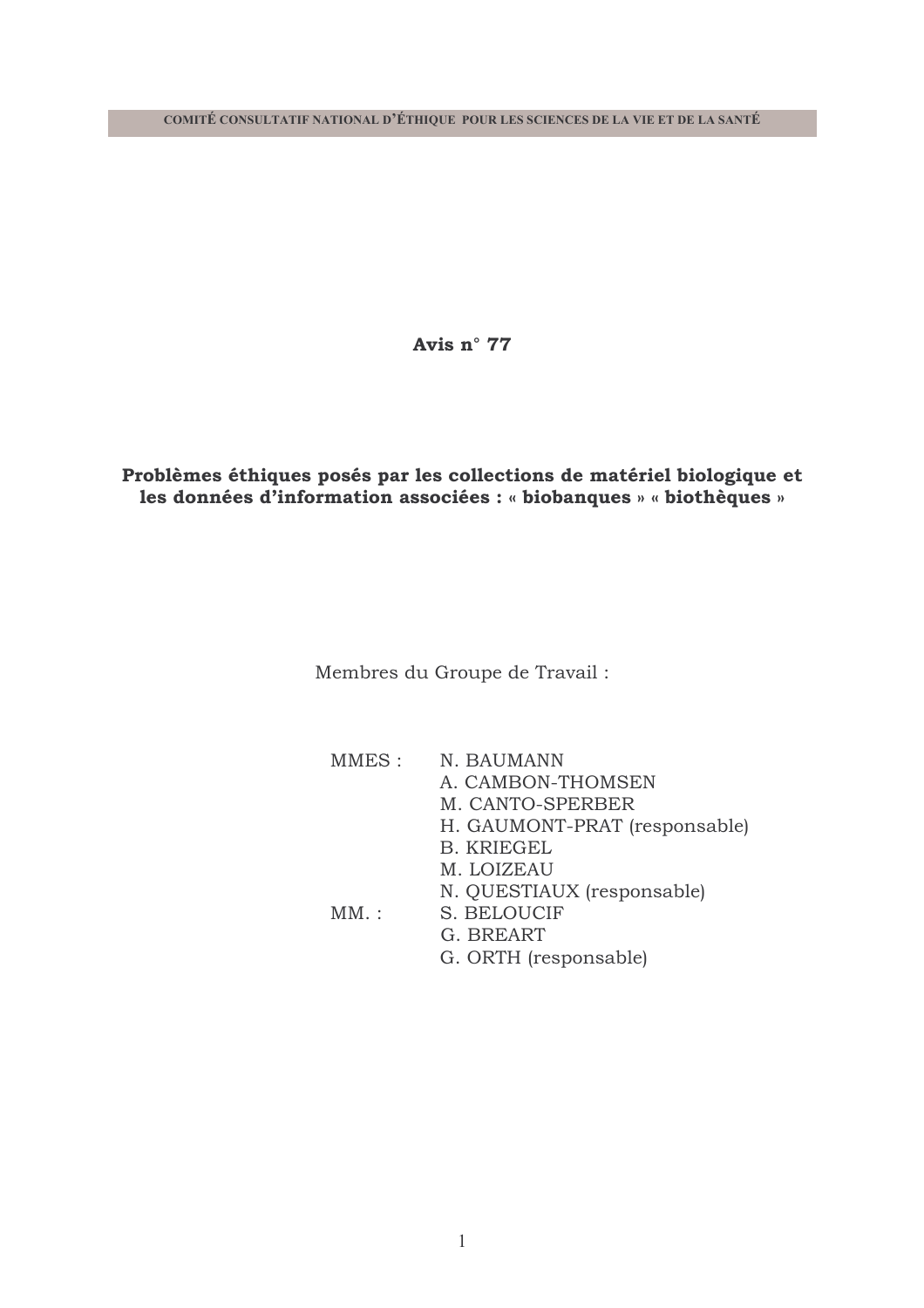### **Avis**

### Problèmes éthiques posés par les collections de matériel biologique et les données d'information associées : « biobanques » « biothèques »

Les activités de collection et de traitement des échantillons biologiques d'origine humaine et des données d'information en résultant, plus particulièrement du fait de la recherche génétique suscitent des interrogations éthiques majeures.

Ces activités dont l'exercice est ancien connaissent une forme de révolution, à la fois en raison des possibilités techniques qui rendent intéressant le recueil d'éléments physiques et de données à très grande échelle et en raison des perspectives qu'ouvre sur toute collection la recherche génétique. Les grandes banques ou biothèques vont constituer un atout considérable pour la recherche scientifique liée aux questions de santé et de connaissance des populations, atout qui vient même susciter dans quelques pays la volonté d'un rassemblement national des collections, ce qui est en quelque sorte considéré comme une ressource à valoriser.

En même temps, dans la mesure où il n'est guère possible de fixer à l'avance les formes d'exploitation qui pourraient en être faites, ces collections ne manqueront pas de susciter des inquiétudes parmi le public. Or, même si investigations sont susceptibles de favoriser le progrès ces des connaissances utiles à l'humanité, le Comité ne saurait mettre d'emblée sur le compte de l'imaginaire et du fantasme les craintes de l'opinion publique. Lorsqu'il s'agit de porter les avancées scientifiques à la connaissance du public, un sérieux effort d'information s'impose en effet. Les chercheurs devront faire comprendre le sens et la portée de ces pratiques novatrices. Il serait regrettable que la réticence des personnes à participer aux collections le doive exclusivement à l'insuffisance de leur niveau de compréhension. Pour autant, rien de garantit à l'avance qu'une bonne diffusion de la connaissance dans l'espace public entraînera une adhésion unanime, car nul n'ignore que la science n'est pas la seule institution sociale à s'intéresser aux pratiques du recueil de données d'information relatives aux composantes génétiques des personnes. Les sociétés d'assurance ou les services d'enquête policière, par exemple, sont particulièrement concernées par cet intérêt. Aussi, l'objectif du présent avis sera-t-il d'apporter certains éléments de réponse à une question bien précise : à quelles conditions les activités de collection et de traitement d'échantillons issus du corps humain peuvent-elles se dérouler dans un climat de confiance ?

Les grandes collections pourraient, si l'on n'y prend garde, être des outils de pouvoir. Elles ont déjà en tout cas pris une valeur, valeur intellectuelle qui peut être exploitée et qui est évidemment potentiellement à l'origine d'une valeur financière.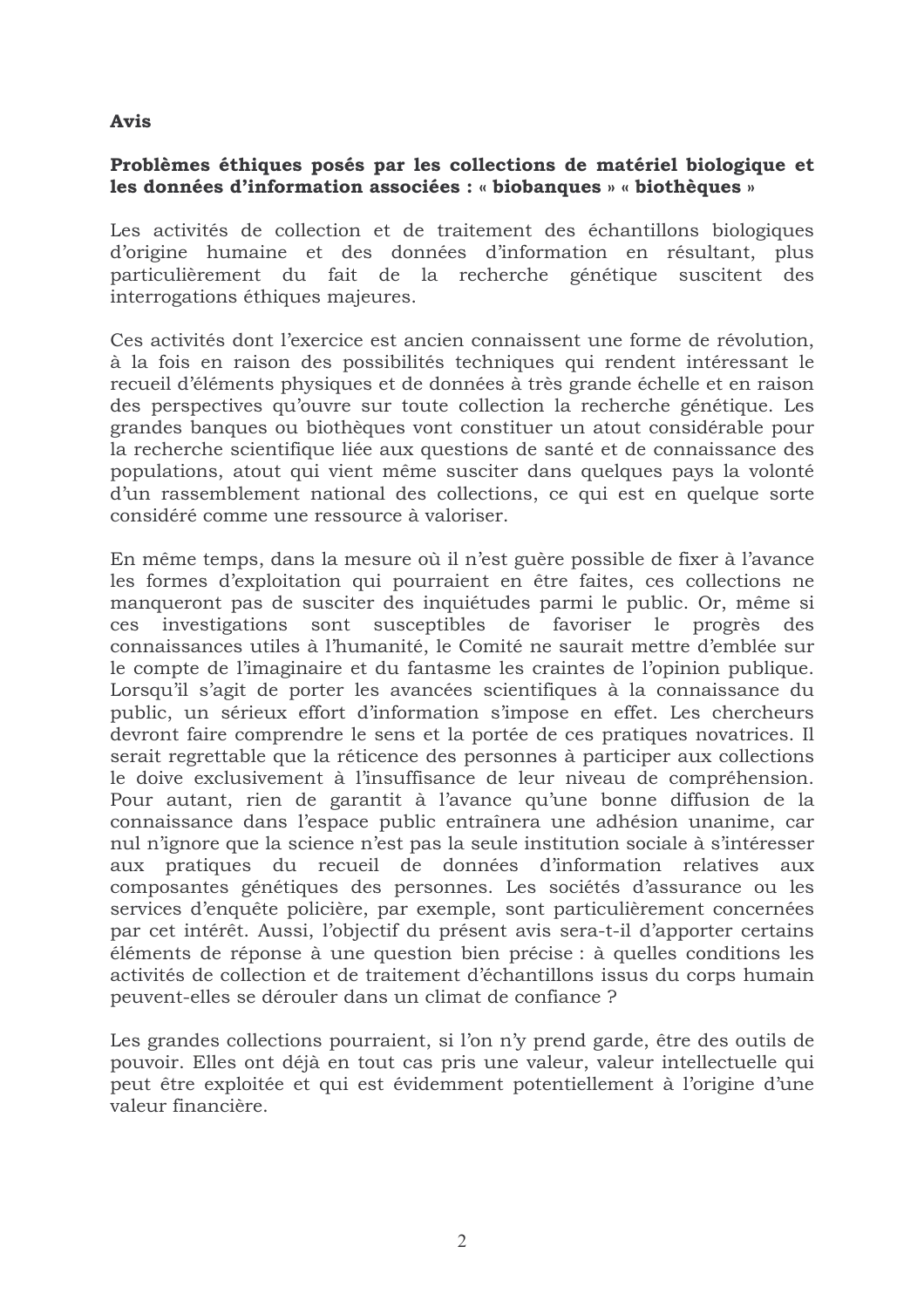## 1) Un cadre rénové

Pour répondre à ces craintes, qui pourraient facilement gêner le développement de ces activités, il convient de leur donner un cadre rénové et cohérent.

Il ne s'agit pas pour le CCNE de nier ce qui est fait ni de soutenir qu'un statut unique s'impose pour toutes les collections scientifiques, dont la taille et la vocation sont très disparates. Ces activités évoluent actuellement dans un réseau d'obligations législatives et réglementaires ; elles ne sont pas soumises aux libres lois de l'entreprise ; les pôles d'une construction existent avec les règles d'indisponibilité et de non-commercialisation, régissant dans le code civil et le code de la santé publique, la collecte d'éléments du corps humain ; le régime de protection des fichiers informatisés placé sous le contrôle de la CNIL et le réseau des centres de ressources biologiques récemment monté par le ministère de la recherche encadrent les projets et constitutions de collections.

Mais la rénovation de ce cadre répond à trois nécessités.

Il doit englober dans un système **cohérent** le régime des éléments physiques collectés et les règles concernant la conservation et le traitement informatisé des données d'information, pour éviter que les nouveaux développements de ces activités ne viennent amoindrir la portée des règles d'indisponibilité et de non-commercialisation du corps humain et de ses éléments.

Il doit s'adapter au fait que ces activités n'intéressent pas seulement la personne concernée au départ et un praticien ou chercheur déterminé; elles peuvent se prolonger dans le temps, fort longtemps, intéresser des tiers, passer sous la responsabilité de plusieurs promoteurs successifs ou demeurer en réserve d'utilisation dans des organismes spécialement chargés de cette conservation. En outre l'examen de caractéristiques génétiques peut être envisagé à tout moment et sur tout matériau collecté ; le traitement des données génétiques n'est pas une hypothèse spécifique ou exceptionnelle mais doit s'intégrer dans l'ensemble.

Enfin il doit prendre en compte le fait que toutes les utilisations ne peuvent être confondues ; quiconque aurait de bon gré consenti à coopérer par exemple à une recherche sur le cancer s'opposerait sans doute avec vigueur à ce que les éléments et données recueillis servent à la recherche et à l'identification d'un criminel. A fortiori ne peut-on lui demander de collaborer à la science sans le mettre à l'abri de discriminations prohibées ou d'une mainmise par des personnes ou un pouvoir sur l'information en cause. La science ne trouvera son compte dans le développement de cette collecte qu'en assurant la sécurité et l'exclusivité à l'égard d'autres utilisations. Il en est ainsi par exemple de l'utilisation même légitimée par la loi d'une recherche et identification d'une personne par le biais de données génétiques.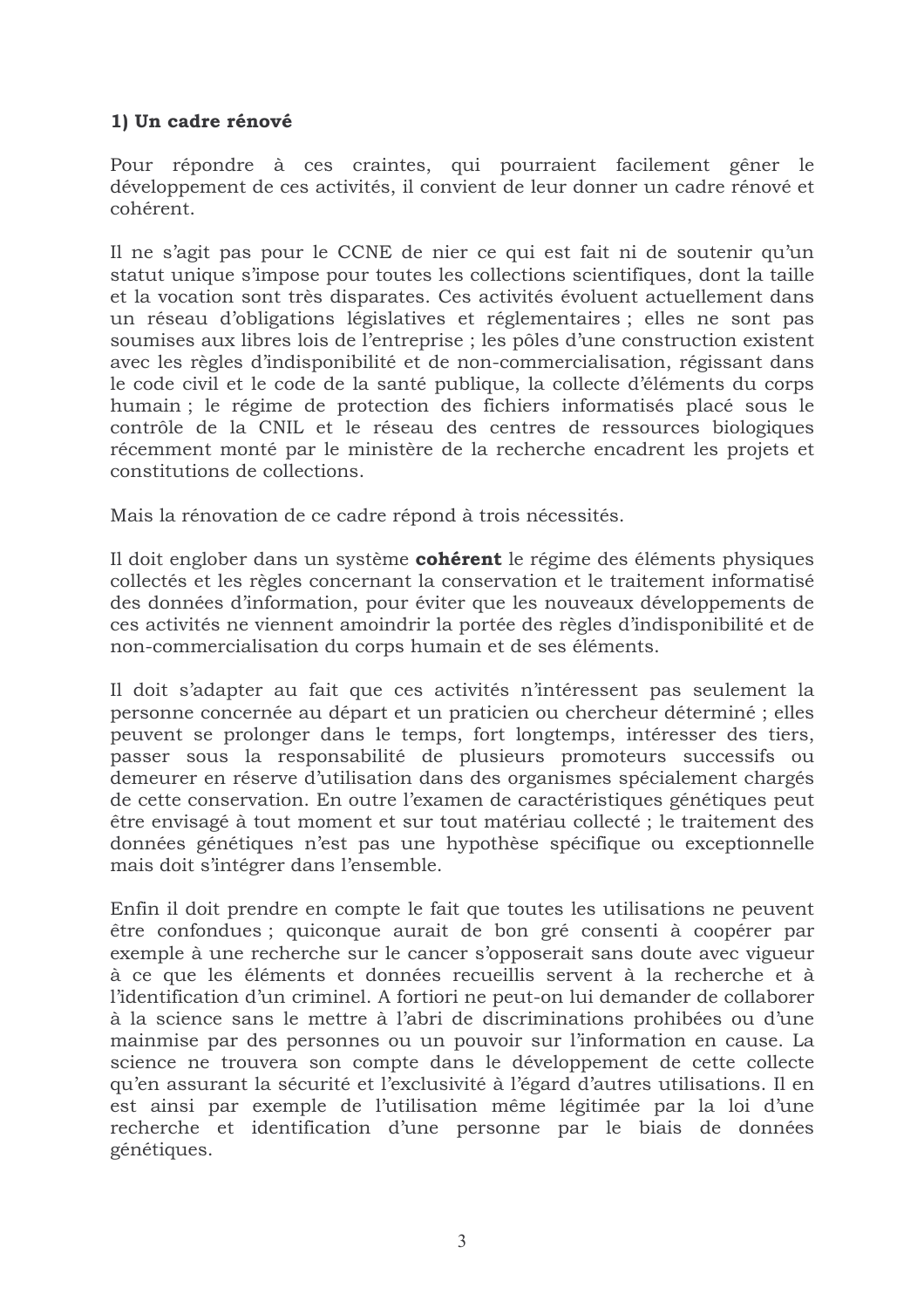Dire qu'il convient d'unifier le statut de ces activités ne revient pas à proposer un modèle unique ou rigide d'organisation, applicable toutes les fois que sont rassemblés à n'importe quelle échelle des matériels biologiques potentiellement vecteurs d'information génétique (c'est à dire possédant des cellules ou directement du matériel génétique extrait), et qu'à ce rassemblement sont associés des fichiers éventuellement informatisés comportant les données indispensables à son exploitation (origine des donneurs, généalogie, données biologiques et cliniques). La définition qui précède est celle des biothèques.

Mais il s'agit de décider que la chaîne des opérations, collecte de matériel biologique, stockage, traitement des informations et données, utilisation pour un projet de recherche donné, doit être une chaîne de responsabilités ; celles-ci sont exercées en commun sans qu'il puisse y avoir d'interruption. En ce sens les failles actuelles qui concernent la situation du curateur ou conservateur, plaque tournante entre les personnes concernées et les différentes utilisations pour la recherche, doivent être comblées.

Telle est la portée des propositions qui suivent ; elles concernent la mise en place d'un régime approprié pour une utilisation pour la recherche au sens assez large du terme, recherche médicale diagnostique et thérapeutique, recherche de santé publique, génétique des populations. Elles ne traitent pas, volontairement, des problèmes que pourraient poser les autres utilisations, à des fins civiles ou pénales ou pour l'emploi et les assurances. L'urgence invite à mettre au point un régime propre à une utilisation dans le cadre des sciences de la vie et de la santé, qui soit défini de manière à être rendu définitivement inaccessible à d'autres finalités.

## 2) La fonction de curateur ou de conservateur

Ce régime rénové doit en premier lieu définir le contenu de la fonction de conservateur ou curateur et les obligations qui y sont attachées. Ceci vaut que l'opérateur soit public ou privé, cette activité étant dans tous les cas soumise à autorisation et à cahier des charges.

Trois séries d'obligations doivent nécessairement y figurer.

- L'activité de conservation ne s'assimile pas à une acquisition ou à une propriété des éléments collectés et des données d'information qui en résultent. Un service nouveau se met en place qui doit répondre à des exigences rigoureuse de qualité, de sécurité et de suivi. La banque doit après autorisation être supervisée dans son fonctionnement.
- Le curateur est au centre d'un réseau de droits et d'obligations qui doivent être gérés. Vers l'amont, droits des personnes et consentements, droit du chercheur déposant, archivage, devenir prévu pour les collections ; vers l'aval, conditions d'accès des utilisateurs au matériel et à l'information déposés, protection contre les tentatives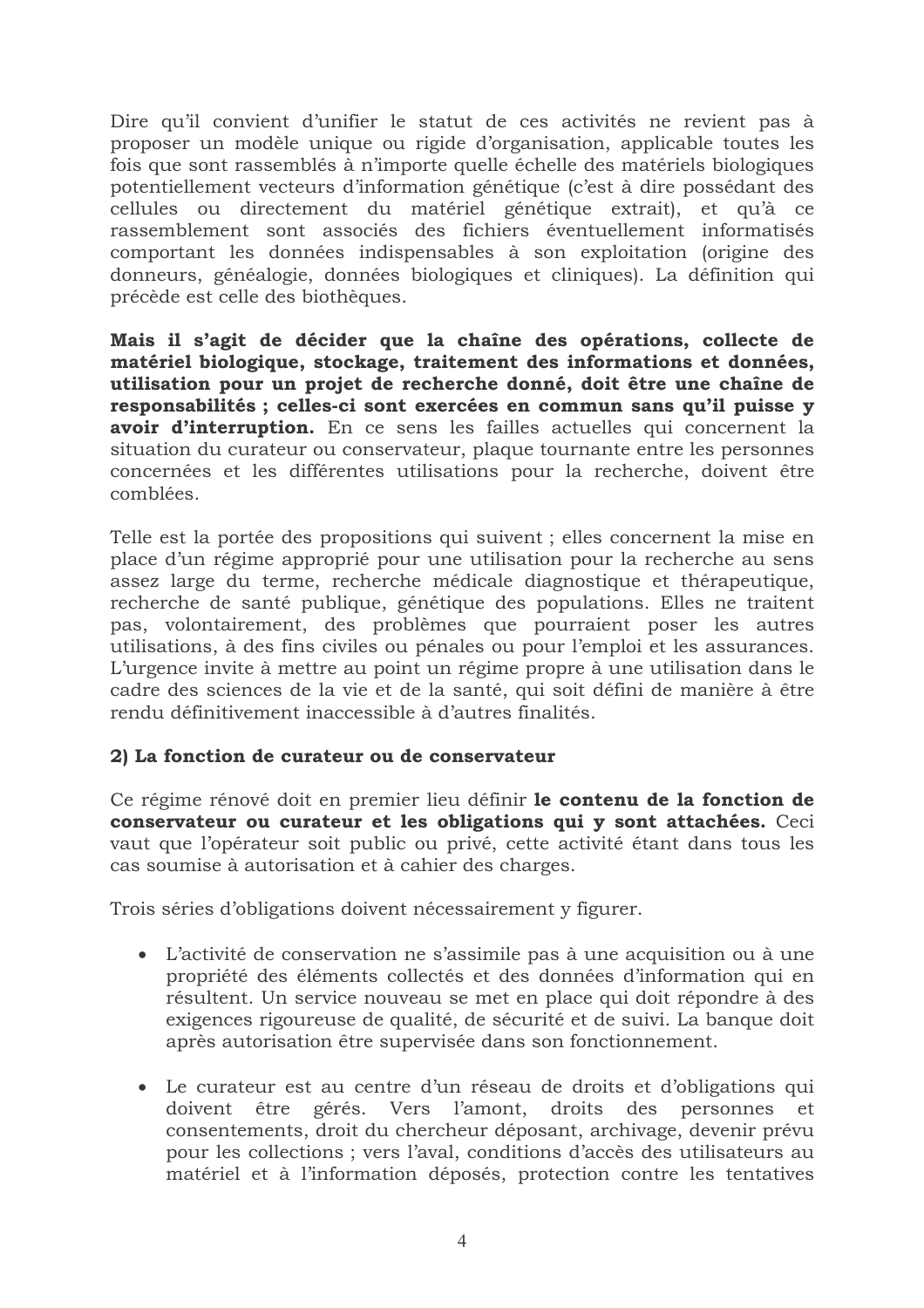d'utilisation interdites. Ceci implique que fonctionne dans la banque ou auprès d'elle un mécanisme de médiation indépendant, présentant des garanties suffisantes pour arbitrer entre préoccupations opposées.

• Enfin le cahier des charges doit traiter du mode de rémunération pour les frais liés à l'activité de conservation, qui vient s'interposer dans une chaîne d'évènements fondée au départ sur un don non rémunéré de la personne;

### 3) Les droits des personnes dont proviennent les éléments biologiques collectés

La personne qui est à l'origine du prélèvement a des droits qui ne s'assimilent pas, à une forme de propriété sur les éléments déposés ou à un droit de disposer de ces éléments, des données d'information qui en proviennent ou des retombées des recherches issues de ces éléments et données.

Elle consent à la collecte et aux opérations qui s'ensuivent; il y a lieu d'adapter la notion de consentement, de définir les garanties qui s'attachent à la mise en banque, de s'interroger sur la protection qui doit être assurée contre un usage abusif des éléments et informations collectés et sur l'éventualité d'un retour des bienfaits de la recherche sur la personne qui l'a rendue possible par son consentement.

L'apparition des banques conduit à un renforcement des exigences liées au consentement de la personne. Le moment du dépôt en banque devient crucial, et c'est à cette occasion que doivent être proposés une information et un consentement qui permette vraiment à la personne d'assimiler la complexité de la situation. C'est à ce propos que doivent être mises en place des formules qui permettent de garantir un consentement informé pour le compte d'un enfant, d'un incapable ou de protéger les intérêts d'une personne disparue. Il y a là des impératifs dont il appartiendra à l'autorité régulatrice du système de mettre au point le contenu concret.

A partir de là, il faut gérer les difficultés tenant à la pérennité des banques et à l'usage réitéré ou renouvelé de leur contenu. Il peut sembler à première vue que le meilleur moyen de surmonter de telles difficultés serait de mettre en avant, d'une part le droit de la personne à se retirer d'une recherche, et d'autre part le droit d'accès et de retrait en matière de protection informatique. Envisagé sous cet angle, le consentement de l'intéressé devrait être renouvelé à chaque inflexion du projet initial.

Mais c'est alors que les difficultés réapparaissent. En effet, la réitération de cette procédure d'agrément suppose que les données identifiantes de la personne concernée soient préservées quelque part dans des archives. Or, l'impératif de sécurité requiert précisément la suppression des possibilités d'identifier les sujets consentants. Le même dilemme apparaît si l'on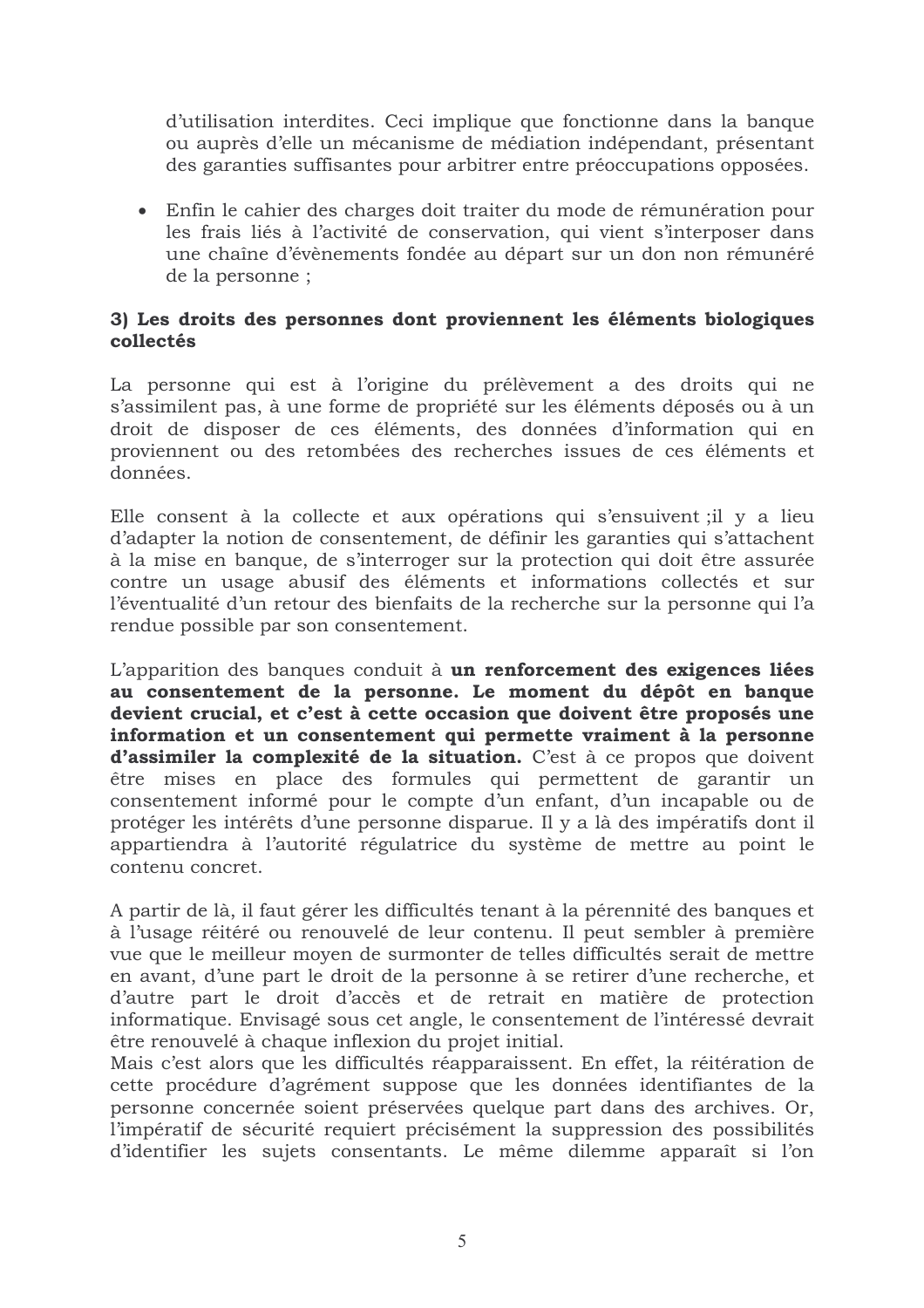envisage que la personne revendique un accès prioritaire ou privilégié aux bienfaits d'une recherche.

Or il est certain que le respect de garanties de sécurité et d'anonymat est la cheville ouvrière de la confiance du public et d'un bon fonctionnement des banques. Il appelle d'ailleurs des exigences particulières, sur lesquelles le CCNE insiste en matière d'investissement technique et de formation des personnes appelées à traiter des échantillons et données ; c'est sur elles que reposent la réalité des garanties légales qui interdisent par exemple que toute personne fasse l'objet de discrimination à raison de ses caractéristiques génétiques.

Par conséquent, on peut soutenir qu'une formule de substitution, confiée à l'instance de médiation dont la création a été suggérée, permettrait de ne rechercher la personne que dans les cas justifiés ; toute personne pourrait cependant s'adresser à tout moment à cette instance pour savoir ce qu'il est advenu du matériau et des échantillons la concernant. Ce recours serait indiqué dans une formule de consentement plus large, l'option étant alors donnée à l'intéressé de contribuer soit à la recherche dans un certain domaine, soit à la recherche médicale en général, soit à toute formulation qui lui permettrait d'exprimer les limites qui fondent son acceptation.

Le CCNE relève que derrière ce choix se profile une question de principe sur laquelle il invite à réfléchir. Ces aménagements à la notion de consentement individuel reposent sur l'idée que la masse des informations et les données qui en découlent n'ont en réalité pris de la valeur pour tous ceux qui participent que parce qu'elles sont rassemblées et comparées entre de nombreuses personnes. Elles constituent progressivement un bien qui se détache de la personne qui a fourni un élément de son corps et qui ne vaut que par l'usage commun que le progrès a rendu possible.

#### 4) L'usage pour un bien commun

Il y a lieu de réfléchir sur la notion de solidarité et sur les responsabilités qui pourraient incomber à la collectivité nationale face à la constitution de grandes banques ou de réseaux qui se constitueraient à l'échelle d'une population entière.

Une évolution se dessine, à partir d'initiatives spectaculaires, pour recueillir à des fins de santé publique des éléments et données, notamment génétiques à une grande échelle dans des conditions qui permettent de les rapprocher d'informations permettant de les interpréter. Ceci peut susciter beaucoup de réticences, lorsque des données aussi précieuses par leur exhaustivité font l'objet d'un contrat d'utilisation exclusive par une société privée, qui est à même d'en tirer profit. Mais on peut aussi soutenir que cette captation au bénéfice d'intérêts privés n'est pas le corollaire nécessaire de l'opération; une société moderne, qui aura su faire en temps utile le considérable effort d'investissement qu'implique cette collecte et qui aurait pour ce faire l'accord de sa population, aurait acquis en termes de recherche thérapeutique et de santé publique une avance. Ce n'est pas par hasard si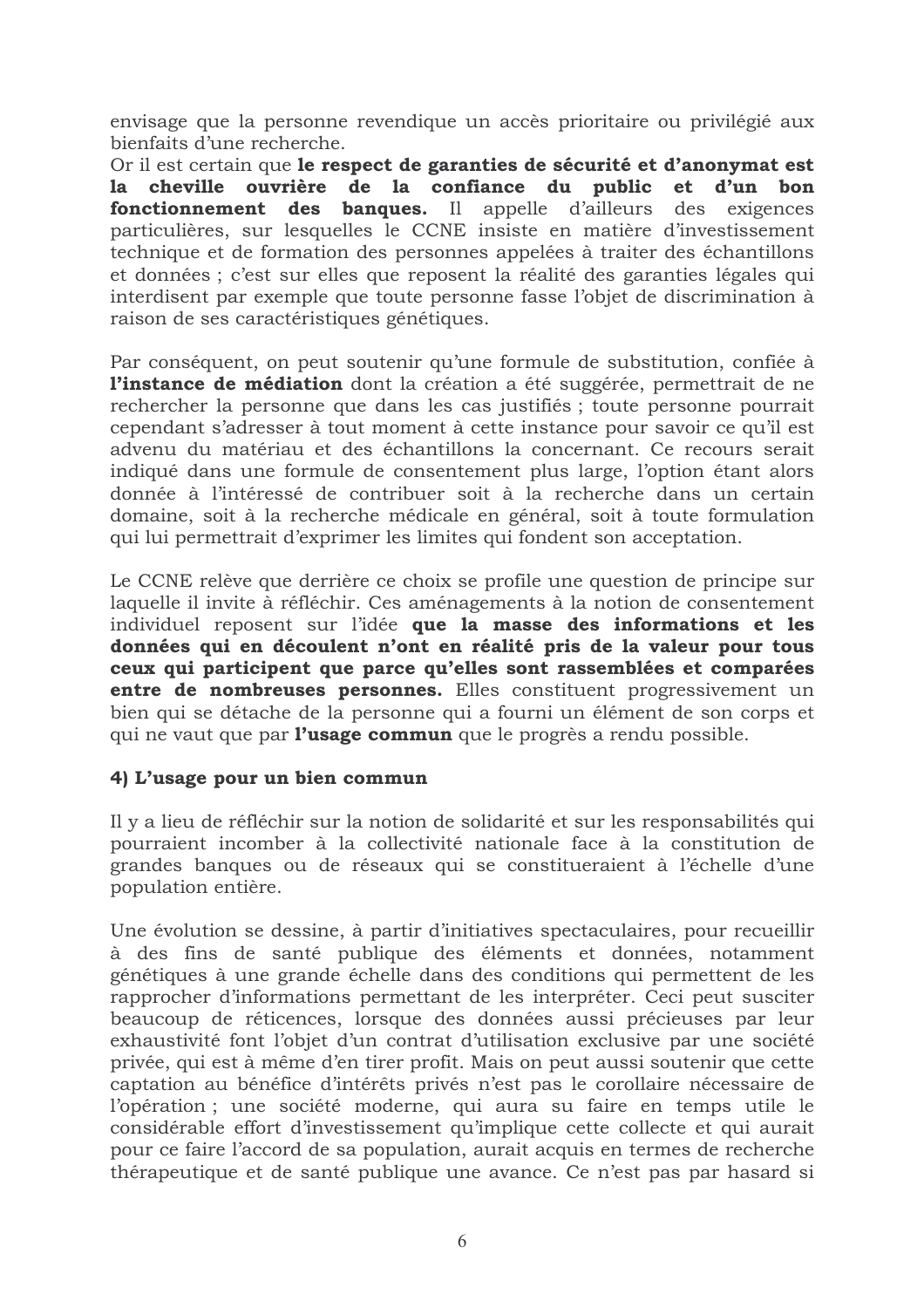un projet de grande ampleur se met en route en Grande Bretagne. C'est pourquoi il parait utile que soient étudiées sérieusement, par une instance publique qui se verrait officiellement confier cette mission, les finalités qui sous-tendent ces regroupements de données et qu'une large consultation soit engagée auprès de la population française pour connaître son sentiment. Ce serait une manière pour elle de prendre conscience que le contenu des banques est une richesse à mettre en commun si l'on entend vraiment progresser. Une meilleure compréhension de cet enjeu faciliterait la réponse à donner aux réactions et revendications éventuelles de toutes les personnes concernées.

#### 5) La position des chercheurs

Si en effet la collecte, le traitement le stockage et l'utilisation du contenu des banques donnent des résultats intéressants, il en résulte de nouvelles relations entre les membres de la communauté scientifique, entre eux et leurs financeurs. La personne, qui a pu, à l'origine, rendre possible toute la chaîne des opérations, peut ne pas rester sans réaction face à la nouvelle donne. Le public peut être influencé par le fait qu'il n'y a pas de réponse claire aux questions qu'il est susceptible de se poser.

L'apparition de l'intermédiaire « banque » sert de révélateur à des questions qui en réalité ne sont pas neuves. Mais comme le statut juridique et le mode de financement de cette activité de curateur ne sont pas réglés et doivent l'être, certaines solutions empiriques et des compromis entre préoccupations opposées sont obsolètes.

Il en est ainsi des relations entre chercheurs et des relations financières dans lesquelles s'insère l'activité de collection.

Les relations entre chercheurs et entre eux-mêmes et les banques devront être structurées et en quelque sorte contractualisées. Il existe deux écoles de pensée pour traiter de ces problèmes, l'une privilégie l'inventeur ou l'initiateur de la collection mise en banque, qui conserve longtemps un droit de suite sur son utilisation; l'autre met en oeuvre la notion d'un accès libre ou en tout cas largement ouvert aux banques d'ADN. Plus exactement, il s'agit d'un accès dit libre parce qu'il est non discriminatoire, mais ceci n'implique pas que le service rendu soit gratuit. Plus on évoluera vers de très grandes banques constituées en vue d'un usage commun destiné à une population, plus il deviendra nécessaire d'organiser un large accès, et moins il sera concevable que de précieuses collections d'ADN soient réservées aux projets de recherche de telle ou telle personne ou de l'entreprise qui l'aura financée. Il est donc indispensable qu'en liaison avec la communauté des chercheurs, les pouvoirs publics interviennent pour définir les modèles de collaboration et leur impact sur les droits de propriété intellectuelle.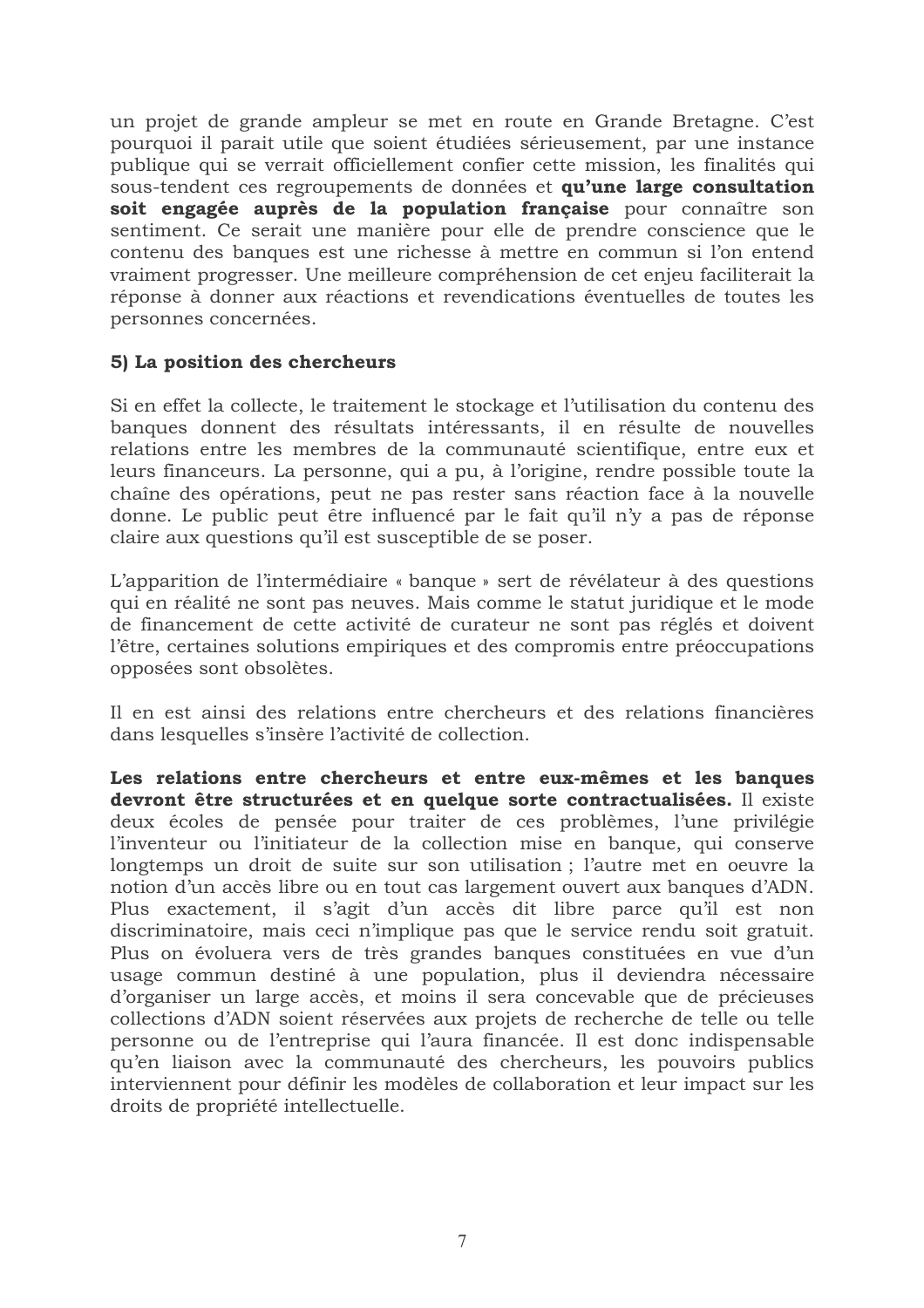## 6) Les relations financières

Cette intervention s'impose d'autant plus, qu'il y a lieu, dans un cahier des charges qui s'imposerait aussi bien aux initiatives privées qu'aux initiatives publiques, de dire ce qu'il en est du remboursement des frais engagés du fait de la mise en banque.

Au départ il est un principe sur lequel le CCNE invite à rester ferme : les échantillons collectés ainsi que les données qui en résultent y compris génétiques sont hors du champ du commerce. Il n'est pas nécessaire de revenir ici sur les raisons fondamentales protectrices de l'individu qui font de ce principe une cheville ouvrière de notre droit; rien dans l'évolution technique née des banques ne vient justifier une atténuation. Le contenu de la banque provient donc d'un don consenti par les personnes intéressées. Il ne peut d'un moment à l'autre devenir propriété du chercheur ou du curateur. Ceux-ci l'ont en charge et ont le devoir de bien l'utiliser. Mais il arrive un moment en bout de chaîne où la création et l'inventivité peuvent en cas de succès conduire à la valorisation des résultats de la recherche par un brevet concernant par exemple un test ou une utilisation thérapeutique. Il est indispensable de traiter la situation sui generis de la rémunération du service de collecte et conservation.

Il faut sûrement pour cela faire intervenir le législateur. Nous ne sommes pas dans le champ de la libre entreprise, en raison de l'origine du matériel biologique en cause ; il convient de retenir une procédure pour évaluer le coût du service; il est parfaitement possible d'imaginer que les compromis entre points de vue incitent à imaginer des compensations. Ainsi si une banque d'ADN est constituée par une entreprise privée pour des recherches propres, peut-elle en réserver l'accès, ou n'y a-t-il pas lieu d'instituer une forme de dépôt légal d'une partie du matériel ou des informations au profit d'une recherche ouverte; quelle est sa place par rapport au statut des banques que le CCNE préconise par ailleurs ? La réponse est sûrement qu'elle est régie par ce statut ; les modèles d'organisation proposés doivent envisager cette situation.

La réponse à ces questions implique une réflexion sur les parts respectives du secteur privé et du secteur public dans l'évolution des collections. La comparaison avec l'étranger montre qu'il existe en fait un consensus pour encadrer ces activités, qu'elles soient publiques ou privées et l'instrument traditionnel en France d'un cahier des charges, qui les concerne toutes mais peut être rédigé en considération des divers statuts juridiques des opérateurs, est approprié.

Ce n'est qu'au vu d'une telle clarification que l'on peut aborder une discussion encore à peine ébauchée qui concerne le partage des bienfaits résultant d'une recherche avec les personnes qui y ont participé. Elle tente d'anticiper sur les réactions du public à la reconnaissance d'une valeur nouvelles aux collections.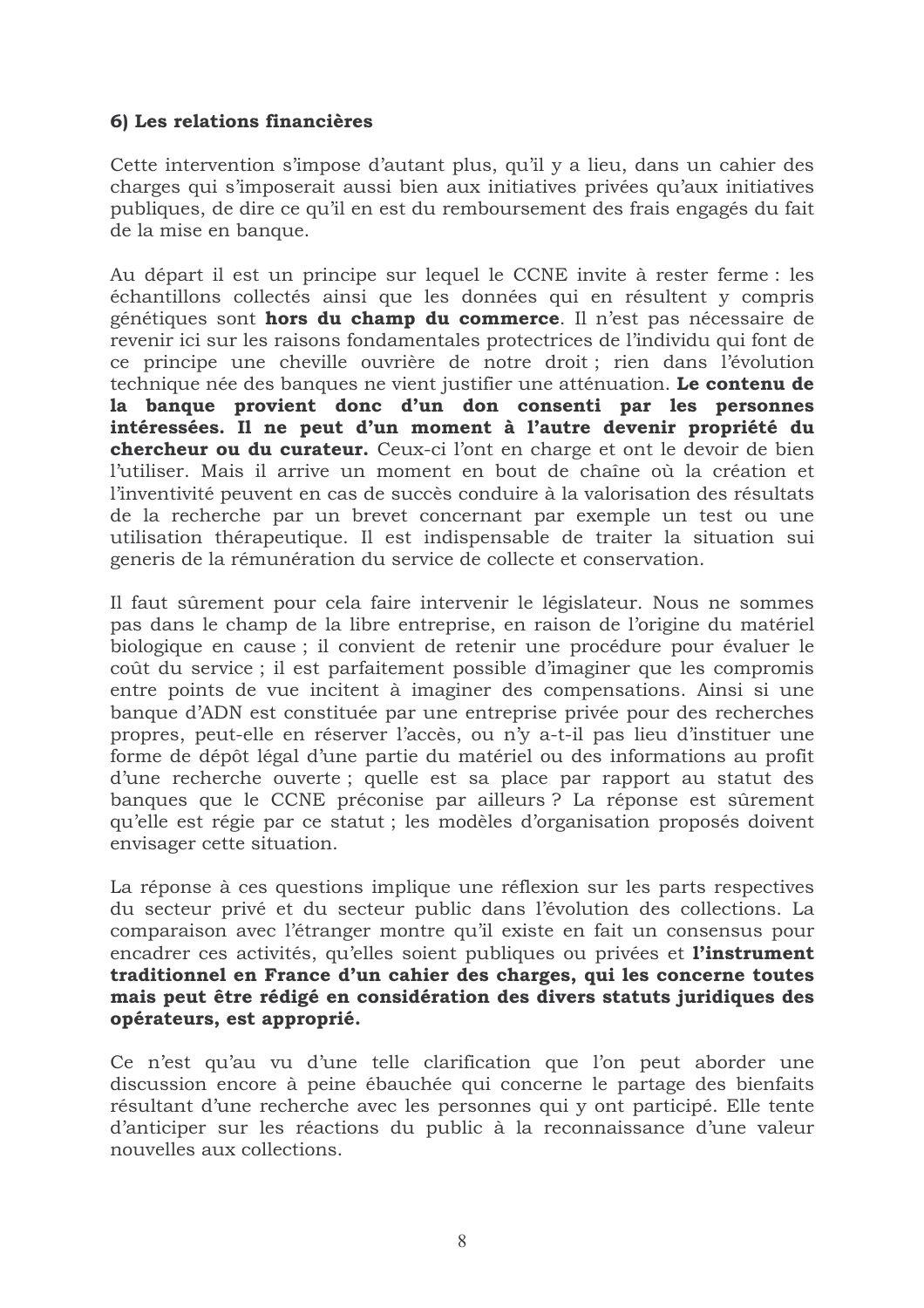## 7) Le partage des bienfaits

Trois types de manifestations pourraient se dessiner ou prendre de l'ampleur. L'une, courante dans le domaine des maladies rares ou monogéniques, voudrait qu'un résultat positif puisse en priorité être testé ou rendu disponible pour les participants. Une seconde plus radicale consisterait à revendiquer pour la personne contributrice une part des droits d'auteur ou des « royalties » du brevet. Une deuxième reviendrait à s'opposer à une collecte dont la fin suspectée serait l'enrichissement des chercheurs ou plus vraisemblablement des grandes sociétés.

Le CCNE recourt volontairement, pour couvrir cette question, au terme « partage des avantages ou des bienfaits » plutôt que « partage de bénéfices ». Ceci le conduit à admettre que la première revendication peut pour certains cas précis donner lieu à un accord entre promoteur de la recherche et certains groupes très spécialement concernés par une recherche thérapeutique particulière. Mais il s'agit d'hypothèses exceptionnelles qui ne devraient pas se généraliser. A l'inverse, il estime qu'il faut résister à toute évolution qui préconiserait un retour vers la personne de retombées financières de la propriété intellectuelle ou industrielle. Ce mouvement vers une appropriation individuelle du matériel biologique et des données, qui serait un recul sur les garanties apportées par les règles d'indisponibilité et de non commercialisation des éléments du corps humain, serait en contradiction avec l'usage commun qui donne aux collections leur véritable valeur. Le moment est bien plutôt celui d'une solidarité à construire ; s'il doit y avoir partage, des instruments existent tels que le droit d'accès, le dépôt légal ou un prélèvement financier sur les profits destinés à financer des tâches d'intérêt général. Quoi qu'il en soit, et ceci ramène à la question des grandes banques nationales, il faut évoquer ces questions en temps utile et ne pas se laisser prendre au dépourvu par des mouvements d'opinion très préjudiciables à la recherche. D'où l'intérêt de consulter ouvertement le public sur ces questions de principes, à propos notamment de l'éventualité de la constitution d'une grande banque.

## 8) Une responsabilité pour les pouvoirs publics

Si l'analyse du CCNE est acceptée, la situation actuelle appellerait une nouvelle étape du passage de l'éthique au droit. Elle implique une remise en ordre et une clarification du cadre juridique, dans lequel apparaîtraient clairement les obligations en chaîne liées à la collecte, au traitement au stockage et à l'utilisation du matériel biologique et des données y compris génétiques en résultant. Ceci revient à mettre en place un statut pour les biothèques ou biobanques qui doit être explicite, sans que cela signifie l'existence d'un modèle unique.

La supervision du système doit être sous la responsabilité d'une autorité régulatrice. Elle a la fonction assez classique de veiller au respect des obligations encadrant l'activité des banques tant publiques que privées. Mais elle aurait aussi pour rôle de travailler sur les conditions concrètes de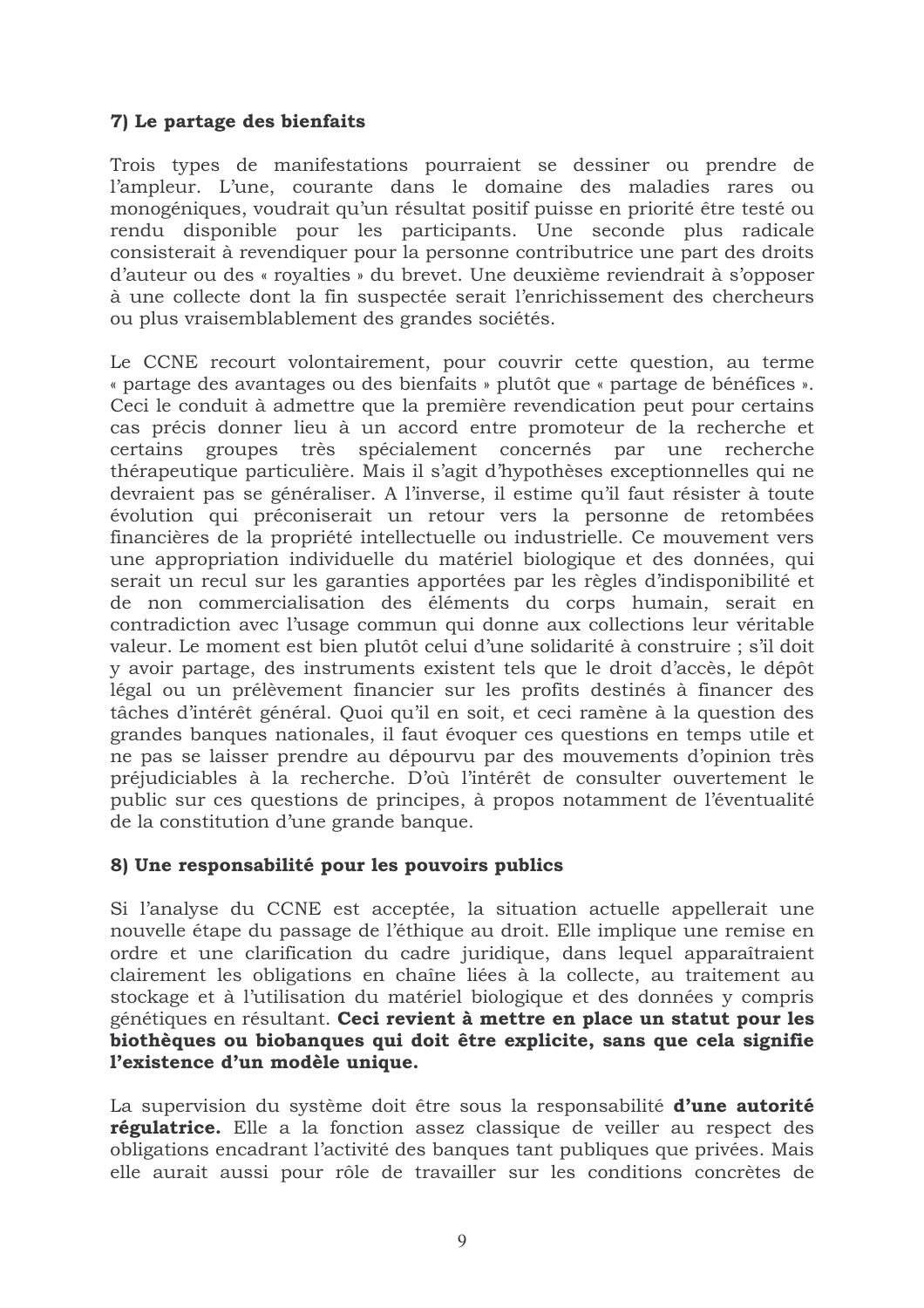rédaction des consentements, de définition des techniques de sécurité et de formation et sur l'analyse des bases d'évaluation du coût du service de conservation. Il lui appartiendrait enfin de prendre en charge consultations et débat sur l'usage commun de ces nouveaux outils de connaissance et notamment sur l'utilité ou les objections qu'appellent la constitution d'une ressource nationale ou d'un réseau coordonné qui aboutit au même résultat. Ce serait une manière d'impliquer tous les corps intermédiaires qui s'intéressent au don de matériel biologique, et en particulier les associations de malades qui ont traditionnellement manifesté un intérêt soutenu pour la recherche génétique. Elle devrait enfin traduire dans un guide de bonnes pratiques les conséquences pour les chercheurs de ce système de droits et d'obligations, ce qui les aiderait dans leurs discussions avec la communauté internationale des chercheurs.

Quoi qu'il en soit le maître mot de cette réorganisation et de la politique à mener dans ce domaine est la transparence. Plus tôt le citoyen sera mis en mesure de comprendre les enjeux des développements techniques en cause, mieux il continuera de collaborer de bon gré à leur développement dans le respect des exigences éthiques.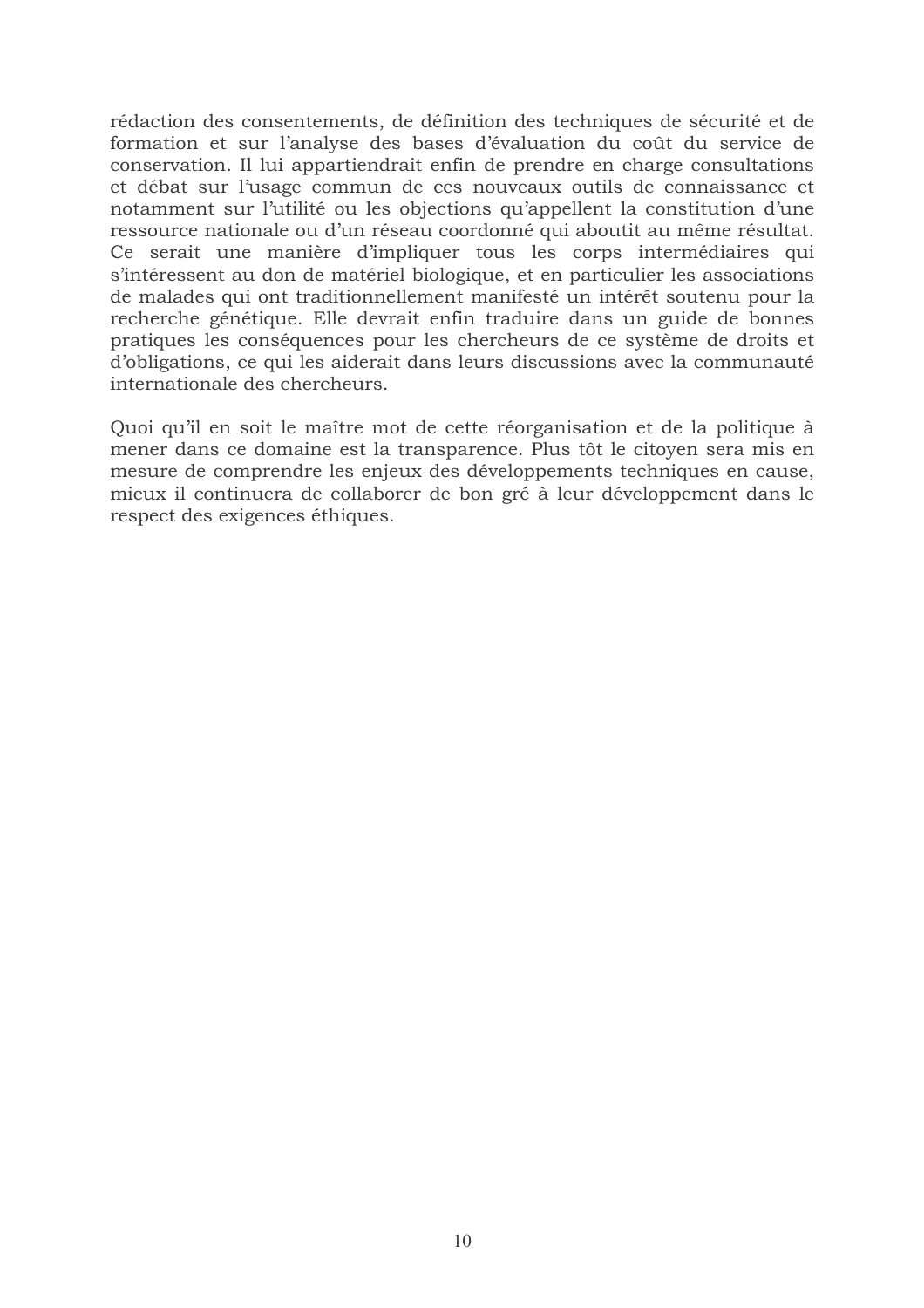# Rapport

La société Généthon a consulté le CCNE le 8 février 2000 à propos d'un projet de mise en ligne du catalogue des prélèvements biologiques déposés à la banque du Généthon et d'un projet de charte régissant les rapports entre la banque et les personnes (contributeurs, utilisateurs) recourant à ses services. Cette saisine privée s'intègre dans un mouvement général d'interrogation sur les problèmes éthiques majeurs que posent les activités de collection et de traitement des échantillons biologiques d'origine humaine et des données d'information en résultant, plus particulièrement du fait du développement de la recherche génétique.

Le CCNE a souhaité contribuer pleinement à cette préoccupation internationale en étendant sa saisine au problème général des collections et des biobanques. Ces activités ne sont pourtant pas nouvelles; depuis longtemps se développe à partir des prélèvements de toute nature effectués à des fins diagnostiques, thérapeutiques ou à des fins de recherche un travail de conservation et de classement qui donne sa valeur à la collection. Ces activités sont fort hétérogènes, rassemblant l'ADN et la source de l'ADN, des tissus, des biopsies, des gamètes, des organes, des fluides, (sang, sang de cordon) des lignées de cellules souches, des embryons, des fœtus même ; si aujourd'hui l'accent est mis sur les collections qui ont d'emblée une visée scientifique, comme celle du Généthon, il existe aussi des collections d'organes et de tissus dans les laboratoires de pathologie, de gigantesques collections archivées de l'Etablissement français du sang dont la finalité est la tracabilité, enfin des collections de prélèvements à partir de larges populations pour une finalité épidémiologique.

Poser, au nom de l'éthique, les mêmes questions à propos d'une collection de cellules destinée à identifier un nouveau gène et à propos d'une collection d'échantillons sanguins systématiquement conservés après un don du sang sans autre préoccupation que l'archivage, peut a priori paraître simpliste. Mais en vérité le sens de ces collections, quelle que soit leur taille et leur finalité, est aujourd'hui porté par une forme de révolution.

#### L'activité de collection « traditionnelle »

La collection d'échantillons et de données s'est faite de tous temps, et se fait encore comme une composante normale et courante de la pratique médicale. Elle s'effectue sous la responsabilité active des praticiens et des chercheurs intéressés, le plus souvent avec l'accord exprès ou tacite des patients qui se trouvaient à l'origine de ce qui n'était qu'un acte médical banal. Le financement se trouve intégré à l'acte et pris en charge par l'assurance maladie. Les données d'information sont traitées ou communiquées à d'autres équipes dans le cadre des relations de confiance, avec l'adhésion ou l'ignorance des malades et de leur proches concernés par les progrès attendus dans telle ou telle maladie. Ces opérations peuvent aussi être menées dans le cadre d'un contrat de recherche en bonne et due forme, sans poser un problème particulier.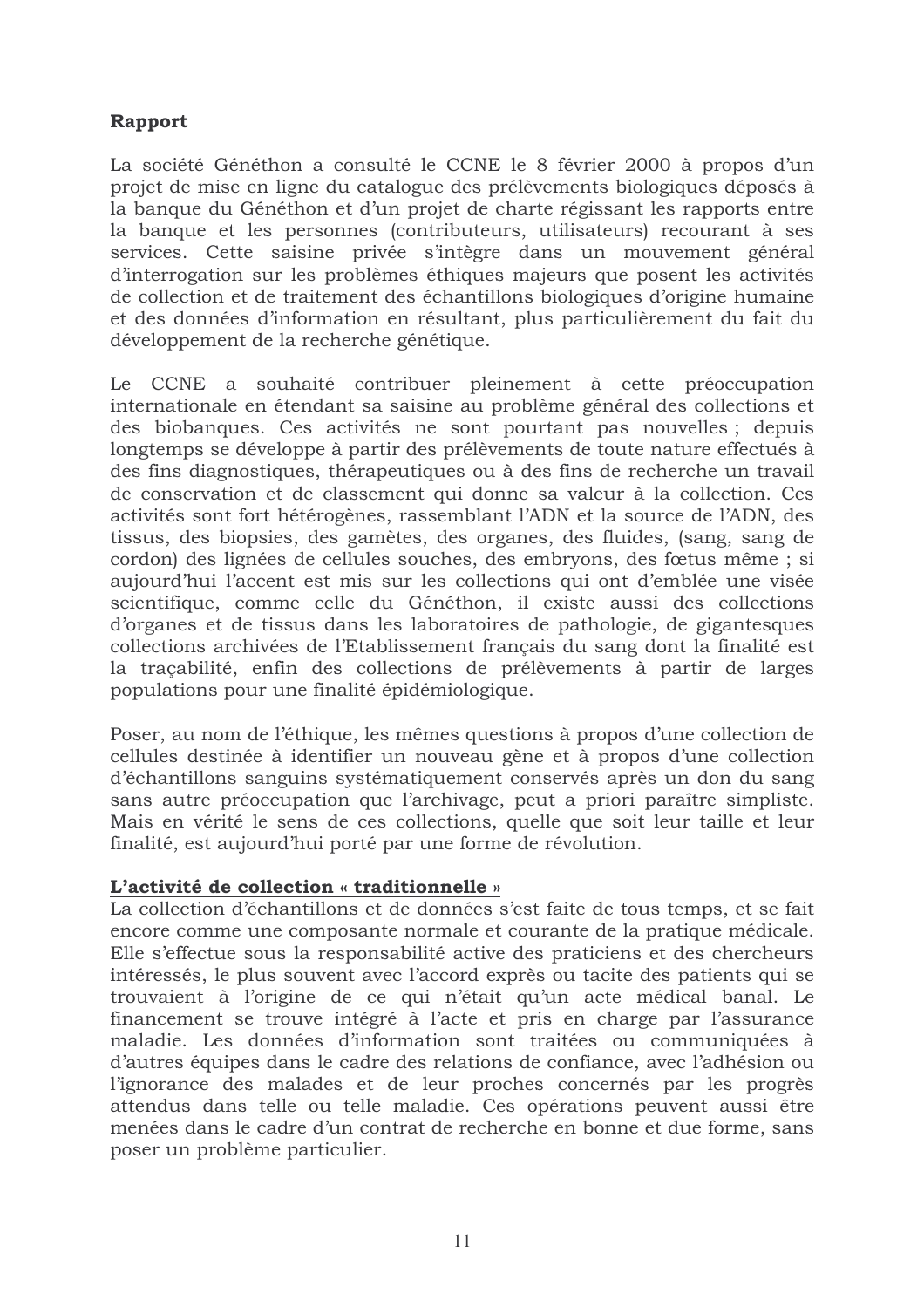#### Les nouvelles formes de collections, dans le temps et dans l'espace

Une révolution se dessine dès lors que ce ne sont plus les mêmes maladies ni les mêmes recherches qui dominent le paysage. C'est la génétique qui joue dans cette évolution un rôle moteur, à la suite du séquençage du génome humain et des développements technologiques qu'il a induits. Toute collection d'éléments issus du corps humain, même archivée depuis longtemps, pourrait être intéressante car elle représente une source potentielle d'ADN. On passe, dans le recours aux collections, d'une médecine diagnostique symptomatique une médecine prévisionnelle à **asymptomatique.** L'intérêt concentré autour de quelques maladies très ciblées et de groupes de patients bien identifiés s'élargit. La collection devient un outil privilégié d'une médecine prédictive, collective dépendant toujours davantage pour ses financements de l'industrie du médicament. L'importance des collections pour la recherche est reconnue; elles prennent de la valeur. On découvre les exigences de la maintenance ; le recours à l'informatique ouvre tout un champ technique nouveau, auquel il faut se former. Les échanges d'information comme la collaboration internationale deviennent des enjeux majeurs. Le cercle des personnes concernées s'élargit bien au-delà de celui de la maladie qui avait suscité le prélèvement, tandis que ces relations se prolongent dans le temps.

Il faut insister particulièrement sur le changement d'échelle qu'induit la révolution technologique, ouvrant la perspective d'analyser de vastes ensembles de données à l'aide de techniques de plus en plus performantes. Il est désormais devenu concevable d'entreprendre des analyses génétiques sur de vastes populations. Non seulement les conséquences scientifiques de ce changement sont considérables, mais l'irruption du secteur privé tant dans les moyens mis en oeuvre que dans la collecte, le traitement des échantillons et données est devenue un facteur très important de l'évolution. Le développement de la pharmacogénétique en particulier met en évidence l'intérêt d'analyses portant sur un très grand nombre d'échantillons; les technologies actuelles, en plein essor, permettent d'établir des profils de réaction aux médicaments, et donc d'envisager leur adaptation aux caractéristiques génétiques des patients, dans toute leur diversité. Ici encore, la recherche sur ces caractéristiques implique l'analyse de collections très larges, beaucoup plus importantes que celles constituées jusqu'à présent, nourries d'informations sur la santé des personnes qui ont contribué à les constituer.

Une étude récente\* avance quelques évaluations recueillies à l'étranger, ou en France. Elles donnent une idée de la place prise par les collections. Plus de 280 millions d'échantillons seraient ainsi stockés aux Etats-Unis, où l'on constate que des centaines de laboratoires travaillent sur l'ADN humain et plus de cent entreprises se développent autour de l'utilisation de ce matériel humain. En France, le Génopole d'Evry avait déjà recueilli en 2001 plus de 46 000 échantillons ; des quantités supérieures sont en dépôt dans les quelques trente sites dépendant de l'INSERM et de l'Assistance Publique-

<sup>\*</sup> S. de Montgolfier, thèse non encore publiée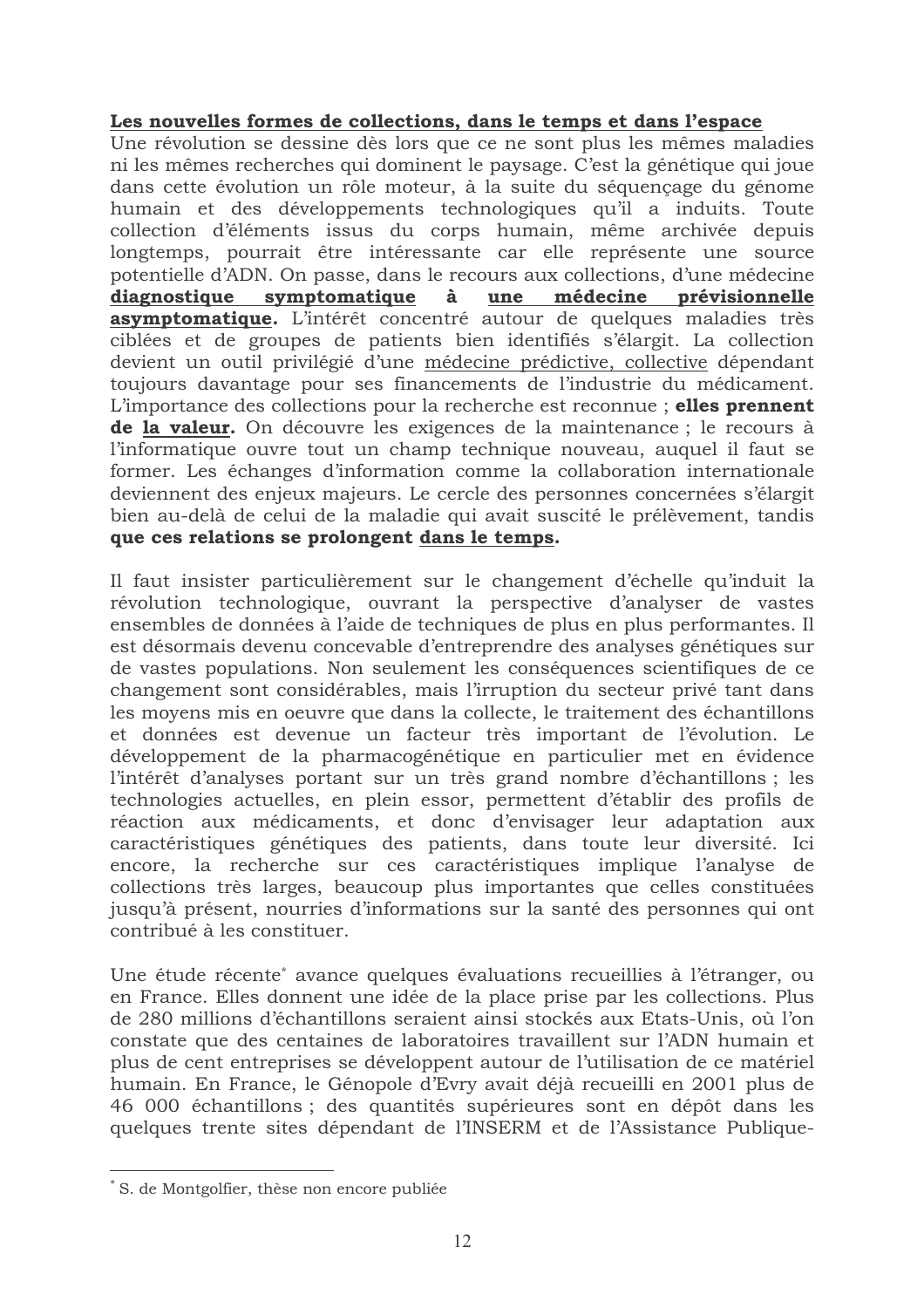Hôpitaux de Paris. Un travail de grande ampleur dans le cadre du projet européen EUROGENBANK devrait prochainement permettre une vue plus précise de ces développements, tels qu'ils ont pu être étudiés dans 147 structures de 6 pays. On trouvera en annexe quelques chiffres sur les initiatives les plus notables prises à l'étranger.

Le CCNE constate là une évolution irréversible, signe d'un changement de paradigme de la médecine et de la recherche médicale. Le temps est venu des grandes collections et des grands recensements de données issues des éléments du corps humain. Ces collections ont pris une valeur qui n'avait pas été envisagée à l'origine. Le secteur se trouve entraîné dans une dynamique dont les praticiens ou chercheurs n'ont pas le contrôle et où personne n'exerce clairement la responsabilité d'orienter l'évolution. Cette situation suscite inquiétudes et réticences, qui s'expriment à plusieurs niveaux :

- Au niveau individuel d'abord ; en effet, une personne acceptant avec enthousiasme d'être prélevée afin de faciliter une étude d'intérêt médical pourrait repousser avec indignation l'utilisation de cet échantillon pour toute autre étude qu'elle considérerait en contradiction avec des valeurs auxquelles elle est attachée; par exemple des études concernant les déterminants génétiques, les comportements sexuels, les relations entre certaines données psychométriques des marqueurs génétiques dans un contexte de stratification ethnique...

- Au niveau commercial, une collection même modeste de matériel biologique rare et phénotypiquement bien identifié finit par être plus un outil de valorisation que de recherche vraie lorsque le projet initial n'est pas clairement identifié, avec le risque d'un transfert ou d'une vente sur le marché national ou international aux dépens d'une recherche authentique.
- Au niveau idéologique ensuite le risque existe de constituer une banque à partir d'analyses de comportement plutôt que de données biologiques. Cette conception réductrice qui viserait à identifier ou expliquer un comportement par les gènes pose des problèmes éthiques majeurs.
- Au niveau national, dès qu'une banque arrive à une certaine puissance, le risque n'est pas nul de l'utilisation de nature répressive ou discriminatoire. La loi doit être consciente des dérives toujours possibles, même avec les meilleures intentions du monde. Non seulement l'étanchéité doit être totale, mais elle ne doit pas pouvoir être rompue à l'occasion d'un changement de régime politique par exemple.
- Sur le plan international enfin, l'utilisation de données génétiques d'un peuple, d'un pays pourrait apparaître comme un pillage avec un retour modeste ou nul pour ce pays. Ces collections peuvent, en effet, apparaître au départ comme une monnaie d'échange économique et ce qui est éthiquement difficilement acceptable au plan individuel le serait encore plus au plan collectif.

Comme toujours il appartient à la réflexion éthique de se frayer un chemin entre le nécessaire progrès technique et le respect des personnes.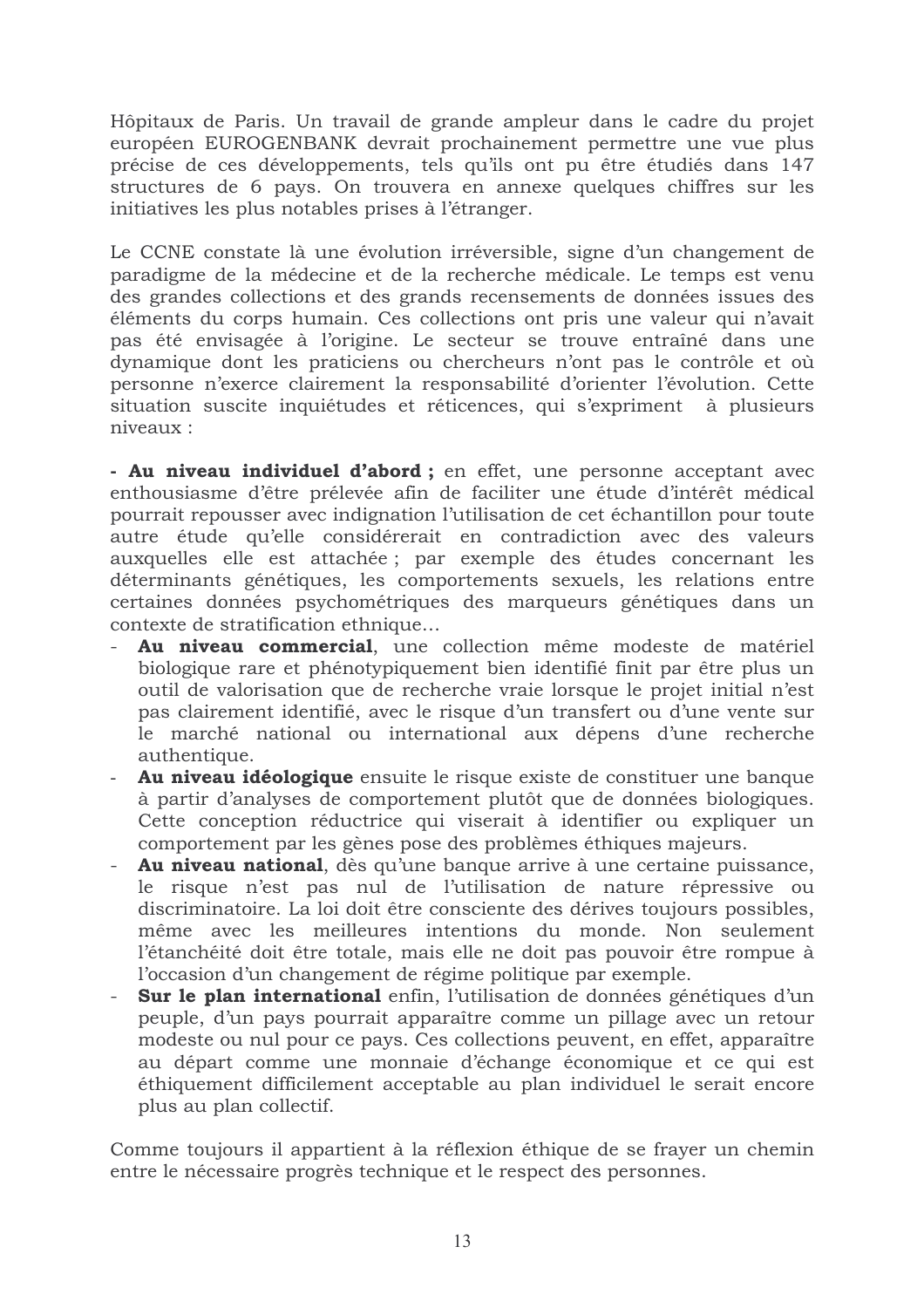Si, comme le pense le CCNE, il n'y a pas de raison de se montrer frileux face à de nouveaux développements de la connaissance de l'être humain et du progrès médical, encore convient-il donc d'identifier les tensions qu'ils suscitent.

## II - Une première source de tensions est liée à l'inadaptation du cadre dans lequel ces activités sont appelées à se développer.

Même si l'analyse jointe en annexe des différents régimes juridiques qui se superposent à propos de la constitution et de la conservation des collections montre qu'elles sont déjà largement soumises à contrôle, il convient de réfléchir à un cadre entièrement rénové. (cf annexe).

La rénovation du cadre répond à trois objectifs.

## 1.- Unification des différents statuts concernant le matériel biologique et le traitement informatique

En premier lieu, il convient de l'unifier en une approche cohérente qui recouvre à la fois le statut des éléments physiques collectés et les règles concernant le stockage et le traitement informatisé des données. Il faut réinsérer la connaissance génétique dans cet ensemble et non pas lui faire un sort particulier; nul ne sait par avance quand une recherche devra aborder des caractéristiques génétiques. A l'heure actuelle, les règles protectrices se fondent sur des principes différents : indisponibilité et noncommercialisation des éléments du corps humain tant qu'il est question d'éléments physiques, qui sont donc déposés dans les collections à la suite d'un don ; protection de données personnelles sensibles par le droit d'accès et de retrait quant il s'agit de fichiers d'information; enfin régime sévère concernant l'examen de caractéristiques génétiques qui n'est possible que pour des utilisations autorisées.

## 2.- Définition d'un statut de curateur, de « bibliothécaire » ou conservateur

En second lieu, il est nécessaire de définir, dans la chaîne des opérations qui va du prélèvement à la découverte et à son éventuelle valorisation, le statut de celui qui assume la garde de la collection. De ce fait naît une obligation d'archivage, de fiabilité, de sécurité sanitaire, de suivi et d'utilisation rationnelle de collections qui ont pris une valeur insoupconnée à l'origine, ainsi que se crée une fonction autonome dont il faut préciser le contenu.

Le CCNE a été conduit à évoquer à ce propos un débat sémantique très révélateur. Pour désigner ce nouvel opérateur, référence est faite couramment aux « biobanques ». L'origine du mot est innocente. Dès que l'on a collecté le sang, on a parlé de « banque du sang » pour désigner la conservation, sans que ne soient précisées les conditions économiques dans lesquels s'effectuait cette activité ; le terme était employé alors même que la collecte était fondée sur le don. Il en est de même pour les banques de gamètes.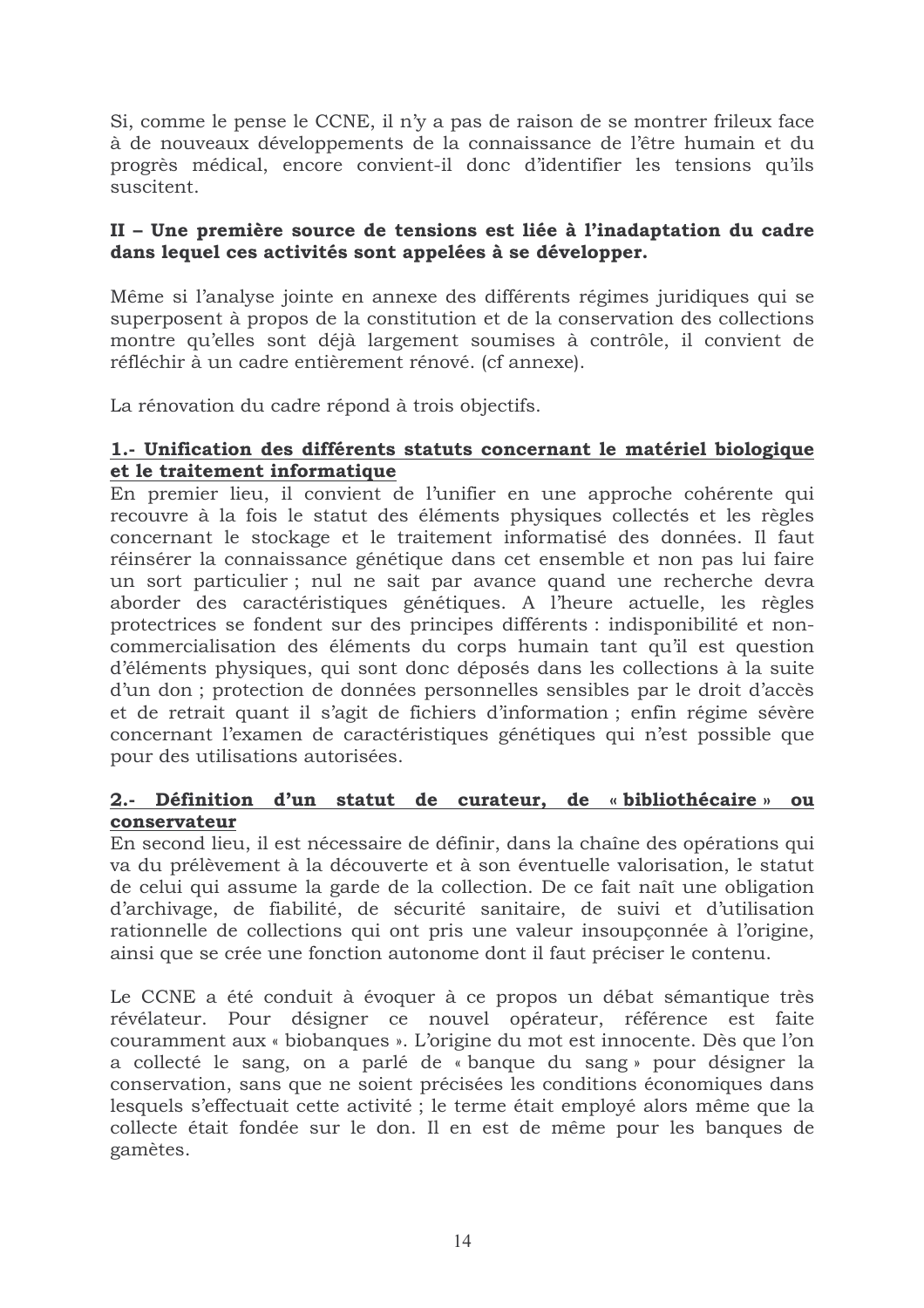Le terme de biobanque aujourd'hui semble évoquer le dépôt d'un bien approprié, ayant une valeur marchande. Il peut apparaître comme privilégiant à l'excès la valorisation de l'échantillon ou de la donnée d'information. Il occulte l'origine humaine des prélèvements et les problèmes éthiques qui en résultent. Il est tentant alors de préférer le terme de « biothèque » qui met en valeur la notion d'archivage. La conservation d'ouvrages et de documents est apparue d'intérêt commun et a donné lieu à la constitution de bibliothèques publiques alimentées par le dépôt des ouvrages. Mais même si le concept appliqué aux collections paraît rassurant, il ne résoud pas pour autant les questions de financement et ne dispense pas de s'interroger sur la destination de la conservation.

On peut cependant s'appuyer sur une définition, qui détermine le champ que le CCNE entend donner au présent avis, définition qui sert de base à la thèse citée plus haut.

« les biothèques correspondent au rassemblement de matériels biologiques potentiellement vecteurs d'information génétique (c'est à dire possédant des cellules ou directement du matériel génétique extrait). A ce rassemblement matériel biologique sont associés des fichiers, éventuellement de informatisés, comportant des données indispensables à son exploitation (origine des donneurs, généalogie, données cliniques et biologiques). Les prélèvements peuvent avoir été réalisés sur des volontaires sains ou des personnes malades pour des buts cliniques, des projets de recherche ou des activités judiciaires ». Il faut désormais y ajouter les prélèvements embryonnaires destinés à créer des banques de cellules souches.

Il faut donc définir les obligations et droits de ce banquier, bibliothécaire ou curateur car le choix d'une désignation doit refléter les solutions choisies pour résoudre les difficultés juridiques ou éthiques.

Le CCNE exclut du champ de ses propositions les biothèques constituées à des fins judiciaires et se limitera dans le présent avis au domaine scientifique et médical qui lui est lié.

#### 3.- La finalité des utilisations

La troisième raison de donner un statut nouveau aux collections est de légitimer leur utilisation à des fins médicales ou de santé publique, de recherche, d'épidémiologie et de génétique des populations, en distinguant bien cette finalité scientifique et en assurant une étanchéité satisfaisante entre ces activités et d'autres types d'utilisations, fondées notamment sur les connaissances génétiques.

Ces dernières soulèvent en effet des problèmes éthiques. Ou bien elles sont dénoncées en raison des risques de discrimination négative qu'elles entraînent, et sont de ce fait interdites par la loi ou soumises à moratoire comme il en est de la référence aux données génétiques pour l'emploi ou pour les assurances. Ou bien elles sont légitimées par la loi à des fins policières ou judiciaires, mais elles recherchent alors l'identification des personnes. L'utilisation harmonieuse des collections pour la recherche et les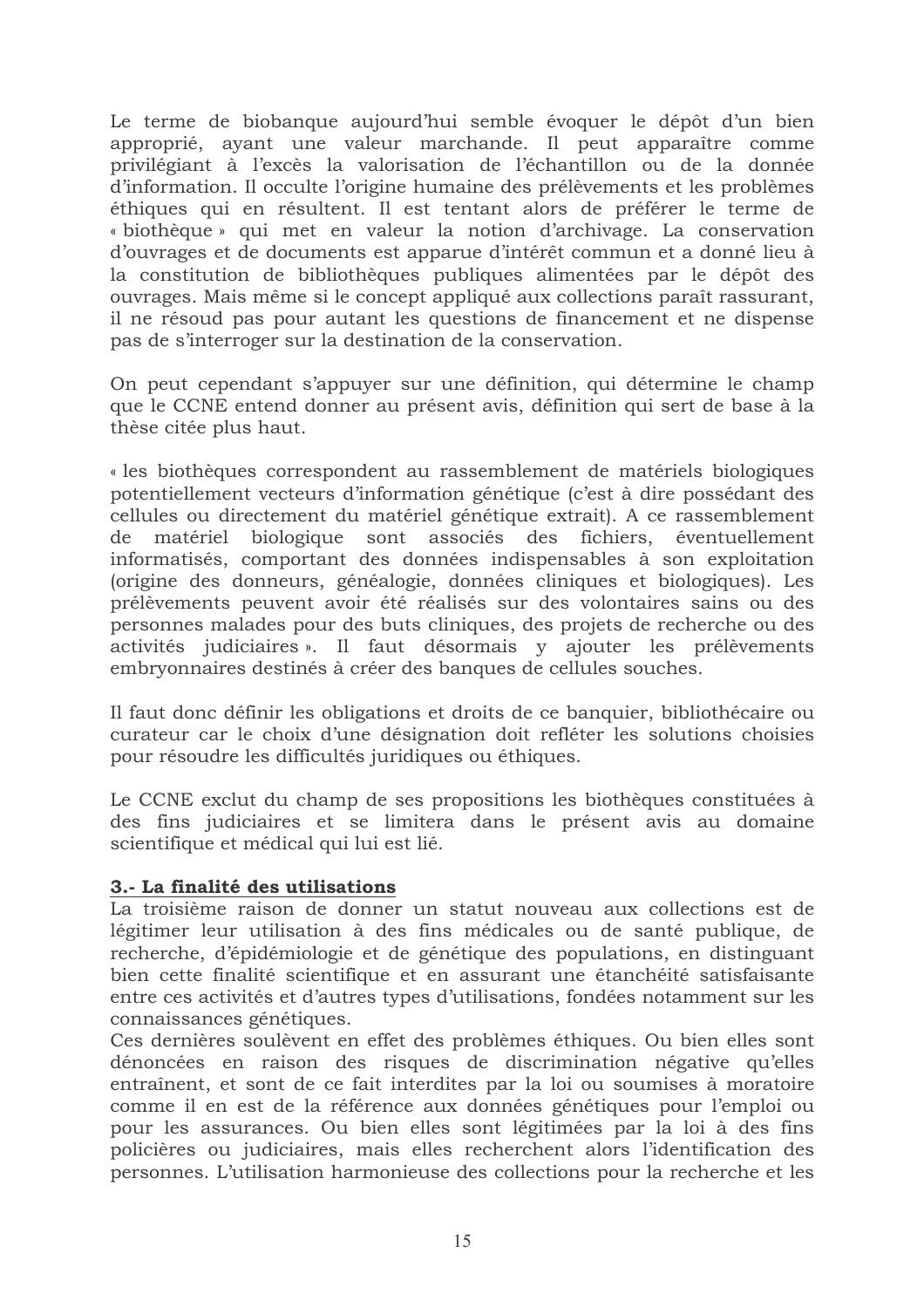progrès que l'on peut en attendre seront d'autant plus certains que sera garantie leur autonomie scientifique sans recoupement possible avec d'autres utilisations.

Ceci ne veut pas dire que même dans un tel cadre propre aux sciences de la vie et à la santé il ne subsiste pas des interrogations sur l'organisation même de cette autonomie, auxquelles il convient d'apporter une réponse.

## III - Le statut de conservateur ou curateur.

Le point de départ d'une réflexion consisterait à donner un contenu légal et un statut à la fonction de conservateur ou curateur des grandes collections.

On trouve déjà une analyse de cette fonction dans les chartes et contrats élaborés par les premiers initiateurs, tels que la société Généthon elle-même, dans la description du rôle des Centres de ressources biologiques ou dans les indications figurant dans les récents programmes du 6<sup>ème</sup> PCRD de l'Union européenne.

Mais en donnant consistance légale à ce statut, il devient clair pour tous qu'il ne s'agit pas d'une activité comme les autres, qu'elle n'est pas régie par la liberté d'entreprendre, mais qu'elle est, comme toute la chaîne des opérations conduisant à la collecte ou à l'utilisation d'éléments issus du corps humain, une activité réglementée. Elle ne s'assimile pas à une acquisition ou à une propriété des éléments collectés et des données d'information qui en découlent. Un service nouveau est mis en place, dont il s'agit de décrire le cadre.

Il en est ainsi à cause des exigences de qualité, de sécurité et de suivi qui doivent être respectées et qui fournissent les bases d'un système de labellisation. N'importe qui ne peut pas assumer la responsabilité de cette fiabilité. La banque doit donc être déclarée, éventuellement sujette à autorisation, en tout état de cause supervisée dans son fonctionnement.

Le curateur est au centre d'un réseau de droits et obligations qui doivent être gérés. Vers l'amont, droit des déposants, consentements, questions d'archivage, devenir des collections, afin d'éviter autant les échanges incontrôlés que les pertes patriomoniales irréversibles ; vers l'aval, conditions d'accès des chercheurs ou des utilisateurs industriels aux matériaux déposés, protection contre des tentatives d'utilisation interdites ou abusives.

Cette fonction doit faire une place à un mécanisme de médiation ou de conciliation en raison des difficultés qui peuvent apparaître, garantissant tout autant les intérêts des personnes que les intérêts des chercheurs. La fonction du curateur peut être personnalisée ou institutionnalisée. L'important est que la collecte elle-même, son traitement, son stockage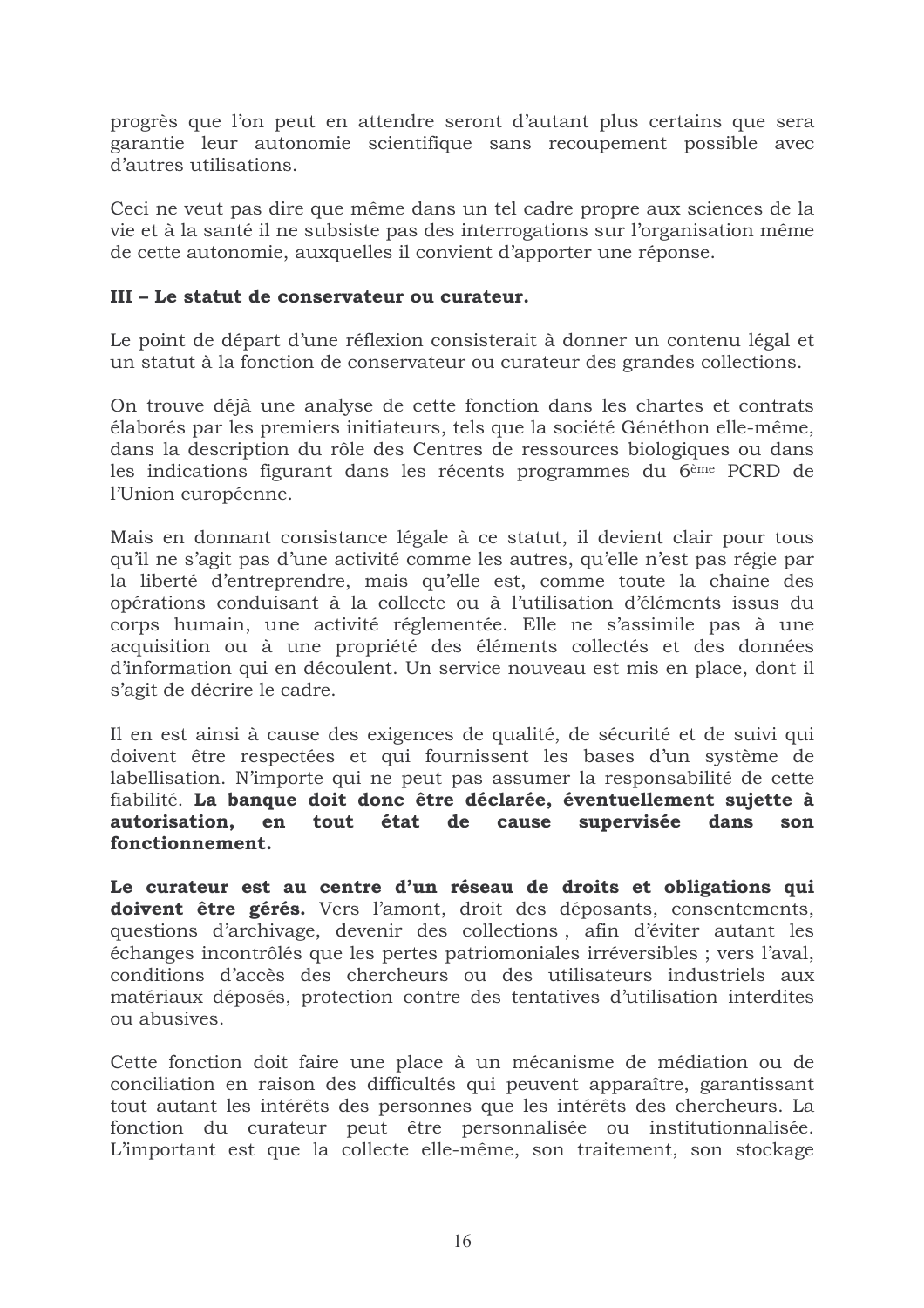(sécurité, destruction) et son utilisation soient bien reliés par une chaîne unique.

Le mode de remboursement des frais doit être prévu, ce qui est aisé à organiser si la banque est publique. Mais, si elle est confiée à des opérateurs privés, associatifs ou autres, ou si elle se constitue comme une conséquence d'une activité de recherche industrielle, il s'agit de décider dans quel cas ce financement est nécessaire et en toute hypothèse de le soumettre à un cahier des charges.

En tant que telle, l'activité du curateur ou sa fonction s'inscrivent, au nom de la propriété intellectuelle ou industrielle, dans le débat sur la valorisation d'activités ayant pour point de départ le don conscient ou présumé à l'occasion du dépôt d'éléments du corps humain. Elle n'y apporte aucun élément fondamental nouveau, mais en s'interposant dans la succession des opérations, elle ne doit pas conduire à l'esquiver. Au contraire, la définition d'un statut pour le curateur conduit à préciser comment ce service s'inscrit dans cette chaîne et quelle est sa part dans les échanges financiers qu'implique la valorisation.

Les éléments d'un cadre nouveau doivent être définis de telle manière qu'ils soient compris et appliqués par tous les acteurs d'une démarché complexe : la personne qui est à l'origine du prélèvement, éventuellement un groupe ou une communauté concernée, les pouvoirs publics incarnant l'idée d'un patrimoine à mettre en commun, la communauté des chercheurs, les pouvoirs publics encore, mais cette fois en tant que régulateurs du système mis en place. Si la définition d'un statut pour la banque est le point de départ d'une réponse aux inquiétudes, elle n'est pas selon le CCNE le problème le plus difficile.

## IV - Le consentement des personnes.

Du point de vue des personnes, l'analyse du CCNE met en effet en évidence du fait de la constitution des grandes banques plusieurs sujets de tension. Ils concernent l'évolution de la notion de consentement informé, son adaptation à la pérennité des banques et à un usage réitéré de leur contenu, sa contradiction possible entre les préoccupations de sécurité et de protection et un usage abusif des éléments collectés et, enfin, la conception que les personnes peuvent avoir de leurs droits sur ces éléments.

Pour être utilisés de facon optimale, en effet, les échantillons biologiques doivent pouvoir être associés à des données médicales et, le cas échéant, généalogiques plus ou moins complètes, concernant les donneurs et leur famille. L'intérêt scientifique et médical de telles collections associées aux données médicales ainsi qu'aux données génétiques tirées des études entreprises ne doit pas occulter l'extrême sensibilité d'un tel matériel au regard de principes éthiques importants, respect de la vie privée, autonomie et dignité des personnes. Les renseignements d'ordre médical ou génétique associés aux échantillons de matériel biologique d'un donneur, plongent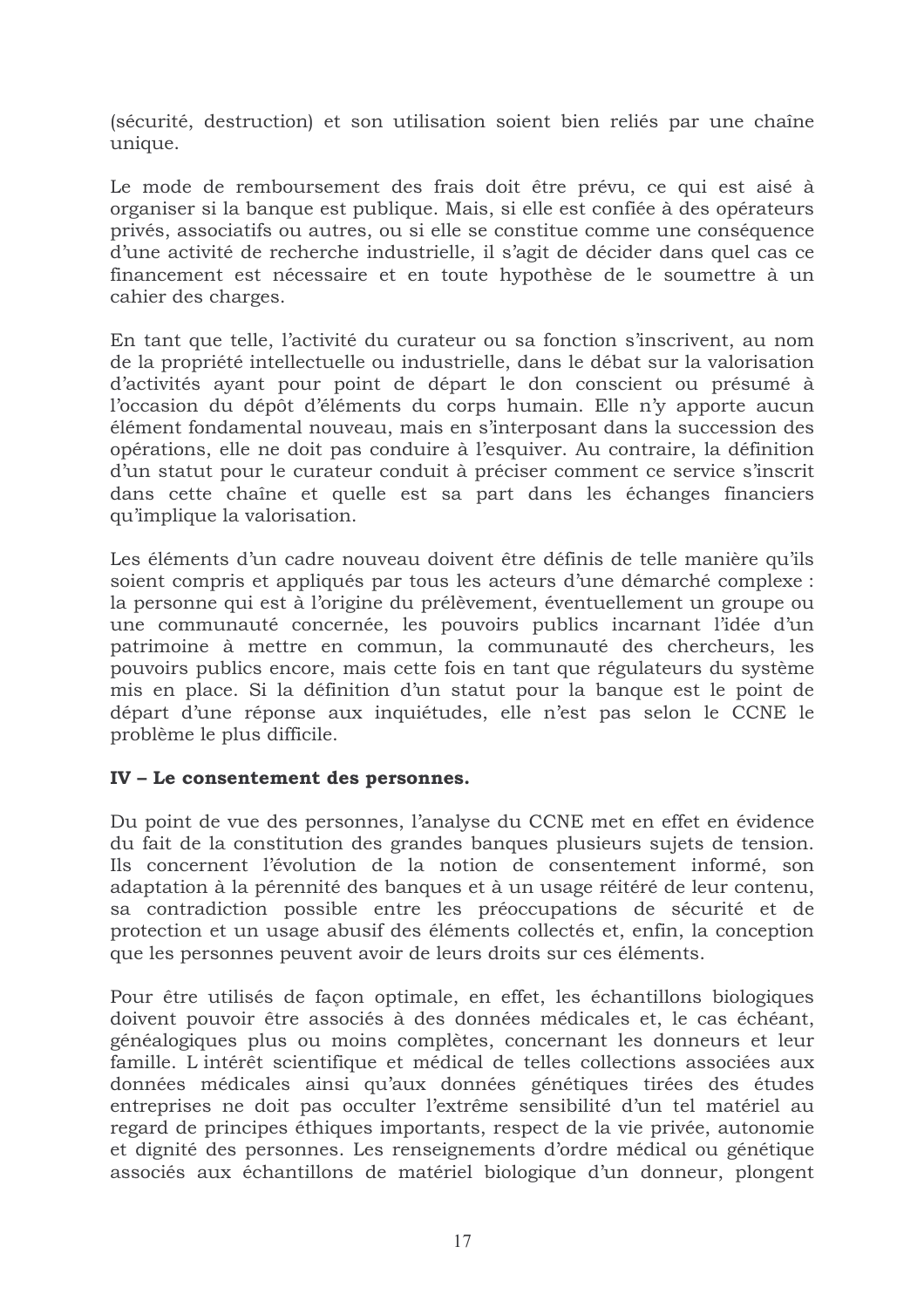dans l'intimité organique des personnes et concernent leur lignage familial, ascendants et descendants. Parfois peut se poser ici le problème des discordances entre les liens de parenté biologique et ceux de l'état civil. C'est dire combien sont essentielles toutes les précautions prises pour respecter l'intimité et la volonté des personnes.

## 1. La forme traditionnelle du consentement

La question de l'information et du consentement semblerait à première vue simple ; la reconnaissance de ces droits recueille un large assentiment. Cette garantie de procédure met d'accord tant les tenants de l'indisponibilité du corps humain que ceux qui revendiqueraient pour la personne un droit de propriété sur ces éléments ; cette exigence se retrouve dans de nombreux travaux nationaux ou internationaux. Dès 1991, le CCNE avait ainsi précisé la question : les personnes chez qui sont prélevés des échantillons à des fins d'études génétiques doivent avoir manifesté leur consentement libre, exprès et éclairé. Mais donner un consentement est loin de constituer une précaution éthique absolue; quelques études peuvent être éthiquement ambiguës (par exemple, recherche d'un gène comportemental touchant la vie sexuelle etc). L'information indispensable à un tel consentement qui sera fournie par les instigateurs de la recherche doit donc comprendre :

- la description du but de la recherche, rappelant l'état des connaissances,

- la présentation du cadre dans lequel cette recherche doit se dérouler : équipes médicales et non médicales, éventuelle intervention d'acteurs du monde industriel :

- la description des conséquences envisageables de la recherche sur le plan du diagnostic, de la prévention, de la thérapie, en précisant ce que pourraient être les conséquences pour les personnes participant à l'étude;

- l'utilisation des données acquises, publications, brevets, accords de recherche et développements envisagés ;

- le devenir des échantillons à la cessation de la recherche menée par les initiateurs du programme. Dans le cas où une recherche à finalité scientifique différente serait envisagée à partir des mêmes éléments, un nouveau consentement devrait être obtenu dans les mêmes conditions que précédemment.

On ne saurait être plus précis et il est intéressant que cette analyse méticuleuse des points à faire figurer dans l'information figure dans les travaux internationaux les plus récents (cf Unesco, Conseil de l'Europe, rapport établi en Israël). Une première précision s'impose à l'évidence : puisqu'il y a mise en banque, cette information doit être apportée non seulement lors du lancement du premier programme de recherche, mais lors du dépôt de la collection. Elle doit porter précisément sur le fait qu'il y aura stockage, indiquer le lieu de cette opération et la personne ou la structure qui deviennent responsables de la garde des éléments et informations : des indications doivent également être données sur la durée de conservation envisagée.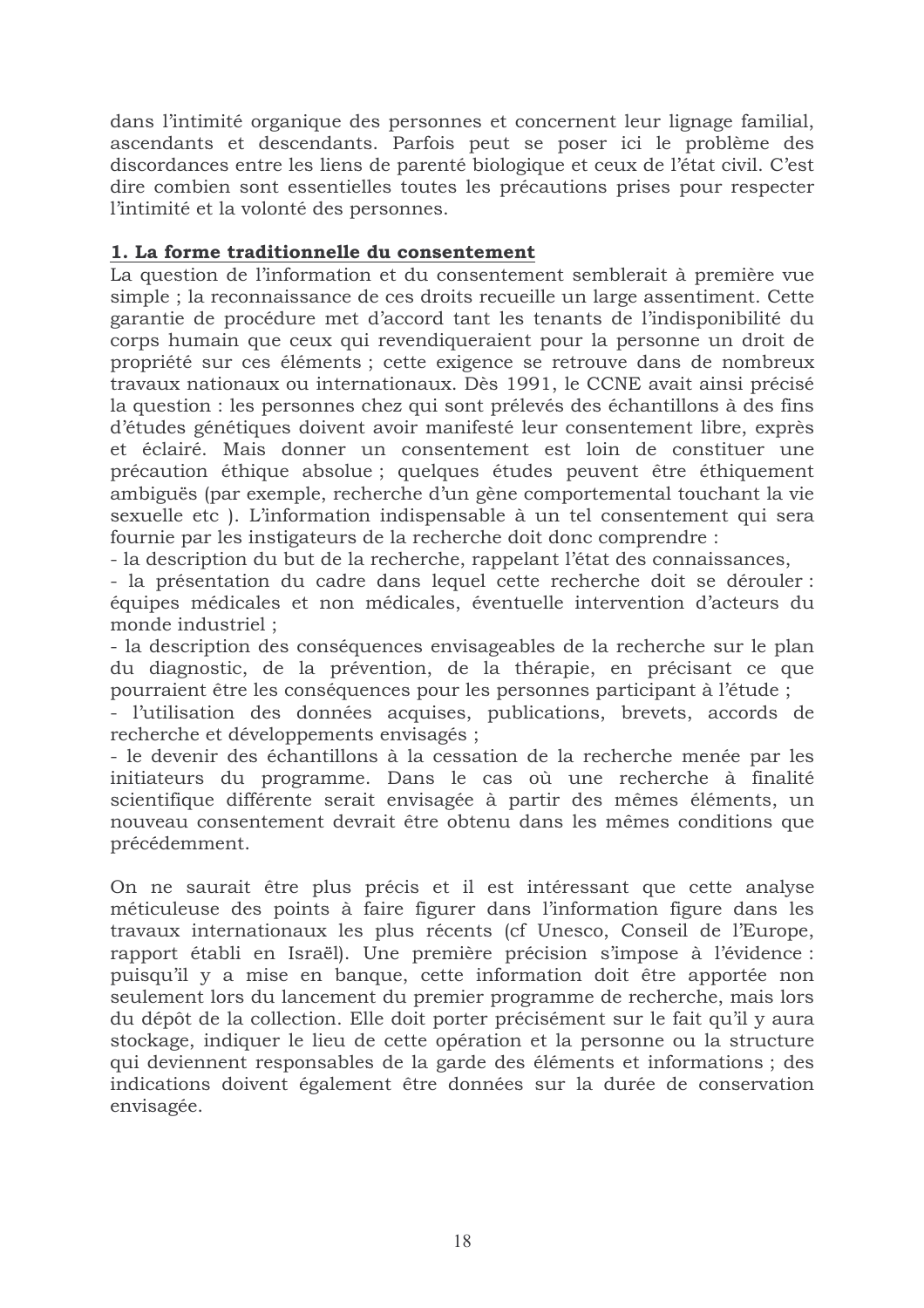#### 2.- Une forme nouvelle de contradiction surgit entre anonymisation, consentement et droit de retour

Les règles régissant la réunion et l'utilisation de telles collections doivent en effet respecter deux principes, parfois contradictoires. L'un est celui de leur usage optimal pour l'intérêt collectif, notamment à des fins scientifiques, médicales et de santé publique : l'autre est d'éviter pour autant de parvenir à une assimilation de telles collections à un bien public qui serait en quelque sorte socialisé, nationalisé, ou, à l'inverse, totalement marchandisé. En d'autres termes, les donneurs doivent être informés, pour l'essentiel, du type d'études qui sera mené grâce à leurs dons, et du cadre dans lequel ces études pourront s'effectuer.

Une réflexion éthique qui se satisferait de cette obligation formelle sans s'intéresser à sa mise en œuvre pratique serait bien fragile. En effet la personne donneuse de cellules, d'organes, d'échantillons ne peut pas être informée réellement de la totalité de l'avenir de ce prélèvement, parce que personne ne le connaît et parce que la collection n'a de sens que dans la durée. De plus, on ne sait pas par avance quand la recherche souhaitera analyser les caractéristiques génétiques. A un moment donné, inconnu, elle peut mettre en jeu les intérêts de tiers, la descendance, la fratrie ou un groupe partageant une caractéristique génétique commune.

Il est certain que la perspective de voir se prolonger dans le temps la conservation des éléments rend bien aléatoire la solution qui consiste à renouveler le consentement à chaque nouvelle utilisation. La responsabilité du promoteur initial se dilue, et même si on peut faire une distinction utile entre les recherches menées sur les maladies monogéniques et les autres, il sera parfois difficile de retrouver les personnes appelées à renouveler ou non leur accord.

Il semble donc concevable de simplifier l'exigence du consentement.

En premier lieu, il doit jouer pleinement au moment du dépôt en banque de l'échantillon et des données d'information qui y sont associées. C'est à ce moment là qu'est donnée une information très complète sur l'utilisation prévue, sa durée prévisible, ses débouchés possibles, les autres personnes en cause.

En second lieu, on peut admettre, mais avec l'accord de l'intéressé, que des données individuelles, strictement anonymisées pourront faire l'objet d'utilisations ultérieures à des fins de recherche sans qu'il soit nécessaire de recueillir de nouveaux consentements. Le principe de solidarité vient en ce sens justifier cette dérogation aux règles destinées à protéger l'individu, mais il s'agit d'une vraie solidarité qui regroupe des comportements volontaires.

En revanche pour éviter toute dérive, toute banque devrait mettre en place une instance conseil, que pourrait interroger à tout moment la personne concernée par le dépôt initial, dûment avertie de cette possibilité, qui souhaiterait connaître la destination des éléments et informations collectés. Si l'utilisation des résultats tirés d'une enquête génétique pour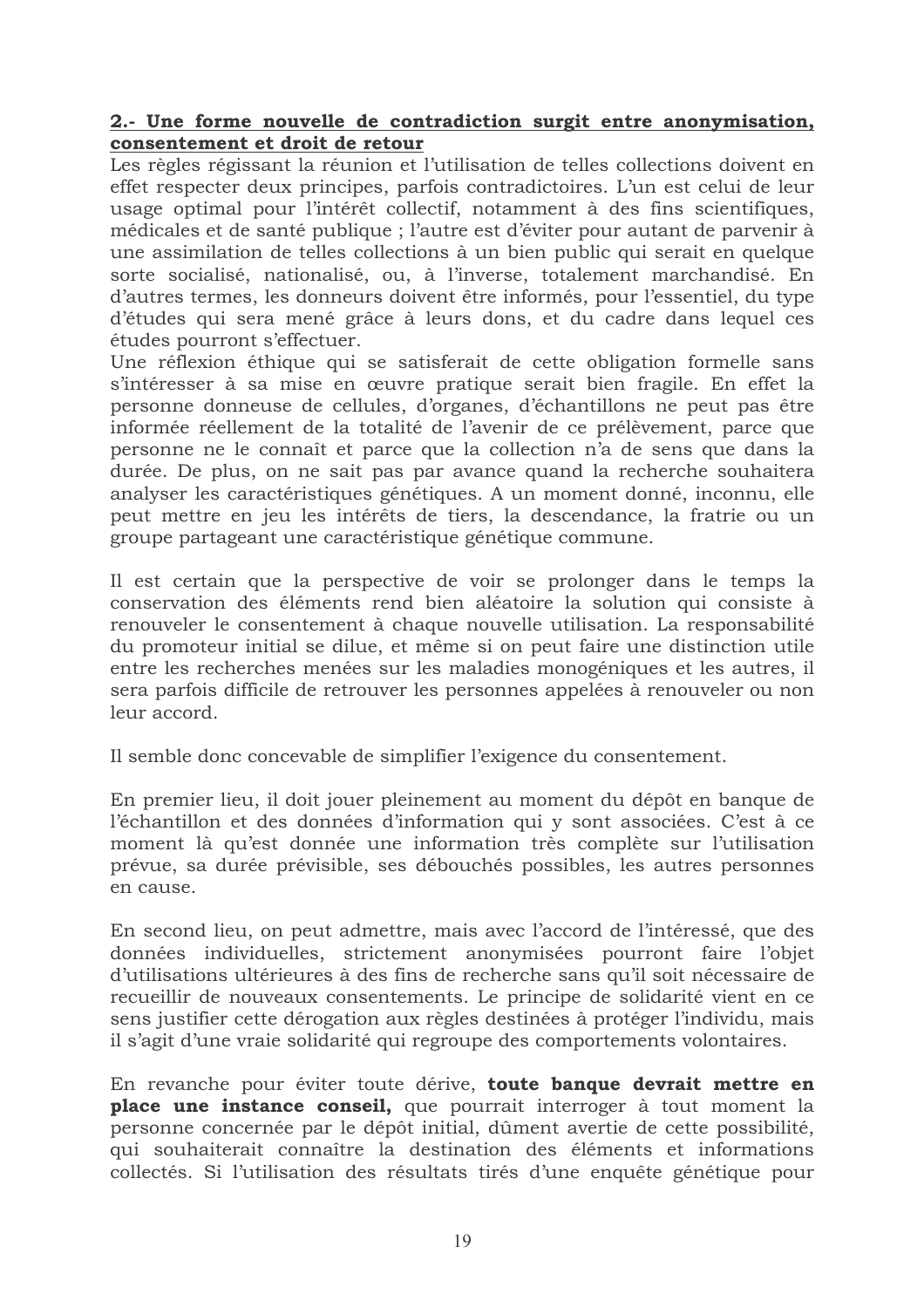mettre au point un produit ou une technique engendrant un marché ne pose pas en soi de difficulté éthique insurmontable, encore faut-il que, cette possibilité, si tel est le cas, soit spécifiée aux personnes et qu'elles y consentent.

Une autre difficulté, plus sérieuse encore tient à la contradiction qui existe entre le désir de retrouver la personne, pour accéder à des données cliniques utiles, ou pour la faire bénéficier d'un résultat de la recherche, et les nécessités de sa protection. L'évolution technique vient en effet renforcer très fortement l'exigence de confidentialité.

La difficulté ne vient pas des textes, car tout est dit ou est déduit tout naturellement du secret médical qui s'attache à l'acte de prélèvement et des règles gouvernant au regard de la loi du 6 janvier 1978 les données informatiques à caractère sensible. Le problème n'est pas de condamner juridiquement toute discrimination fondée sur les caractéristiques génétiques, car cela est fait par la loi nationale et par des actes internationaux dont le plus récent est la Charte des droits fondamentaux de l'Union européenne. Le problème, ici pratique, est de faire respecter ces garanties, problème qui change de dimension avec les grandes banques.

C'est d'abord une exigence de technologie, car il s'agit d'assurer effectivement l'anonymat des données, et donc de mettre en œuvre des procédés de codage qui sont maintenant bien développés, mais dont la pratique suppose des investissements et une formation. Il s'agit aussi d'un choix à faire. La solution traditionnelle de l'anonymat est en effet mise en cause de deux manières : par les chercheurs et les banquiers d'une part, qui voudraient se réserver, en cas de progrès des connaissances génétiques, la possibilité de retourner aux données cliniques recueillies initialement, ensuite par les groupes de malades ou personnes donatrices qui revendiqueraient volontiers un retour des bienfaits attendus de la recherche. Or il existe une contradiction entre l'ouverture de telles possibilités et la sécurité des données. LE CCNE estime que la satisfaction du second objectif, l'anonymat, est la condition sine qua non du développement des grandes collections; ceci conduit à une certaine modestie pour les perspectives de recours aux informations individuelles identifiables.

Tous les professionnels concernés par les banques doivent être sensibilisés à l'importance de cette notion au cours de leur formation. L'origine humaine du dépôt les oblige à une responsabilité, dont les implications pratiques doivent être détaillées dans les règlements appliqués au fonctionnement quotidien des banques ; ces prescriptions doivent être dès l'origine connues de la personne qui a consenti à la recherche ou au dépôt. Des informations sur ce qui ne sera en aucun cas fait (police, clonage etc..) devront être données.

#### 3.- Le consentement dans des situations de collections à l'échelon national

Une série de problèmes nouveaux naît du fait que la collecte ou la conservation peut intéresser un groupe ou une communauté; les mesures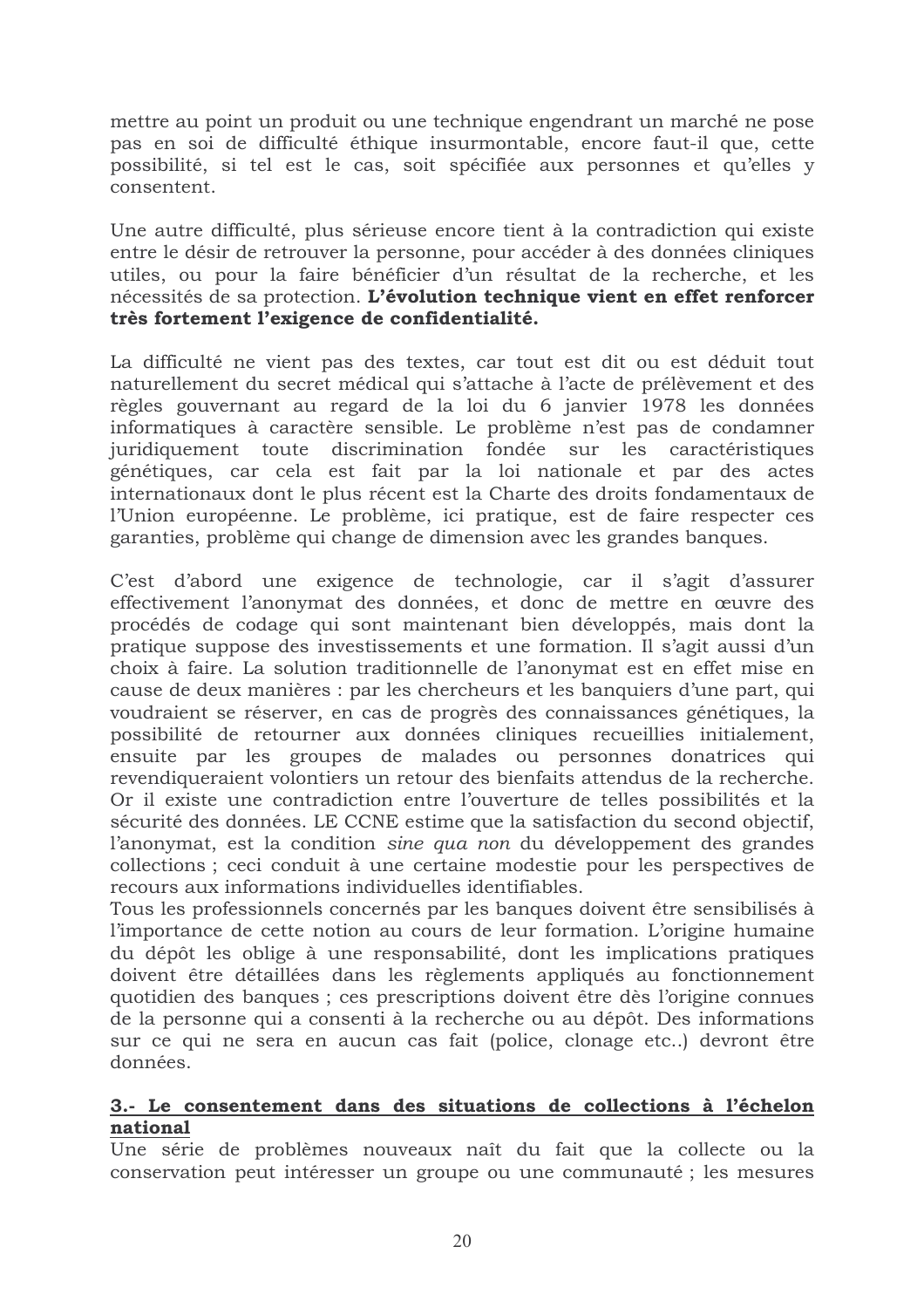préconisées s'agissant des situations individuelles doivent être adaptées. Il émerge une approche collective des droits des personnes faisant l'objet d'une recherche, question qui est au cœur des préoccupations des chercheurs qui s'intéressent à la génétique des populations. Il n'est pas possible de totalement passer sous silence le risque théorique que de très larges collections donnant accès au matériel génétique des personnes. éventuellement à l'échelle d'un pays entier comme cela est envisagé dans un nombre croissant de cas, tombent, à l'occasion d'événements graves nationaux ou internationaux, entre des mains totalement insensibles à toute considération éthique et poursuivant même, le cas échéant, des desseins incompatibles avec le respect de la liberté, de l'autonomie et de la dignité des personnes. Pour autant, il ne serait pas non plus défendable sur le plan éthique de faire peser tant de contraintes sur les conditions dans lesquelles peuvent être menées des études génétiques qu'elles en seraient rendues difficiles, voire impossibles. Une telle attitude nuirait en effet au progrès des connaissances et aux bénéfices que l'on en attend dans le dépistage et l'amélioration du traitement de nombreuses maladies. A l'occasion d'une conférence internationale organisée à Montréal en 2002, il a été avancé et soumis à discussion sur la toile un énoncé de principes sur la conduite éthique de la recherche en génétique humaine concernant des populations : consultation préalable des populations, explications à donner, recrutement organisé de façon à répartir risques et avantages, sécurité et confidentialité des données, respect des normes légales et éthiques en vigueur, partage de l'information, transparence, contribution au bien-être de la population concernée et de l'humanité. Il se dessine ainsi dans la communauté des chercheurs concernés une prise de conscience et un début d'adaptation de leurs pratiques qu'il convient de consolider.

#### 4.- Les situations où le consentement ne peut être obtenu directement

Un problème particulièrement difficile est évoqué dans toutes les études internationales concernant les activités de collection. Les développement actuels multiplient les situations où le consentement au don de matériel biologique ne peut être demandé directement à la personne concernée. Il s'agit par exemple de toutes les situations où la personne est mineure ou incapable de consentir. Traditionnellement, il y a lieu dans ce cas d'interroger une personne responsable ; il peut s'agir des parents ou d'une personne désignée avec toutes garanties pour protéger les intérêts de la personne, et on voit mal quelle autre solution s'appliquerait au cas des biobanques. Mais comment ignorer le fait que l'acte en cause est compliqué, car les intérêts à préserver ne sont pas, comme il en est de la simple intervention médicale, faciles à discerner et à prévoir ? Comment ignorer qu'une collection faite à partir de prélèvements obtenus chez des enfants engage nécessairement une connaissance sur toute une vie future? La question des collections de cellules souches ouvre sur des problèmes très spécifiques qui feront l'obiet d'un avis à part. Par ailleurs, les développements actuels donnent un intérêt scientifique à des collections archivées depuis longtemps et il est difficile d'admettre qu'elles puissent faire l'objet de n'importe quelle recherche sans consentement de qui que ce soit. Dans l'étude de cohortes portant sur de longues périodes ou de groupes, la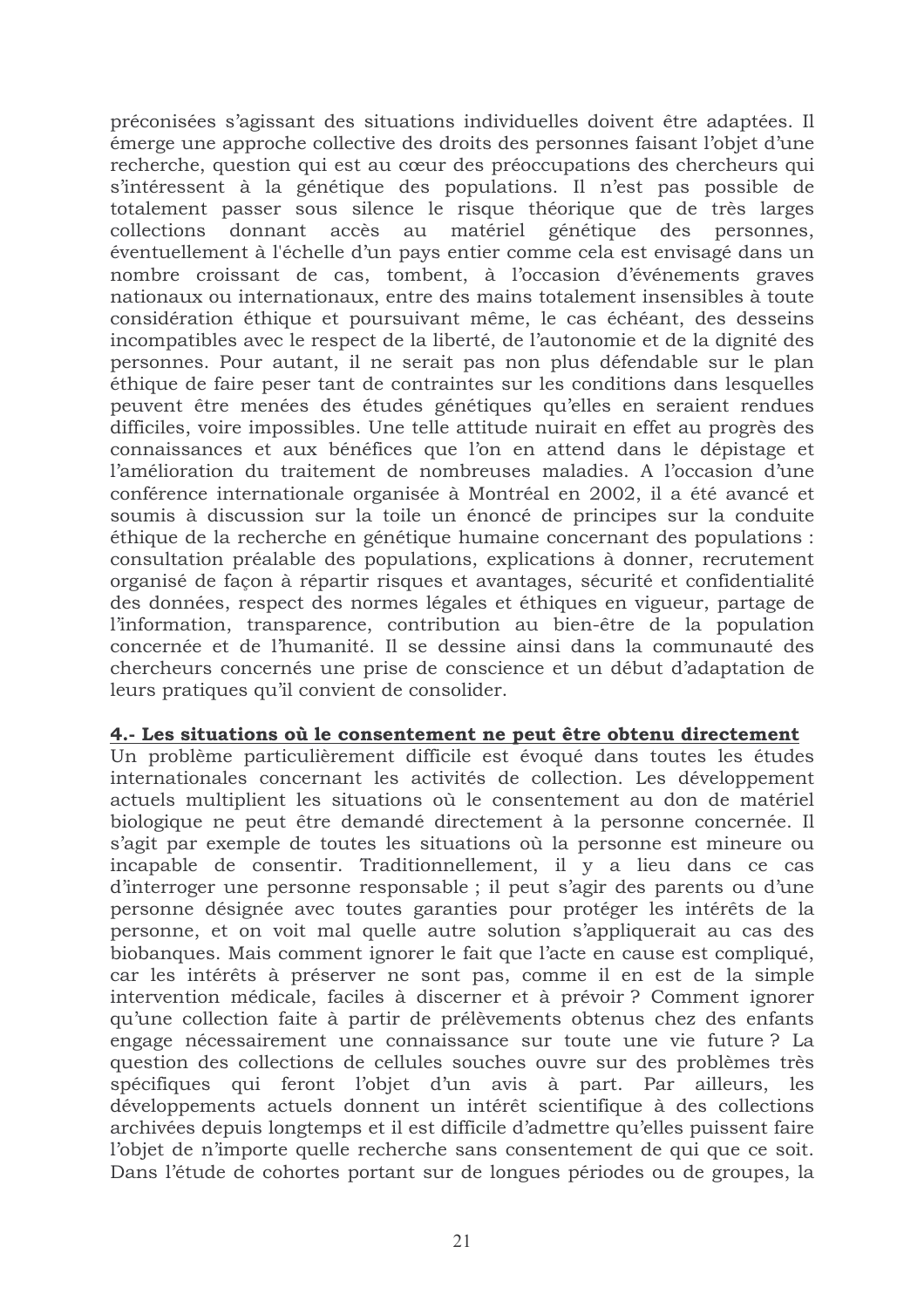coutume est de rechercher une entente avec des personnes porte-paroles et les règles de leur désignation font l'objet de discussions intenses dans les milieux concernés. Ceci est d'autant plus difficile que ces situations particulières se rencontrent souvent dans des cas où de fait la population en cause est particulièrement vulnérable ou mal informée.

Apparaît donc la nécessité de placer les règles de consentement et le recueil des positions des intéressés sous la responsabilité d'instances de médiation, indépendantes des promoteurs des projets de recherche.

### 5.- Consentement, droits des personnes et usage commun

Les droits de la personne consistent donc à ne pas être obligé de participer, par la mise à disposition d'éléments de son corps ou d'informations notamment portant sur des caractéristiques génétiques, à une collecte pour la recherche ou à une conservation ; ce droit a pour corollaire le droit de retrait tant que l'information n'est pas anonymisée. Ce droit pourrait s'étendre, notamment dans le cas où des maladies monogéniques ont donné lieu à une organisation adaptée, à celui de bénéficier en priorité des retombées scientifiques bénéfiques pour son cas. Mais le CCNE ne pense pas que l'importance nouvellement reconnue à ces éléments ou données doit conduire à aller plus loin dans le sens de l'autonomie des personnes et à reconnaître à la personne une forme de propriété sur les éléments physiques prélevés sur son corps, à un droit de disposer à sa guise de ces éléments, des données qui en proviennent ou des retombées des recherches issues de ces éléments et données. Au contraire, à propos des questions évoquées dans le présent avis, il convient de rappeler qu'elles entrent bien dans le champ du principe d'indisponibilité du corps humain.

Si la question devait se poser de cette manière, il en résulterait inévitablement une pression sur les personnes pour l'acquisition de ces éléments et données, suscitant à la fois le risque de les voir entrer dans un circuit commercial et l'éventuelle revendication des personnes ou groupes à une part des profits attendus de la valorisation. Ce sont les raisons très fortes qui ont conduit notre pays à ne pas reconnaître de tels droits sur les éléments physiques du corps humain et par conséquent à exiger que ces activités fonctionnent dans un cadre éthique.

Aujourd'hui il semble que ces mêmes raisons conduisent à interpréter les règles d'indisponibilité et de non-commercialisation comme valables aussi pour l'information, indissociable de l'élément physique, stockée dans les banques ; le maintien de ce système conforme aux traditions françaises et favorable aux activités de recherche a des conséquences qui susciteront peut-être un jour des comparaisons délicates avec l'étranger. Une personne ne peut demander que les études ou la conservation soient faites pour son compte, par exemple en prévision d'intérêts civils.

Pourtant, selon le CCNE, le moment n'est pas venu de préconiser une révolution des conceptions, tant que les banques liées à la recherche n'auront pas reçu leur statut et atteint un régime de croisière.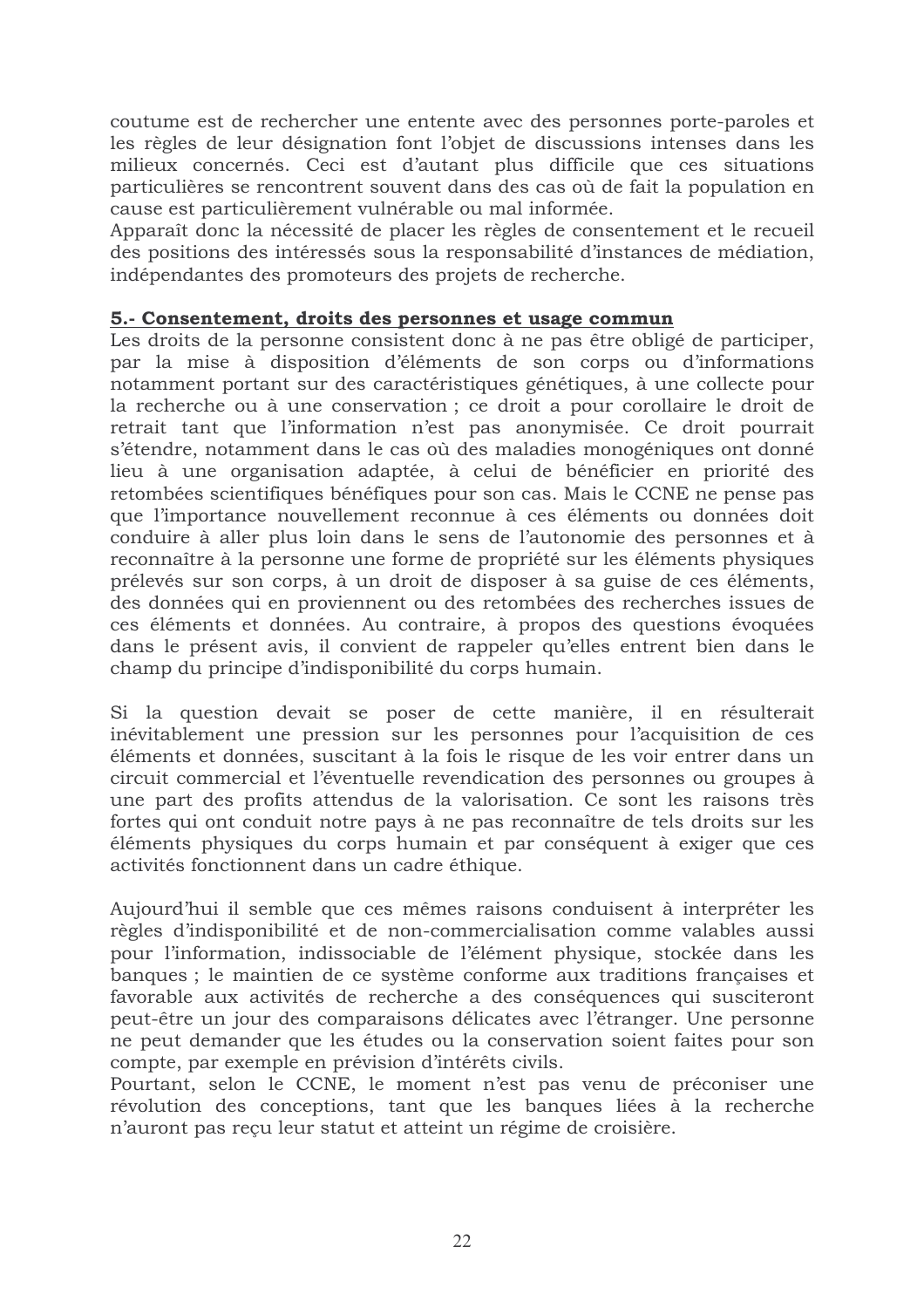#### V - Les droits dont pourrait se prévaloir la collectivité nationale sur les éléments et informations collectés.

### 1.- L'usage pour un bien commun

Les règles destinées à préciser les conditions dans lesquelles peuvent être menées les études génétiques à l'aide de collections d'échantillons biologiques se doivent de prendre en compte les droits et les devoirs des différentes personnes concernées. Une donnée génétique n'a en effet de sens pour la recherche que si elle est mise en commun.

Il y a là une raison de plus de ne pas définir à la hâte des droits nouveaux au nom de l'autonomie de la personne. Il y a fort à penser que nous serons vite confrontés à un mouvement d'idées qui poussera à voir dans ces éléments et données une forme d'usage pour un bien commun, de « socialisation ». du génome humain Mais il a lieu d'approfondir la réflexion sur ce thème.

Cet usage pour point de départ les initiatives spectaculaires entreprises par certains états, au premier rang l'Islande, pour entreprendre le recueil systématique, à l'échelle de leur population de données médicales, généalogiques et génétiques. Il en existe déjà plusieurs manifestations, Estonie, Tonga et, dans un système de santé plus proche du nôtre, le projet du Rovaume-Uni.

Leur contenu et notamment le type d'éléments recueillis varient, mais ils ont pour caractéristique commune leur taille et le fait d'anticiper sur une utilisation future, non encore définie que l'on estime très prometteuse. C'est pourquoi il est ouvertement traité de ces banques nationales comme d'une ressource. Toute une discussion sur la nature du consentement qui sera demandé est ainsi ouverte : il est explicite pour l'Estonie, le Tonga et le Royaume-Uni, et pour l'Islande exprès s'agissant des prélèvements, mais présumé pour les données médicales, où la personne peut dans un délai très court exercer un droit de retrait. L'opération qui est lourde et coûteuse peut comporter une coopération avec négociation avec une société privée, accès exclusif pour la société Decode en Islande et pour Autogen au Tonga, accès non exclusif en Estonie. Le projet Biobank au Royaume-Uni implique la participation des chercheurs publics avec une possibilité d'accès de chercheurs privés. Il s'ensuit que ces projets se penchent plus ou moins clairement sur la question du retour d'une part des profits à la population.

Aucun de ces projets n'a encore fonctionné de manière à ce que l'on puisse juger de l'importance de ces initiatives. A leur actif, se trouve l'idée qu'un investissement s'impose à grande échelle pour tirer pleinement parti de la révolution génétique et que les pays qui s'y seraient préparés auraient une avance. Au passif, on ne peut qu'être inquiet de cette idée de tirer profit de ces ressources et de réduire les personnes au statut de donneurs de gènes alors qu'aucun projet précis ne justifie le recours au concours des personnes intéressées ; il est clair que l'accumulation de beaucoup de données sans destination précisée par des recherches menées de façon plus ou moins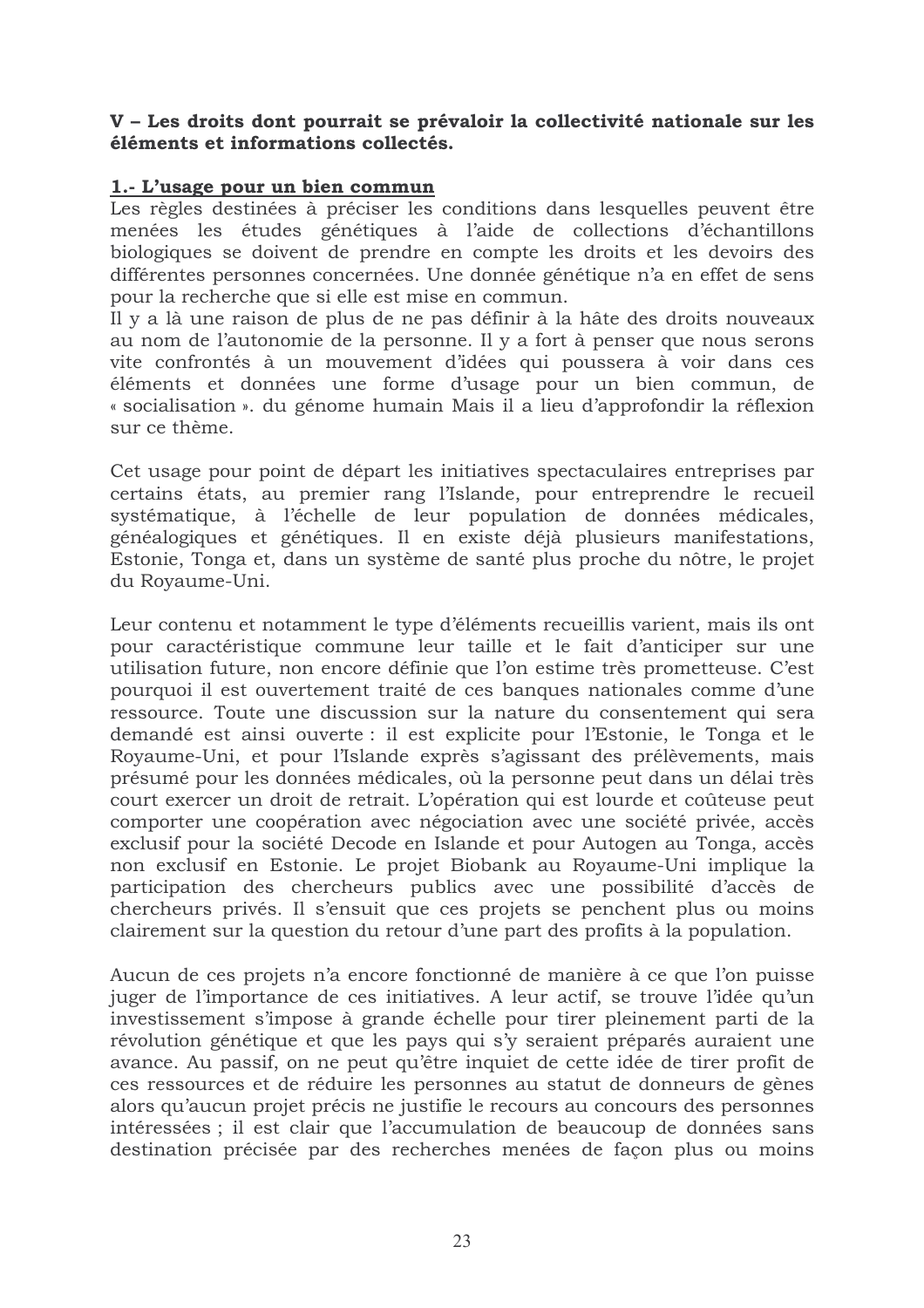responsable fait peser un risque sur la confidentialité et la bonne affectation de ces éléments très sensibles.

Le CCNE estime cependant que la connaissance génétique et les technologies à haut débit maintenant disponibles ont ouvert une voie de réflexion que les société modernes doivent explorer. Elle suggère l'idée qu'à côté des droits et libertés de la personne il y a lieu de faire fructifier des possibilités nouvelles qui doivent nécessairement être mises en commun. Il existe en effet du seul fait du développement de ces connaissances une solidarité entre individus et entre générations successives qu'il faut respecter. Les progrès évoqués donnent également consistance à la notion d'un patrimoine commun, sinon de l'humanité, au moins entre des groupes de population. Les perspectives sont assez encourageantes pour justifier que ces progrès soient partagés et largement disponibles.

## 2.- Les garanties

Le CCNE pense qu'il faut anticiper la réflexion qui pourrait être gouvernée par plusieurs principes. Le premier serait de ne s'engager dans de telles opérations que sur justification et sur la base d'une évaluation très sérieuse de ce que l'on en attend. Le second serait de soumettre un tel projet à un débat très ouvert et bien organisé devant l'opinion; à l'instar de ce que fait la Human Genetics Commission qui s'est livrée pour son compte à un bilan très fouillé du projet islandais. Le troisième serait de s'en tenir dans le contexte français à un promoteur public, au besoin constitué spécialement pour cette mission, de manière à ne pas compromettre l'équilibre qui tient le corps humain hors du champ commercial. Il n'est pas impossible que ces réflexions conduisent la société française à accepter l'idée que le contenu des banques est une forme de patrimoine scientifique à mettre en commun si l'on veut progresser ; cette conception, mieux qu'un retour sur les droits de l'individu, devrait permette de trouver les bonnes solutions à certaines des interrogations soulevées dans ce rapport.

## 3.- Les droits de la collectivité

Il est de l'intérêt général de bénéficier aussi rapidement que possible des bienfaits escomptés d'un succès des recherches entreprises. Par conséquent, dans le respect des droits des investigateurs initiaux et des personnes prélevées, des dispositions doivent être prises afin d'optimiser cette utilisation des collections d'échantillons biologiques. L'intérêt collectif peut parfois entrer en conflit avec celui des autres partenaires, tel le droit des personnes prélevées à l'information et à la non nationalisation ou privatisation économiques de leurs échantillons biologiques, déjà abordé plus haut ; mais aussi, le droit de la collectivité d'éviter que de très larges collections d'une dimension nationale ne soient exclusivement utilisées pour répondre aux intérêts commerciaux d'un partenaire industriel auquel aurait été concédée une exclusivité d'accès.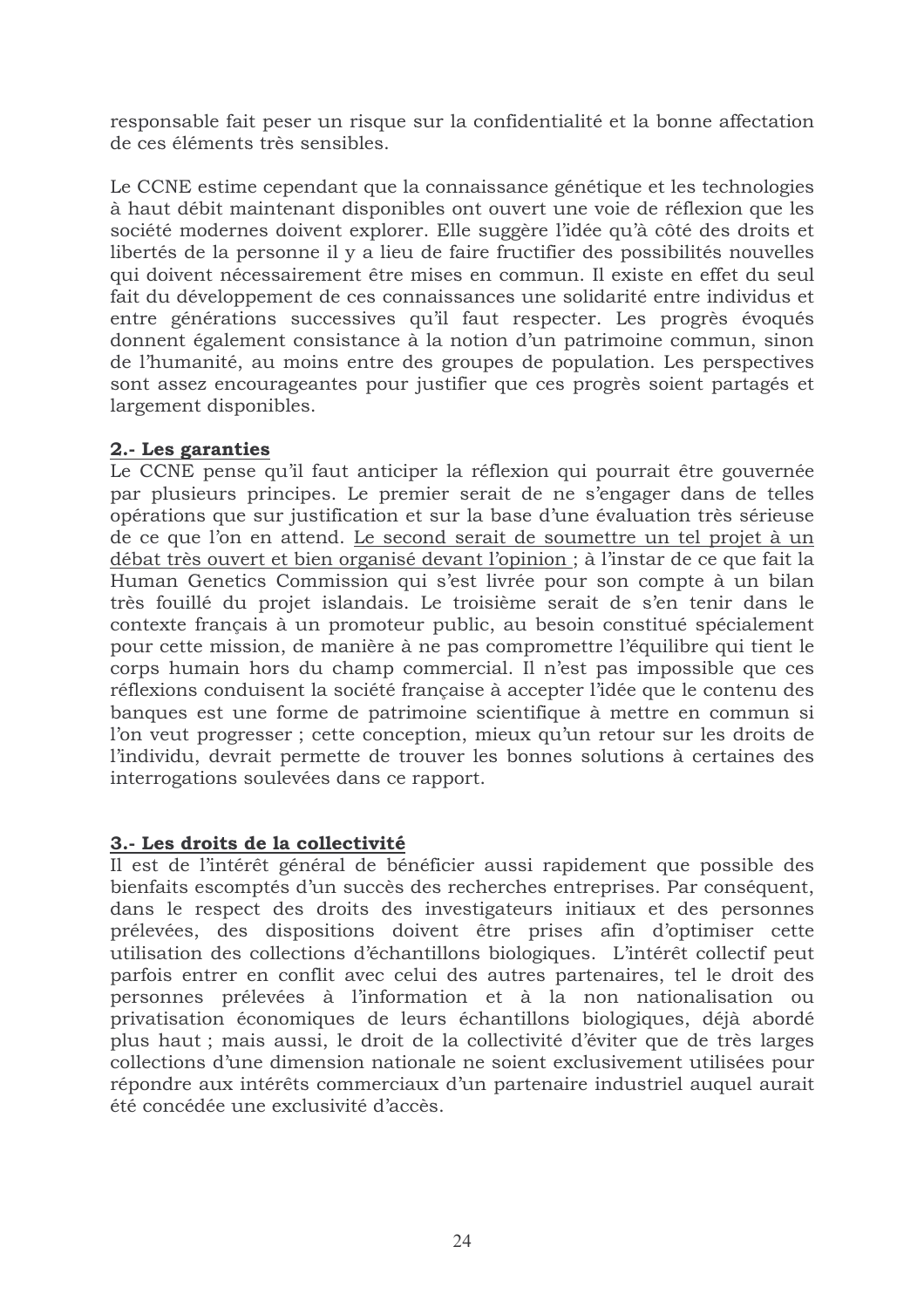## VI – L'adaptation des chercheurs à ce nouveau contexte.

Les investigateurs des collections, praticiens ou chercheurs, dont l'inventivité est à l'origine de ces développements, ont perdu beaucoup de liberté face à des évolutions inéluctables et doivent être aidés à s'y adapter.

Ils évoluent en effet dans un domaine balisé, où il leur appartient de faire respecter des règles protectrices des personnes, organiser leurs relations avec le curateur et, à travers celui-ci, avec d'autres utilisateurs.

Les investigateurs initiaux, appartenant au monde académique consentent souvent des efforts considérables dans la réunion d'une collection de matériel biologique à des fins d'enquête génétique : préparation du projet, établissement des critères précis d'inclusion, organisation, entretien et mise à disposition des échantillons de la collection... Il apparaît dès lors qu'une revendication de ces investigateurs de disposer d'un temps raisonnable pour pouvoir, avec tous les moyens dont ils disposent, profiter des fruits scientifiques de leurs efforts, est acceptable. Cependant, ce droit légitime peut entrer en contradiction avec celui des participants à la collection d'optimiser la recherche menée grâce à leur générosité conjointe. Un compromis entre ces deux types d'intérêts légitimes passe par la précision de la durée durant laquelle les investigateurs auront un accès privilégié à la collection qu'ils ont réunie, et du délai à partir duquel il semble impératif d'ouvrir cette collection à d'autres équipes, éventuellement mieux à même de mener la recherche initialement envisagée, ou tout autre type de recherche du même type que celle à laquelle ont consenti les personnes.

Ces remarques semblent être également valables pour les collections réunies par une entreprise pharmaceutique dès lors que le don a été bénévole, ainsi que le requiert la loi nationale. Que les investigateurs appartiennent au monde académique ou à celui de l'entreprise, une valorisation économique des produits ou procédés basée sur les résultats acquis est naturellement possible, voire même recherchée. Cette éventualité doit être explicitement précisée aux personnes prélevées lors du recueil de leur consentement.

#### 1. - Les droits du déposant

Il en résulte nécessairement pour l'initiateur d'une première recherche impliquant collecte d'éléments physiques et de données l'obligation de préciser l'utilisation qu'il entend leur donner. Tant que dure cette utilisation, le promoteur exerce une responsabilité, qu'il peut envisager d'organiser contractuellement en partageant les tâches avec la banque. Il peut souhaiter se dégager, mais il a alors le devoir de s'assurer du sort d'une collection qui a une valeur scientifique. De tels efforts ne doivent pas rester vains ou être purement et simplement abandonnés. Une obligation d'archivage doit donc être organisée pour les collections suffisamment exploitables.

Il est nécessaire pour les chercheurs que certaines incertitudes soient levées.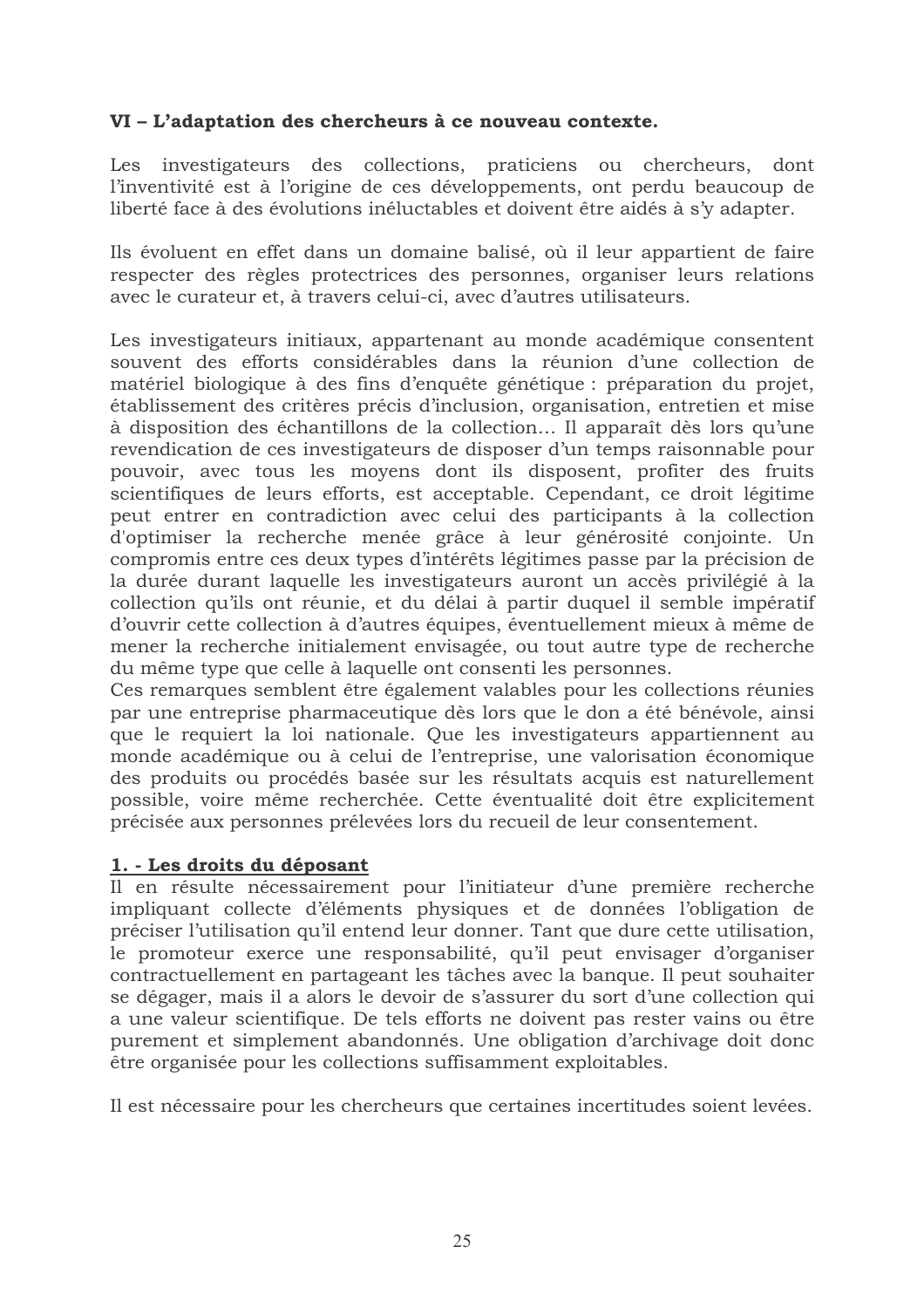Comment le dépôt d'une collection et l'allongement des possibilités d'utilisation affectent-ils leur droits de propriété intellectuelle ou ceux d'inventeur?

Comment choisir, ou trouver un équilibre entre la préservation d'une priorité pour le déposant et l'organisation d'un large accès à des ressources précieuses pour la science ?

# 2. - L'organisation de l'accès

La question cruciale des conditions d'accès à ces banques n'est pas réglée. Deux courants de pensées s'opposent :

- L'accès contrôlé est en fait l'usage mis en place par les chercheurs. On trouve une expression de cette thèse dans la charte du Généthon. Celui qui dépose une collection signe un contrat comme contributeur, qui vise à s'assurer du contenu exact du dépôt et du respect des règles du consentement qui ont initialement accompagné sa constitution. Il peut déposer sans intention d'utilisation immédiate ou poursuivre ses recherches. Tout un ensemble de dispositions vise à assurer les droits du déposant sous la forme d'une priorité d'utilisation qui dure un certain nombre d'années. En parallèle, sont organisées des conditions d'accès pour d'autres chercheurs; les enjeux tiennent à la reconnaissance des droits du déposant initial ainsi qu'à la reconnaissance du service rendu par la banque et aux modalités de remboursement de frais aux organismes qui assurent son financement
- L'idée de libre accès aux banques d'ADN est une thèse qui se développe, car l'encadrement de l'accès et sa réservation à certains utilisateurs pourrait être considéré comme une source de discrimination à l'égard de certains utilisateurs potentiels et un frein à l'échange des connaissances. Mais ce libre accès doit-il s'entendre comme un accès pour tous, c'est à dire égalitaire voire imposé, ce qui ne signifie nullement que libre accès soit synonyme de gratuité ?

Plusieurs modèles sont évoqués. Aucune discrimination ne devrait s'opérer au sein d'une même catégorie d'utilisateurs, qu'il s'agirait de définir par certains critères objectifs (qualité de chercheur, participation à certains types de programme de recherche, etc.). Une démarche plus radicale propose une ouverture plus large, par exemple à toute la communauté des chercheurs. Cette position avait déjà été évoquée par le CCNE en 1991 ; il craignait que par l'appropriation des données génétiques au profit de quelques personnes, qu'il y ait en réalité appropriation des moyens de la connaissance. Il avait affirmé que toute recherche dans le cadre du génome humain doit avoir accès aux bases de données.

Ce débat ne va pas au fond des difficultés liées au transfert de droits de propriété intellectuelle, au profit de l'initiateur des banques. L'article 1 de la directive 96/9/CE du 11 mars 1996, transposée en droit français par la loi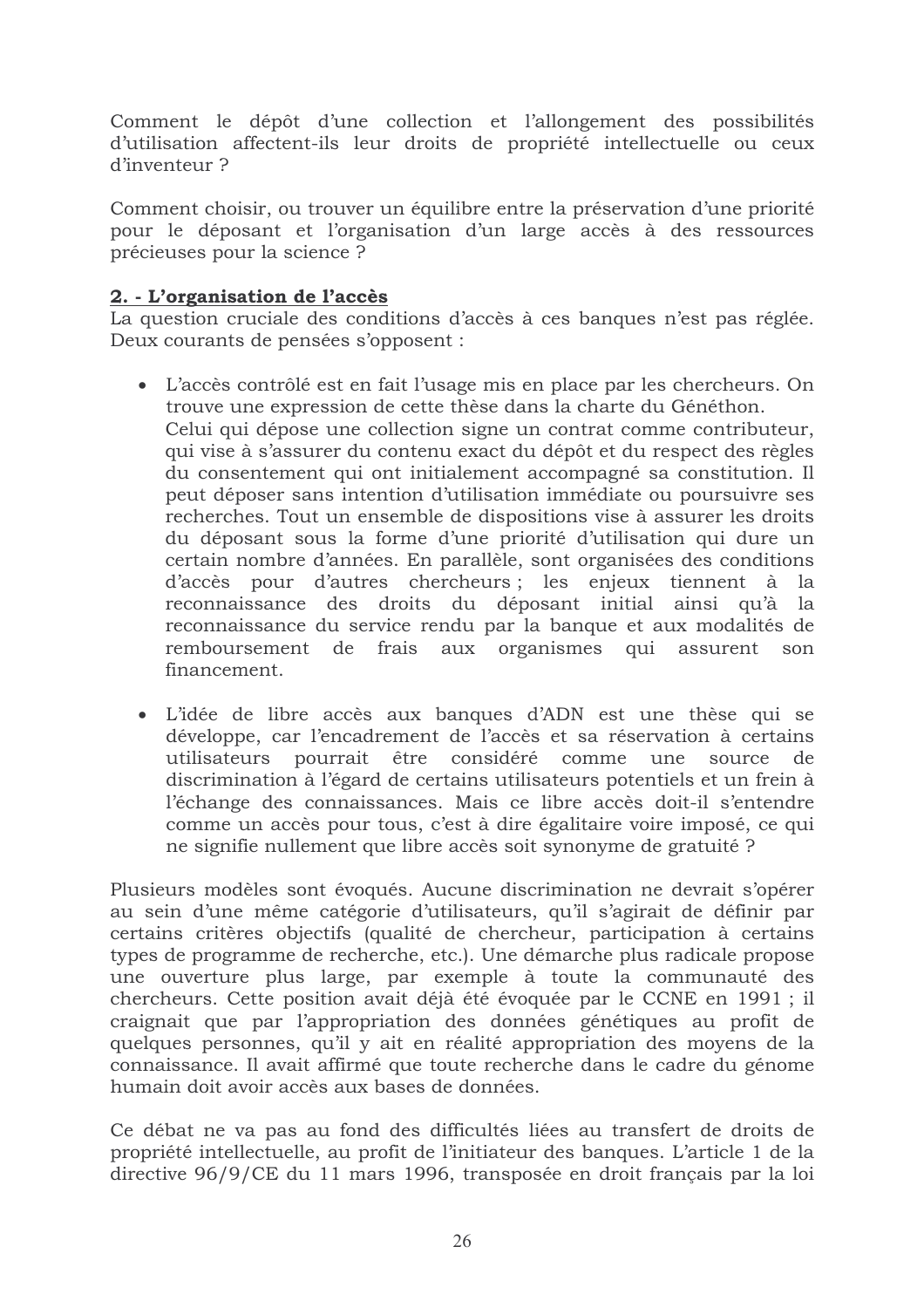du 1<sup>er</sup> juillet 1998, concernant la protection juridique des bases de données définit celles-ci comme un recueil d'œuvres de données. La protection par le droit d'auteur relève de l'article 3 al. 1 si la banque est rangée dans la catégorie « œuvre », sa protection peut encore être assurée par un droit « sui generis » prévu à l'article 7 de la directive. Cette protection a pour incidence un encadrement légal du contrat passé entre le responsable de la banque et l'utilisateur : les bases des solutions à appliquer doivent être clairement définies. Les donneurs de ces échantillons biologiques ont sans aucun doute le droit d'être informés des objectifs immédiats et différés de cette collection et des conditions dans lesquelles elle sera utilisée. Le don étant, par définition, volontaire, ces personnes ont également naturellement le droit de refuser d'être prélevés, voire, dans des conditions à préciser, de se retirer d'une étude, en tout cas dans sa phase identifiante. Le don correspond souvent à un engagement militant en faveur d'une recherche à laquelle on est particulièrement sensible, voire en faveur de la science en général. Dans le premier cas, les personnes ont hâte que soit menée une recherche destinée à parfaire les connaissances et à ouvrir des voies thérapeutiques concernant une affection qui frappe leur famille. Dans le second cas, les donneurs ont conscience de contribuer volontairement aux progrès de la science. Dans l'un et l'autre cas, les chercheurs et structures auxquels les dons ont été confiés, voire la collectivité en général, se doivent de garantir que la recherche projetée sera menée avec les moyens nécessaires afin de ne pas tromper la confiance des donneurs. Dans le cas où une première équipe scientifique prendrait l'initiative de la réunion d'une collection mais, ne serait pas en mesure d'en tirer profit, dans un délai raisonnable, il serait nécessaire de codifier les conditions de l'ouverture de la collection à d'autres équipes de chercheurs afin d'augmenter les chances d'une recherche fructueuse. Ces considérations semblent valables aussi bien lorsque les investigateurs initiaux appartiennent au monde académique que lorsqu'ils dépendent d'un laboratoire de recherche privé, dès lors que ce dernier a fondé le prélèvement sur des objectifs scientifiques ou médicaux.

#### VII - Les relations financières qui se nouent à propos des collections

#### 1 - Cadre public ou privé

Ces relations ne pourront être clarifiées qu'à partir du moment où aura été clairement débattue une question de principe. L'activité des biobanques doitelle évoluer dans un cadre public ou privé, ou doit-on l'aménager en laissant ouvertes les deux possibilités ? Pour le moment elle relève virtuellement du secteur public en France, ou du secteur non lucratif. Ceci vient du fait que la plupart des « belles collections » ont leur origine dans le secteur hospitalier public. Mais l'initiative associative a pris une place non négligeable. Or il se pose le problème d'échanges de matériel d'informations avec des opérateurs étrangers qui fonctionnent en régime commercial : de même les institutions publiques n'hésitent pas à revendiquer des droits de propriété intellectuelle ou à déposer des brevets en liaison avec les recherches fondées sur les banques.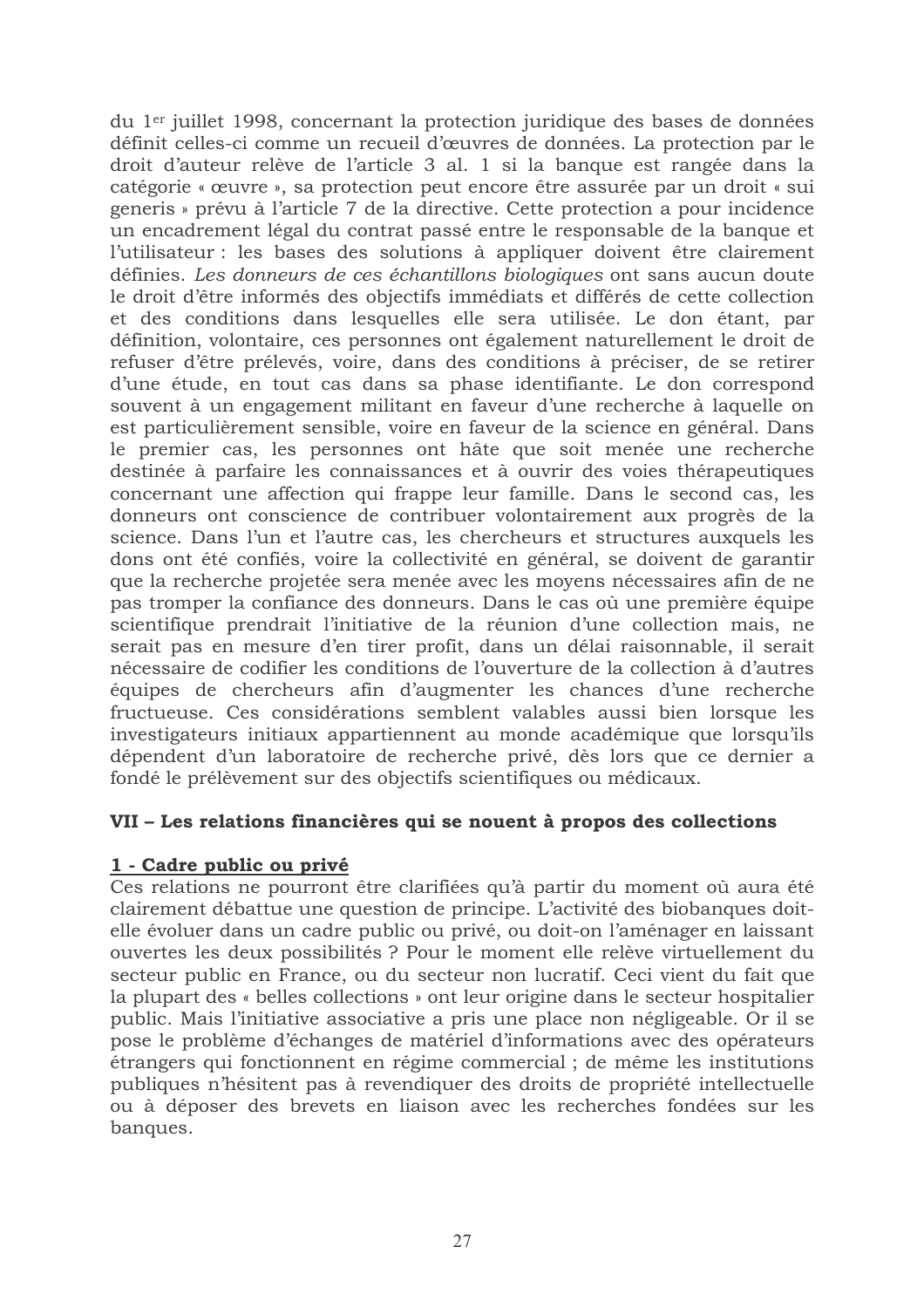La question de savoir si la banque peut être une entreprise privée est résolue par l'affirmative dans des grands pays où la recherche génétique est en pointe. Sur le plan international, le mouvement va dans ce sens. Depuis cinq ou six ans, les grandes entreprises pharmaceutiques mettent en place des banques d'ADN et de données dans le cadre de leurs recherches cliniques. D'autres vont encore plus loin en constituant des banques spécifiques pour la recherche de cibles thérapeutiques ou pour constituer des lignées cellulaires de cellules souches à partir d'embryons.

### 2 - Recherche industrielle, recherche cognitive

Il y a deux raisons principales qui conduisent à la constitution de ces collections : l'une relève de la pharmacogénétique et concerne le médicament testé et la modulation de son action sous l'influence de certains gènes, l'autre vise à la découverte de nouvelles « cibles thérapeutiques ». Le premier aspect ne se distingue pas vraiment de l'activité industrielle. Mais le second pose de multiples questions. D'abord, le terme cible thérapeutique est flou. S'il s'agit simplement de rechercher des gènes dont la variabilité pourrait contribuer à la connaissance de la maladie étudiée, c'est une recherche cognitive générale, classiquement prise en charge par le secteur académique dans un contexte de partage des connaissances. Les moyens mis en oeuvre par les laboratoires privés en génomique incluant la création et l'exploitation des banques sont sans commune mesure avec ce qui est fait dans le public. Or les laboratoires privés ont tendance à garder leurs ressources biologiques et leurs banques de données pour leur propre usage, pour orienter l'étude génétique vers les maladies les plus rentables ; les outils bio-informatiques puissants d'analyse génomique sont principalement développés dans le privé (en grande partie d'ailleurs à partir de données et d'algorithmes développés par la recherche publique). Cette situation peut induire une forme de capture de ce domaine de recherche par le secteur privé et un risque d'appauvrissement de la qualité scientifique ou conceptuelle dans la mesure ou les stratégies du privé et du public diffèrent.

## 3 - Quelques principes d'organisation

Si l'on estime indispensable que la ressource précieuse collectée à partir du corps humain et sur la base du consentement des personnes serve à mettre en place des stratégies cognitives larges, si l'on veut préserver les principes d'indisponibilité et de non commercialisation d'éléments issus du corps humain, il est indispensable de clarifier et d'ordonner cette situation.

On peut tirer des enseignements utiles des études faites à l'étranger. On constate malgré la divergence des systèmes économiques que personne n'estime que ces activités ne doivent pas tomber sous le coup d'une régulation dans l'intérêt général, incombant aux pouvoirs publics. L'étude menée en Israël montre que ceci conduit à bâtir une forme de cahier des charges, différent pour le secteur public ou le secteur privé. Le secteur public se voit reconnaître la vocation de mener les recherches les plus générales, et des règles sont prévues pour que soient réparties et employées dans l'intérêt général les retombées financières d'éventuels brevets. Le contrôle sur le secteur privé se fonde sur la spécificité et la déclaration des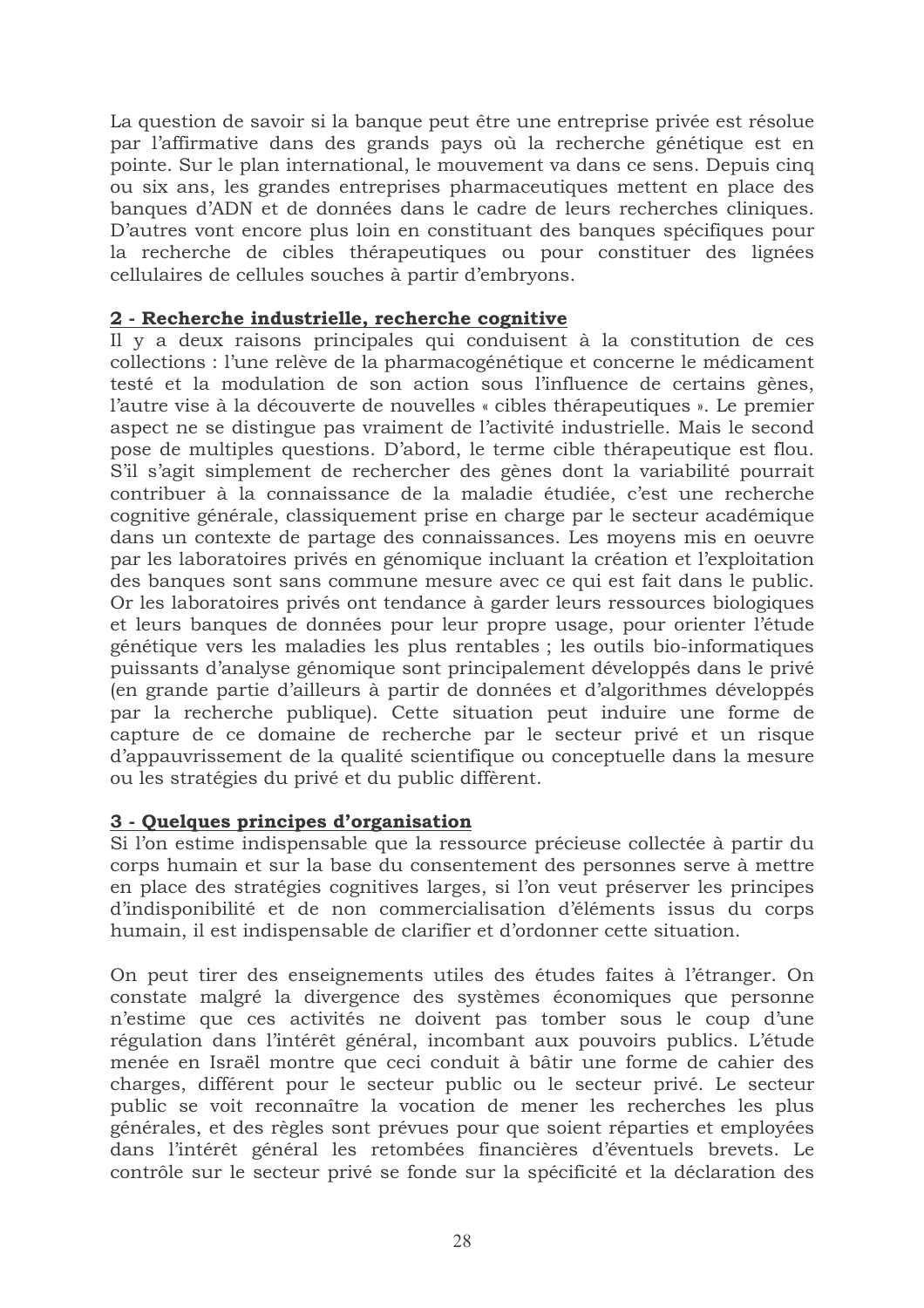projets menés dans ce cadre, qui comporte en réalité, des règles de bonnes pratiques, aussi rigoureuses que le secteur public. Elles visent à définir les garanties à l'égard des personnes qu'implique l'origine humaine des éléments conservés et devraient ainsi créer le cadre de solidarité que justifie la valeur de ces collections.

## En résumé, le premier pas à faire serait de définir les obligations communes régissant le statut du curateur, identiques que l'opérateur soit public, privé ou agisse en partenariat.

Dans tous les cas, il détient une collection qui n'a pu légalement en France être achetée; elle est régie au départ par les règles d'indisponibilité du corps humain et est hors commerce. Le CCNE propose de compléter ce raisonnement en affirmant clairement que la collection contribue à constituer un bien collectif, une ressource qui doit être gérée en commun dans un intérêt de solidarité. Ceci ne signifie nullement que le travail pour conserver cette ressource ne doit pas être rémunéré, et que si s'exerce une œuvre d'invention et qu'elle aboutit à la création d'un test ou d'un médicament, la mise en banque interdise les conséquences financières normales de cette activité.

Mais la nécessité d'organiser la chaîne de ces relations vient conforter l'idée que toute banque doit entrer dans un régime d'autorisation. Ce régime, qui demande une étude juridique approfondie doit traiter ouvertement de la rémunération de l'activité de conservation d'une part, et des conséquences financières des utilisations ultérieures ; celles-ci ne reposent pas sur l'idée que la collection peut être vendue, il faut donc que la loi intervienne pour fixer une solution de compromis.

Par ailleurs la nécessité de concilier ces points de vue opposés rend concevable l'idée que les collecteurs privés soient tenus à une forme de dépôt légal, et qu'une part de l'ADN recueillie à des fins privées soit mise à la disposition de la recherche cognitive et consacrée ainsi à des fins d'intérêt général.

Il ressort de ces éléments de comparaison qu'il convient, dans le cadre du statut à donner aux biobanques, régler l'aspect financier ; le recours aux formules traditionnelles de gestion du service public peut répondre aux besoins sans isoler la France dans la communauté scientifique internationale.

## VIII - Une responsabilité pour les pouvoirs publics

Cette responsabilité implique sans aucun doute la nécessité de prendre en charge le problème des banques et de mettre en ordre leur régime juridique ; la formule actuelle de réglementation par plusieurs approches dispersées n'est plus viable.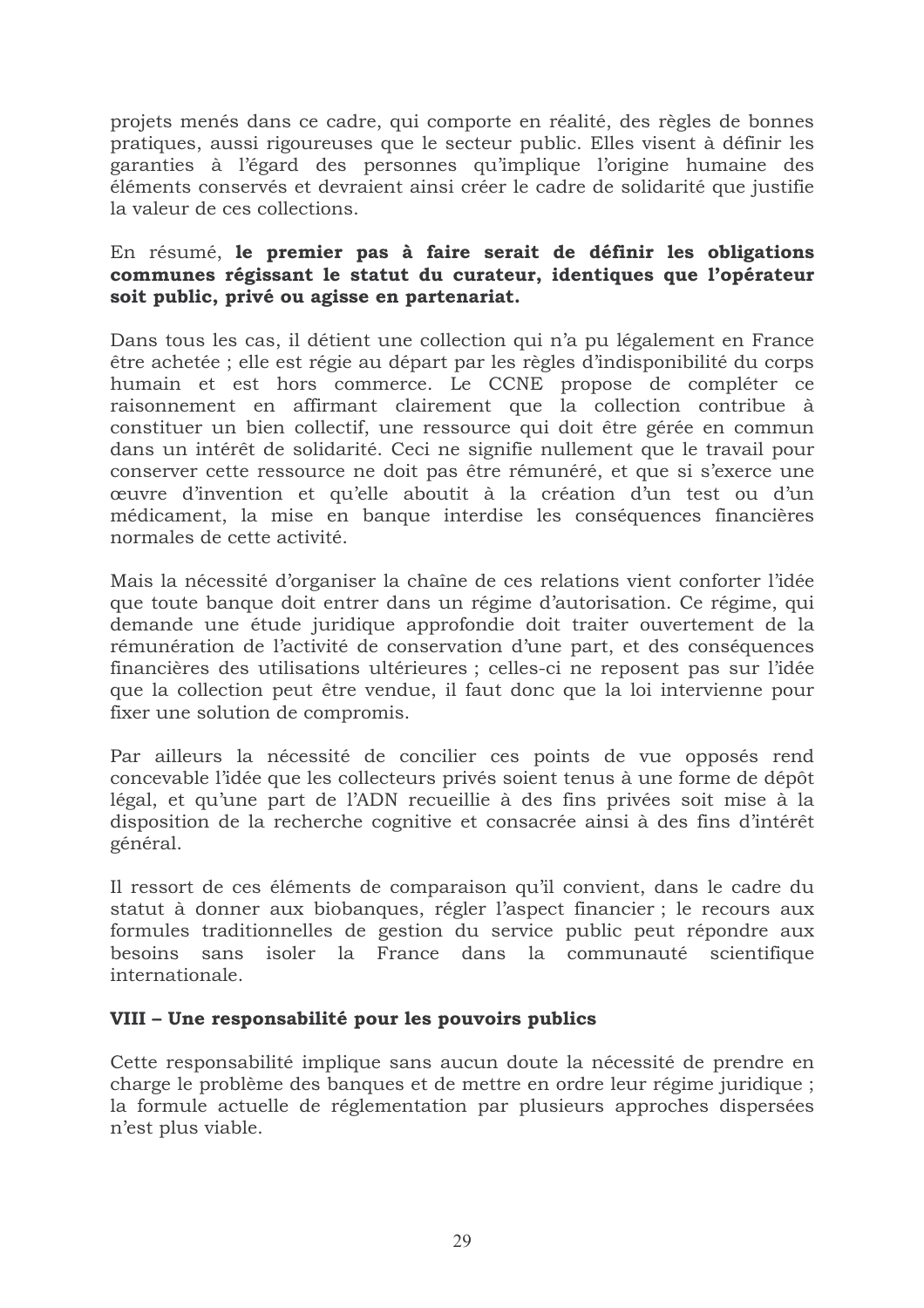Les pouvoirs publics devront y assumer une fonction de régulation, dont la nécessité et la justification ne sont guère contestées en France. Il n'est pas impensable que se dessine en la matière une fonction pour une autorité indépendante, inspirée de la CNIL permettant d'assurer simultanément la supervision des éléments physiques mis en banques et des informations sensibles fichées. Cette organisation devrait intégrer, d'une manière qui suppose l'entente entre les administrations intéressées, celle qui s'est mise en place pour coordonner les Centres de ressources biologiques.

Il serait alors possible de confier à un tel organisme, outre le pouvoir d'autoriser et de superviser les banques, la mission de mettre au point concrètement les réponses nécessaires à leurs problèmes de fonctionnement. Ceci concerne, entre autres, la description des techniques visant à assurer la sécurité et l'anonymat des collections, avec toutes les nuances dont il a été question plus haut, la mise au point à la suite d'études pratiques des modèles de consentement, l'analyse des bases de l'évaluation du service rendu pour rémunérer la fonction de banquier, etc...

L'avantage de confier ce rôle de définir des bonnes pratiques à une institution est que le guide, qui en résulterait, peut servir de base aux contrats d'échange, en attendant qu'il existe des règles juridiques applicables sur le plan international ; les opérateurs français convenant par eux-mêmes de ne s'engager que sur ces bases.

Mais ces mêmes pouvoirs publics devraient assumer une tâche jusqu'à présent inédite dans notre pays, celle d'associer suffisamment par la consultation et par l'éducation la population aux enjeux liés à ces collections. Un débat pourrait s'instaurer sur l'intérêt d'engager à une échelle importante des collections du type de celle qu'envisage le Royaume-Uni et sur les garanties, conditions de gestion et justifications de cette mise en commun de ressources biologiques humaines. A condition d'être entrepris suffisamment tôt, et sans a priori favorable ou défavorable, ce débat nous préparerait à nous situer dans un contexte international ou ces données vont et doivent s'échanger.

20 Mars 2003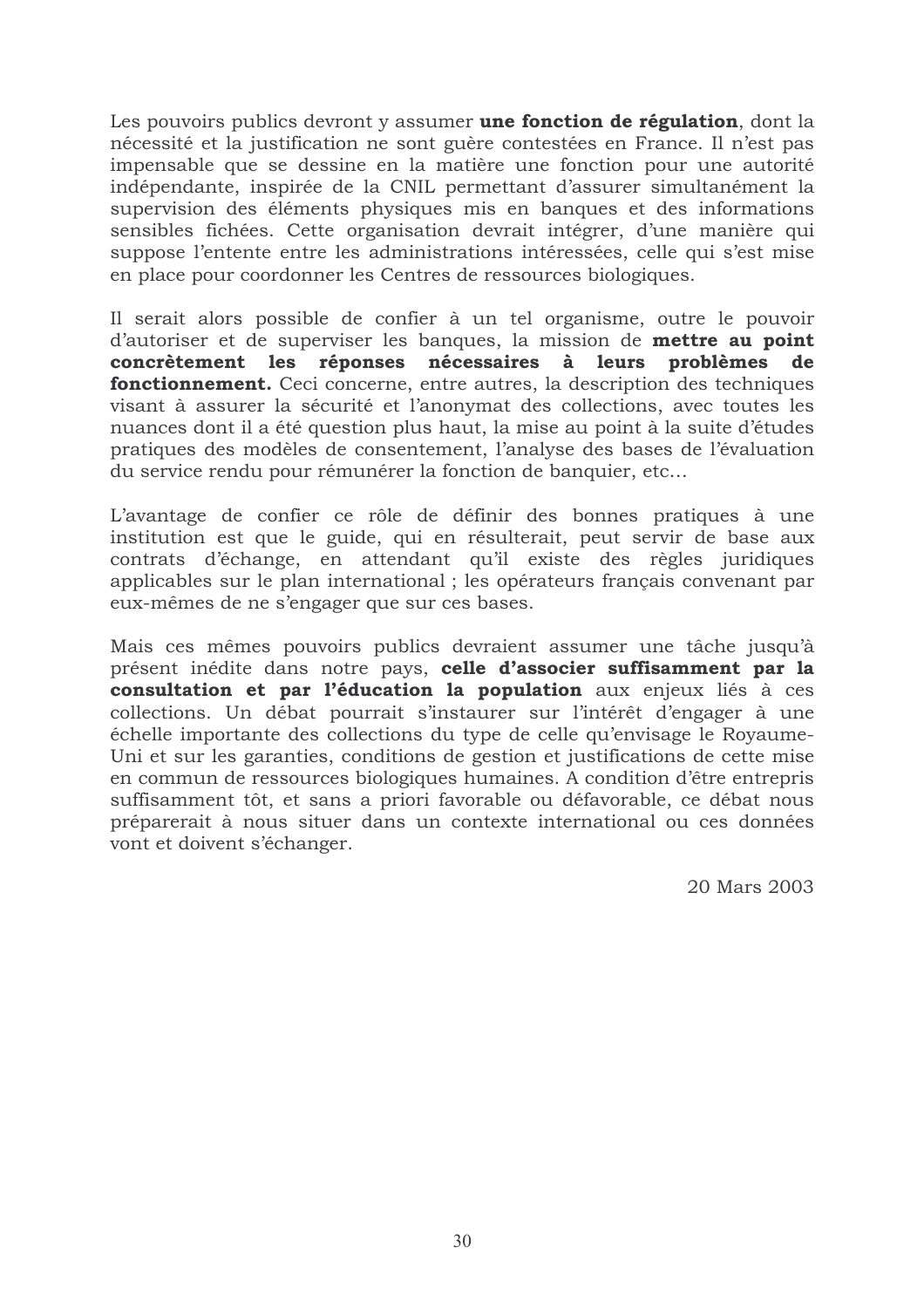# **Annexe 1**

Le foisonnement des initiatives, la cacophonie des études et commentaires pourrait faire penser qu'une nouvelle activité cherche ses repères sur un terrain vierge. Rien ne serait moins exact. En droit français, un point est clair. Nous sommes dans un domaine que le législateur a décidé de réglementer. Ni la collection d'éléments, tissus, cellules etc. en provenance du corps humain, ni l'examen des caractéristiques génétiques d'une personne, ni la constitution des fichiers informatisés ou le traitement des informations qui en découlent ne sont des activités libres ou soumises au régime du marché des biens et des services. Au contraire, plusieurs régimes coexistent où les problèmes sont abordés par des approches différentes, qui s'ignorent mutuellement. Par conséquent, le droit français ne part pas d'un principe d'autonomie de la personne ou de propriété individuelle de ces éléments ou données d'information. Mais dans un monde où les échanges au delà des frontières sont quotidiens, nous ne pouvons ni ignorer le fait que d'autres sociétés ne partent pas du même raisonnement ni nous cacher que dans le silence des textes les règles gouvernant les échanges commerciaux pourraient éventuellement être revendiquées.

Les différentes approches juridiques qui en France pourraient s'appliquer aux collections, forment un système disparate, comportant des références de principe différentes et laissent pourtant subsister des lacunes, dont la moindre est qu'il n'existe pas de prise en charge de la fonction de curateur.

Si l'on suit chronologiquement les étapes, une collection se constitue à partir de prélèvements qui sont des actes cliniques ou biologiques liés à un diagnostic et à un traitement ou un programme spécifique de recherche. Les règles normales du droit médical s'appliquent et impliquent évidemment la collaboration du patient destinataire de l'acte ; la rémunération du premier acte de la collection s'inscrit dans celle de l'acte médical et ouvre droit aux remboursements par la collectivité en tant que tel. Lorsque se greffe sur cet acte un projet de recherche, il trouve son financement dans un contrat de recherche, on entre dans le système de la loi Huriet et la supervision des Comités de protection des personnes, système appelé à évoluer du fait de l'application d'une nouvelle directive européenne sur les essais cliniques.

Ce premier jeu de règles implique qu'il y a un responsable du projet de recherche comportant une collection et un consentement demandé à la personne concernée par ce projet. Personne ne souhaite que l'évolution technique actuelle remette en cause ces deux étapes, clinique ou recherche, où subsistera l'intérêt de collecter éléments physiques et données. Cet englobe la connaissance génétique. Certes l'analyse des intérêt caractéristiques d'une personne n'est possible que dans des conditions prévues par la loi ; mais la loi a justement prévu que l'utilisation à des fins médicales diagnostiques et thérapeutiques et aux fins de la recherche qui en découle est l'un des domaines où cette activité est licite.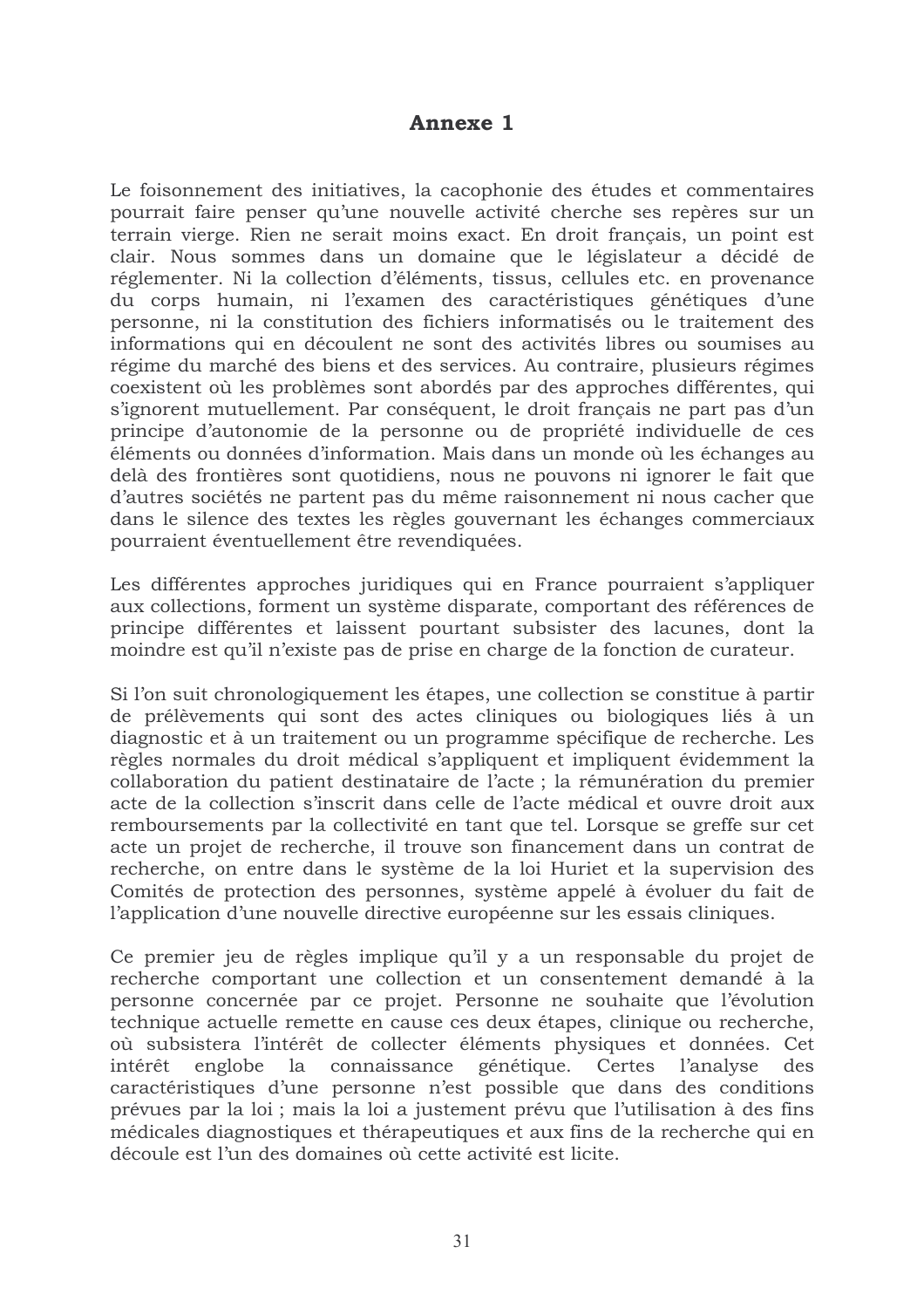Dès ce stade, on comprend que ce régime trouve ses limites dès que les relations malade médecin prennent fin ou qu'une recherche déterminée s'achève. Il n'est pas fait pour assurer une pérennité des collections et données, ni pour conférer au promoteur initial une responsabilité qui se prolongerait dans le temps. Il n'est pas conçu pour la durée, ni en prévision de futures perspectives des progrès de la connaissance.

La conservation des échantillons et des données d'information qui en découlent va être soumise à un régime protecteur, selon deux régimes juridiques, le premier qui concerne les éléments physiques prélevés et conservés, le second la constitution du fichier de données d'information qui en découlent.

S'agissant de la première rubrique, une distinction doit être faite actuellement entre la situation générale des recherches impliquant l'utilisation d'éléments du corps humain et les prescriptions propres à la recherche génétique.

Un premier corps de dispositions protectrices du corps humain trouve à s'appliquer : elles sont contenues dans les articles 116-1 et suivants du code civil, et notamment l'article 16-10, et doivent être complétées par les dispositions du code de la santé sur les conditions à respecter en cas de prélèvement et de collecte de tissus, cellules et produits du corps humain. Il s'agit des article L 1241-1 à L 1245-2 et 3 du code de la santé publique relatives aux utilisations scientifiques des cellules et tissus. Ils s'appuient sur les principes d'indisponibilité du corps humain, qui est placé hors du champ des échanges commerciaux. Ils renvoient aux articles 1243-1 et suivants pour prévoir un régime de déclaration, faisant intervenir l'agence responsable des produits de santé si l'établissement collecte pour ses propres programmes. Il faut même une autorisation s'il s'agit d'une véritable transformation ou d'une cession. L'exigence du consentement de la personne intéressée est prévue tant par le code civil que par le code de la santé.

Les prescriptions propres à la recherche génétique apparaissent dans un titre spécial du code de la santé publique, à l'article 1131-1; c'est là que l'on lit que l'examen des caractéristiques génétiques ou son identification par empreintes génétiques, lorsqu'elles n'est pas réalisée dans le cadre d'une procédure judiciaire, ne peut être entrepris qu'à des fins médicales ou de recherche scientifique et après qu'ait été recueilli le consentement de l'intéressé. Dans les articles suivants, qui ont leur origine dans une loi du 26 mai 1996, est organisé pour ces collections un régime de déclaration. Il en résulte qu'il faut recueillir un consentement informé, qui conduit à décrire le projet de collection et à apporter des précisions sur sa destination.

Le résultat pratique de ces mesures n'est pas facile à évaluer. Les textes d'application ont beaucoup tardé ; ce n'est que depuis 2000 que fonctionne au ministère de la santé une commission pour agréer les praticiens et autoriser les laboratoires pour les examens des caractéristiques génétiques. Il existe en outre un Comité de génétique clinique destiné à piloter le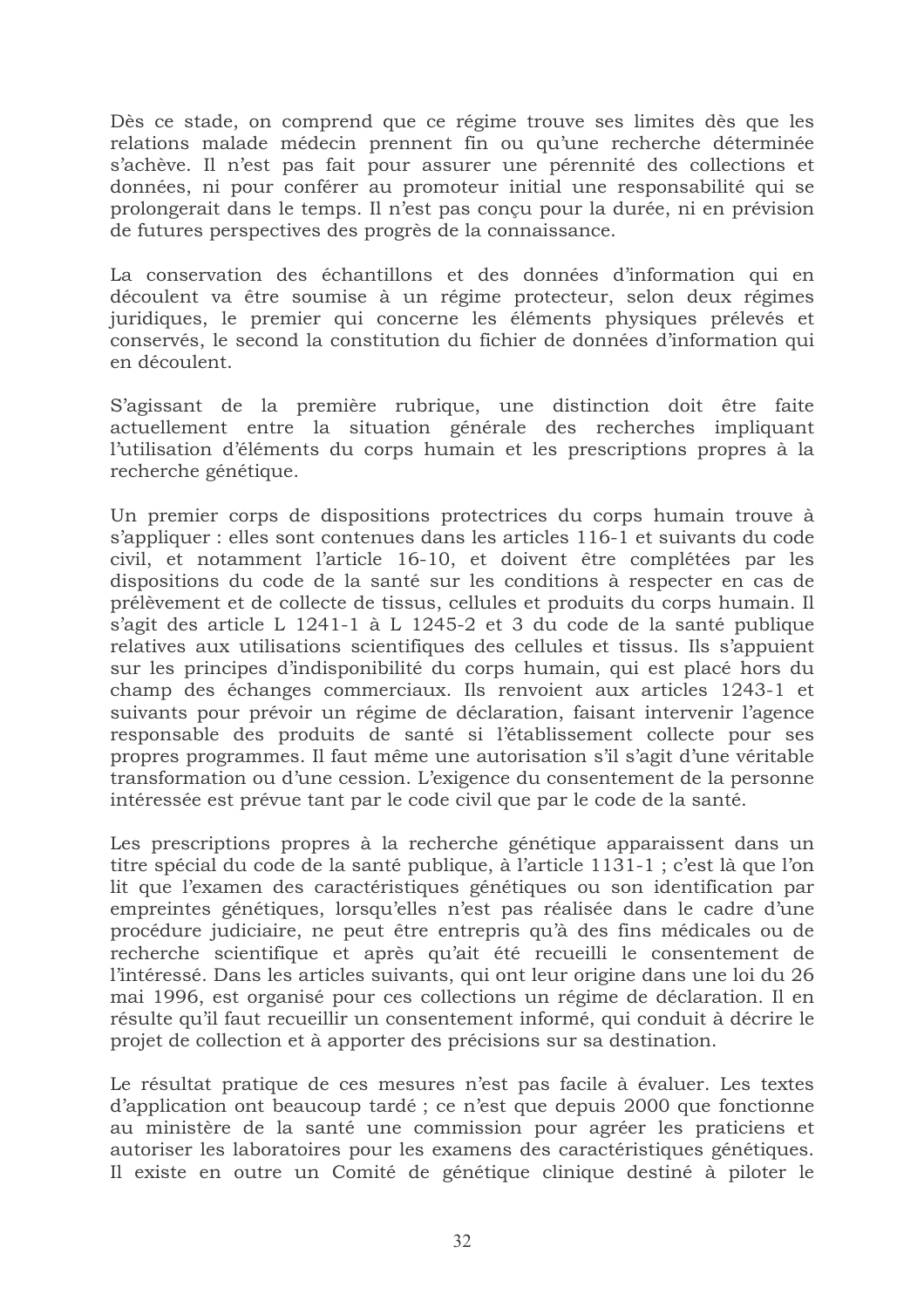développement de la recherche. La question est reprise de manière plus ordonnée dans la révision des lois de bioéthique pendante devant le Parlement. Le fait que l'examen des caractéristiques génétiques ne peut être entrepris qu'à certaines fins, médicales ou de recherche scientifique est réaffirmé avec force, ainsi que l'exigence du consentement, et la violation de ces règles réprimée pénalement. Le régime des collections sera fort heureusement unifié, puisque l'article 1131-4 évoque la transformation et la conservation d'éléments et produits du corps humain, incluant la constitution et l'utilisation de collections d'échantillons humains à des fins de recherche génétique. Un système d'autorisation devra faire respecter les obligations.

Il semble donc bien se dessiner jusqu'ici que les collections en tant qu'elles rassemblent des éléments physiques doivent fonctionner dans le respect des principes d'indisponibilité et de gratuité qui gouvernent en France le traitement du corps humain et que ce raisonnement s'étend au cas où ces collections sont destinées à la recherche génétique.

En parallèle cependant, a été mis en place par le ministère de la recherche la constitution par appel d'offres d'un réseau de centres de ressources biologiques. Il s'agit ici aussi de collections, d'éléments physiques qui sont pour certains, mais pas évidemment dans tous les cas, d'origine humaine. Ce système est placé sous la supervision d'une commission qui élabore une forme de guide, dit charte déontologique. Parce qu'il existe à la clé une reconnaissance et un avantage financier, l'administration de la recherche est à même d'inciter les banques existantes à se déclarer. Du fait de la participation des organismes qui fonctionnent déjà, s'engage une discussion concrète sur des modèles de consentement ou le régime d'accès aux données. Un début de doctrine s'y élabore, mais sans synthèse avec les textes précédents. Or l'opération est marquée par le fait qu'elle concerne les ressources biologiques dans leur ensemble, sans se limiter au cas des ressources ou données d'origine humaine. L'expérience acquise dans le domaine végétal ou animal, où la valorisation des ressources biologiques est encouragée, ne repose pas sur les mêmes présupposés d'indisponibilité ou de non commercialisation qu'il faut respecter pour les éléments issus du corps humain.

L'autre approche qui doit nécessairement être considérée concerne non plus les éléments physiques, mais les données d'information qui leur sont immédiatement associées, surtout lorsqu'il s'agit de génétique. La banque sera aussi un fichier et un traitement de données informatisées.

Elle se trouve dans le champ d'application de la loi informatique et libertés, et sous la supervision de la CNIL. Les données dont s'agit, parce qu'elles ont été obtenues dans un cadre médical, sont tenues pour sensibles et le problème s'est fortement compliqué du fait de l'apparition de la génétique. Il faut donc tenir compte du fait que des règles vont être posées par la jurisprudence de la CNIL, sous l'influence du droit communautaire. Il faut donc se référer à la loi du 1<sup>er</sup> juillet 1994 relative au traitement des données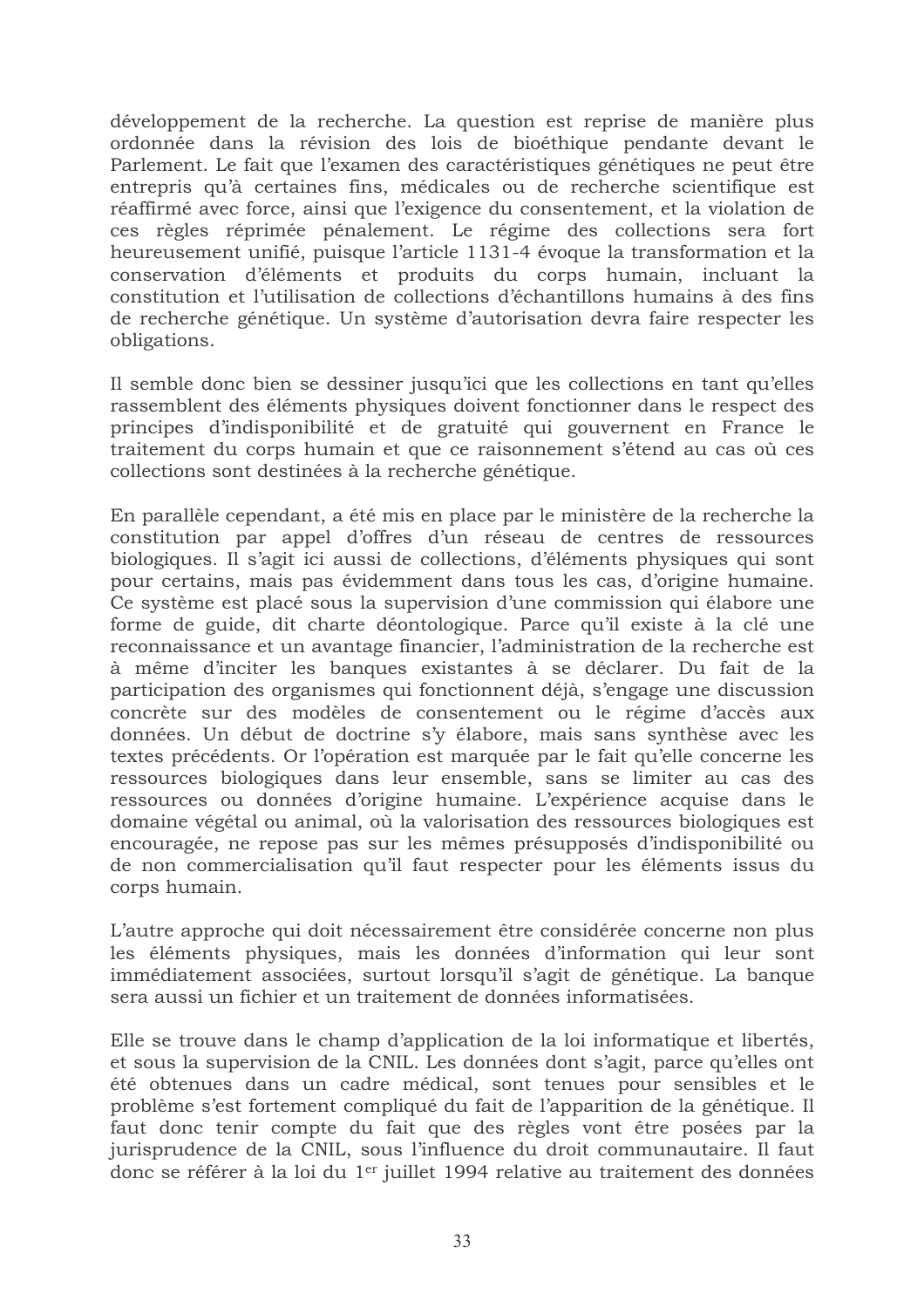nominatives ayant pour fin la recherche dans le domaine de la santé et modifiant la loi du 6 janvier 1978 relative à l'information, aux fichiers et aux libertés, à une délibération de la CNIL du 4 février 1997 et à une directive communautaire du 24 octobre 1995. Ce dernier texte est en cours de transposition au Parlement. Il en ressort tout un jeu de règles de confidentialité et de sécurité des traitements informatisés qui sont contrôlés, non pas par les autorités responsables de la santé ou de la recherche, mais par cette autorité indépendante qu'est la CNIL. La quasi totalité des projets de recherche sur la génétique donne lieu à cette supervision.

Dans cette construction complexe toutes les étapes sont soumises à contrôle. La personne ou le patient ne dispose pas des éléments qui seront destinés à être conservés. Le programme de recherche doit passer par des déclarations ou autorisations. Mais la portée des obligations qui incomberont à chacun durant la conservation de ces éléments et données, surtout si elle se prolonge, n'est pas évidente la nature du dialogue qui devrait s'instaurer autour d'un consentement demeure ainsi floue. Les fondements des principes sont sujets à variation et à interprétation. Au départ, nous sommes dans le classique contrat médical. Si l'on envisage la recherche du point de vue des éléments physiques, il faut respecter les principes que sont l'indisponibilité du corps humain et le caractère non commercial ; le recours au consentement traduit le fait que l'élément collecté provient d'un don. Les règles propres aux fichiers donnent l'impression que le chercheur est pratiquement maître du jeu, à condition d'assurer la confidentialité, d'admettre que la personne peut vouloir savoir quelle est l'information fichée ou désirer se retirer de la recherche. A fortiori ces différences apparaissent lorsque l'on aborde les questions de propriété intellectuelle ou industrielle ou la rémunération des diverses activités. La règle de gratuité prévaut lorsque l'on envisage le dépôt d'un élément physique; elle n'est plus mentionnée clairement lors des traitements de données d'information ou s'il est question de cession des collections.

Mais au delà de ces ambiguïtés, il est clair que le cadre offert au développement des nouvelles techniques laisse ouvertes un certain nombre de questions qui n'ont pas reçu de réponse.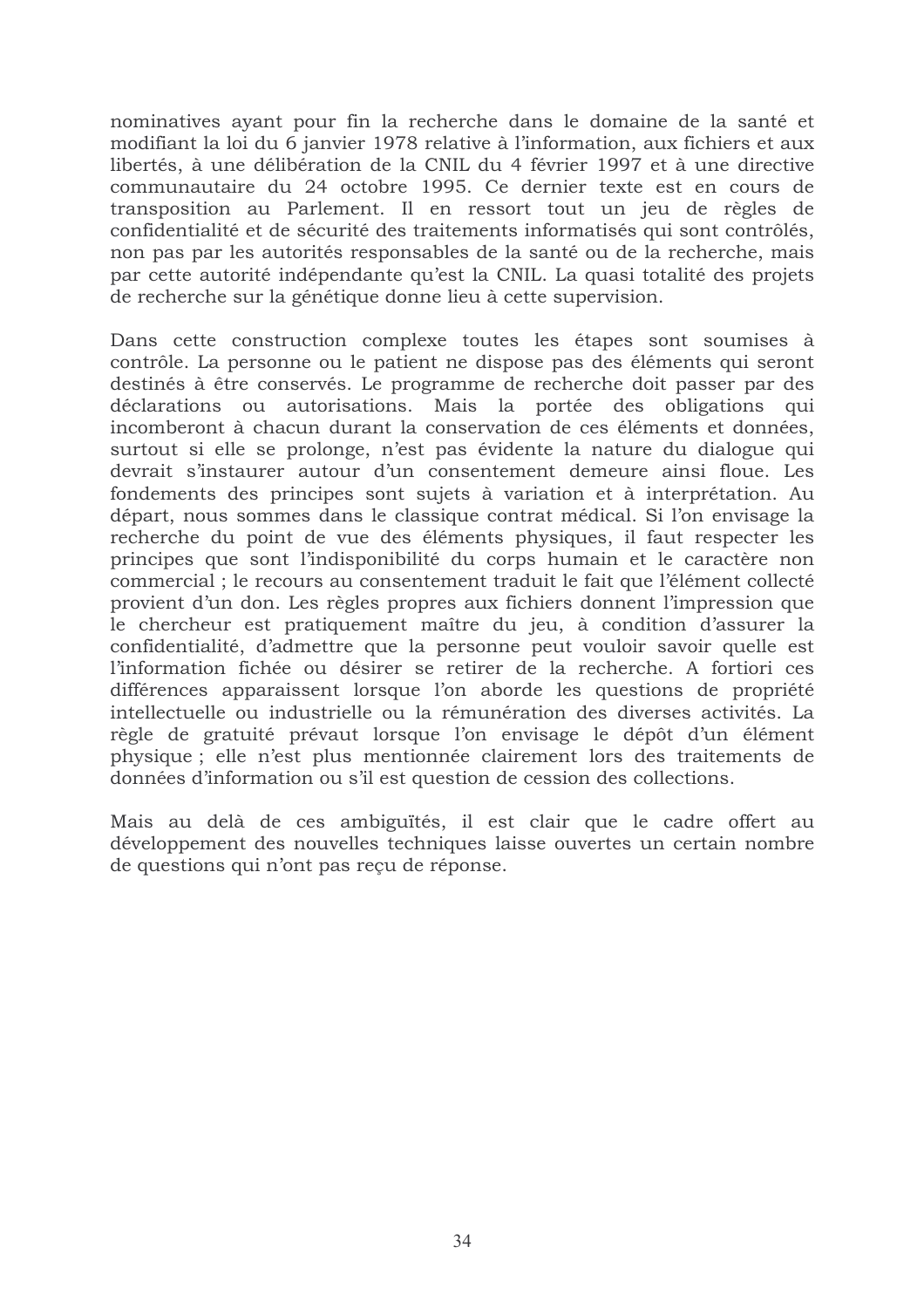#### **Annexe 2**

#### Prélèvements biologiques et données médicales personnels comme une ressource nationale : quelques exemples\*

Gwen Terrenoire, CNRS Assistante de recherche auprès du CCNE

Les collections de prélèvements biologiques d'origine humaine et de données médicales existent depuis longtemps dans les hôpitaux et les centres de recherche. Mais récemment quelques Etats, s'appuyant sur un système de santé centralisé, ont décidé d'organiser l'exploitation de ces matériaux à l'échelle de toute leur population ; les dimensions mêmes de leurs projets ne peuvent manquer de frapper les observateurs. Les premiers cas connus concernent l'Islande, l'Estonie, et le royaume du Tonga, dont les populations génétiquement homogènes constituent un terrain privilégié pour la recherche sur certaines maladies. L'exploitation de ces ressources a été confiée par les autorités publiques de ces pays à des sociétés commerciales de biotechnologie en échange de divers bénéfices financiers. D'autres types de projets sont en cours d'élaboration, notamment au Royaume-Uni où le secteur public de la recherche propose deux projets. L'un (BioBank UK) concerne environ 500 000 personnes et l'autre (NHS LifeHouse) l'ensemble de la population avant recours au National Health Service, soit environ 60 millions d'individus. Dans ces projets c'est la diversité génétique qui est recherchée.

Dans la foulée de ces grands projets, de nombreux autres projets plus modestes sont en train de voir le jour, avec la même approche populationnelle et une collaboration entre la recherche publique et les entreprises privées de biotechnologie : par exemple, UmanGenomics en Suède, CARTaGENE au Québec, Newfound Genomics à Terre Neuve (Canada).

Dans ce texte on tentera de reconstituer l'histoire de la mise en place grands projets nationaux et. de faire quelques des comparaisons/observations concernant la manière dont ils devront se réaliser le moment venu. En effet, mis à partir le projet islandais, aucun des autres n'est en état de fonctionner aujourd'hui.

## I. Les projets

#### **Islande**

l'Islande est le premier pays au monde dont le Parlement a décidé d'accorder à une société privée de biotechnologie, deCODE Genetics, l'accès aux données médicales de la population et un droit exclusif de les exploiter pour en tirer des bénéfices financiers.

La société deCODE Genetics fut créée en 1996 par un médecinchercheur islandais parti travailler aux Etats-Unis. Sa première stratégie a été de collaborer avec des médecins traitants islandais pour réaliser une collection d'échantillons d'ADN d'individus souffrant de certaines maladies.

Rapport rédigé début 2003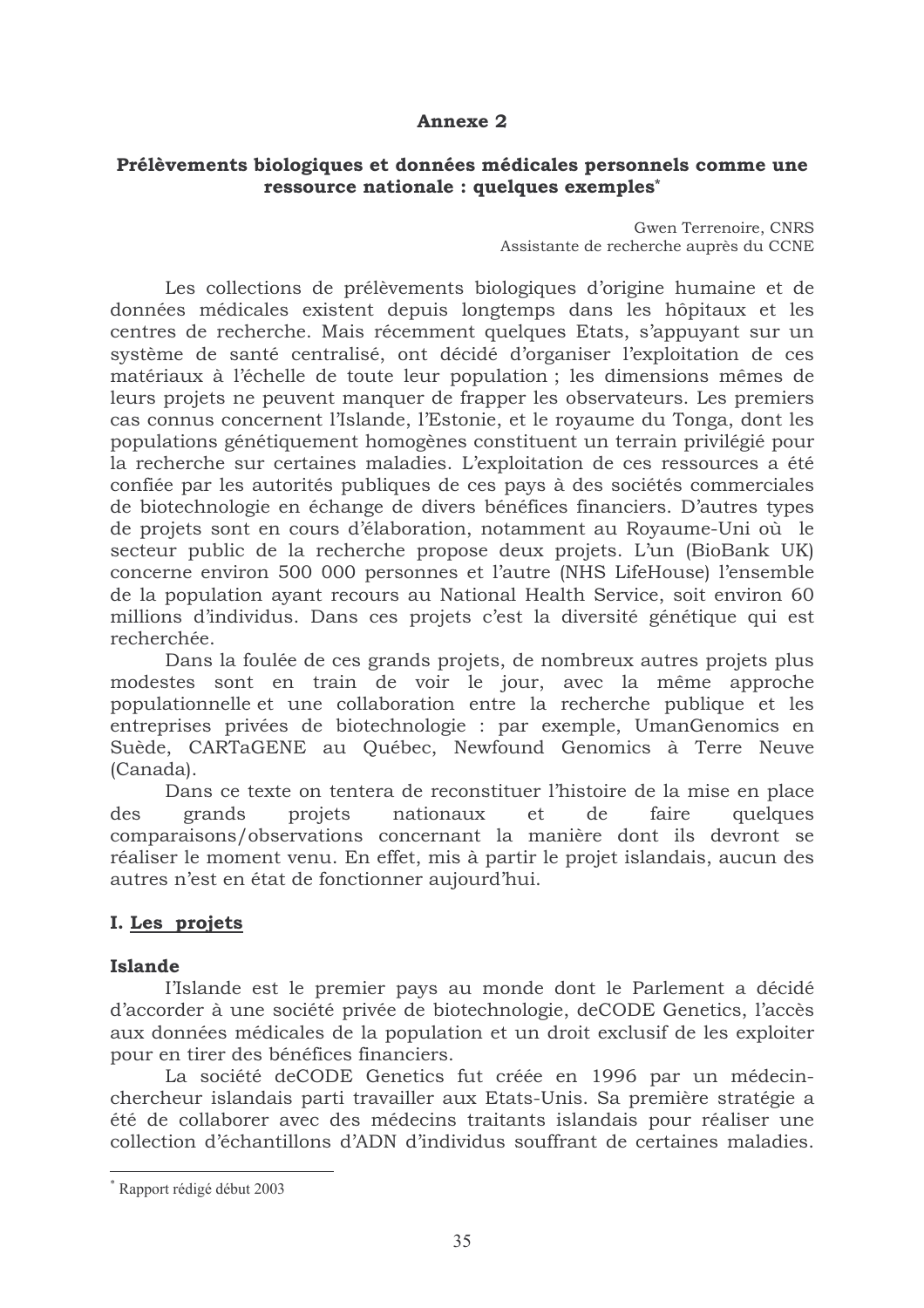Les malades, environ 20 000, ont donné un consentement explicite. Ces échantillons ont été associés à une base de données généalogiques contenant les dossiers de 600 000 Islandais morts ou vivants et leur liens familiaux pour regrouper les malades dans des familles étendues. Après codage des données, des analyses de liaison génétique ont été réalisées.

La deuxième stratégie, nécessitant l'autorisation du Parlement, a été le projet de création d'une banque centralisée de données de santé issues des dossiers médicaux de la population et remises sous une forme codée par les médecins traitants qui acceptent de participer. Ce projet doit être financé entièrement par deCODE Genetics. Le projet de loi initial fut introduit au Parlement en mars 1998 sans aucune information publique préalable ; il fut modifié pour un deuxième projet en juin 1998, puis la troisième version fut votée en décembre 1998 sous le nom de Act on a Health Sector Database Act no. 139/1998. Il avait été prévu au départ que la population consente de manière « présumée » à l'exploitation des données personnelles et qu'elle ne puisse pas refuser de participer. Ce dernier point a été changé après la vive contestation des professions médicales et d'autres groupes, mais le principe reste que les données personnelles seront rentrées dans la banque selon le principe du consentement présumé, sauf si l'individu refuse expressément (opt-out en anglais). Ce droit n'est pas limité dans le temps. Mais les données des personnes décédées sans avoir refusé ne pourront pas être retirées. En décembre 2000, environ 20 000 Islandais avaient décidé d'exercer ce droit. La loi stipule qu'une licence exclusive d'exploitation pour une période de douze ans sera accordée à une seule société privée et que l'accès aux données de chercheurs qui n'y travaillent pas sera décidé par négociation entre les deux parties. En janvier 2000 le Ministère de la Santé a annoncé que la licence était accordée à la société deCODE qui aura ainsi la possibilité de relier les données de cette banque aux données généalogiques et génétiques déjà recueillies. deCODE annonce plusieurs objectifs : études de liaison génétique, développement de diagnostics et médicaments, amélioration de la gestion de la santé des Islandais.

En 1998 deCODE avait signé un contrat avec la compagnie pharmaceutique Hoffmann LaRoche pour mettre au point des médicaments pour une douzaine de maladies communes, à partir des données islandaises.

La prochaine étape a consisté a recueillir des échantillons de tissus, de cellules et de sang de la population. L'Act on Biobanks n° 110/2000 qui a pris effet le 1<sup>er</sup> janvier 2001 traite du recueil, de l'utilisation et de la conservation de ces échantillons dans une biobanque. Le principe du consentement présumé est à nouveau établi si l'échantillon a été prélevé dans le cadre d'un test clinique ou d'un traitement. En revanche si l'échantillon est prélevé dans un but de recherche le consentement devra être libre et éclairé.

En 2002 de Code a signé un autre contrat, cette fois avec Merck pour travailler sur l'obésité, également à partir des données islandaises.

#### **Estonie**

D'après les chercheurs estoniens promoteurs du Estonian Genome Projet, le but est de rassembler dans des banques des données phénotypiques et génotypiques de la population estonienne pour conduire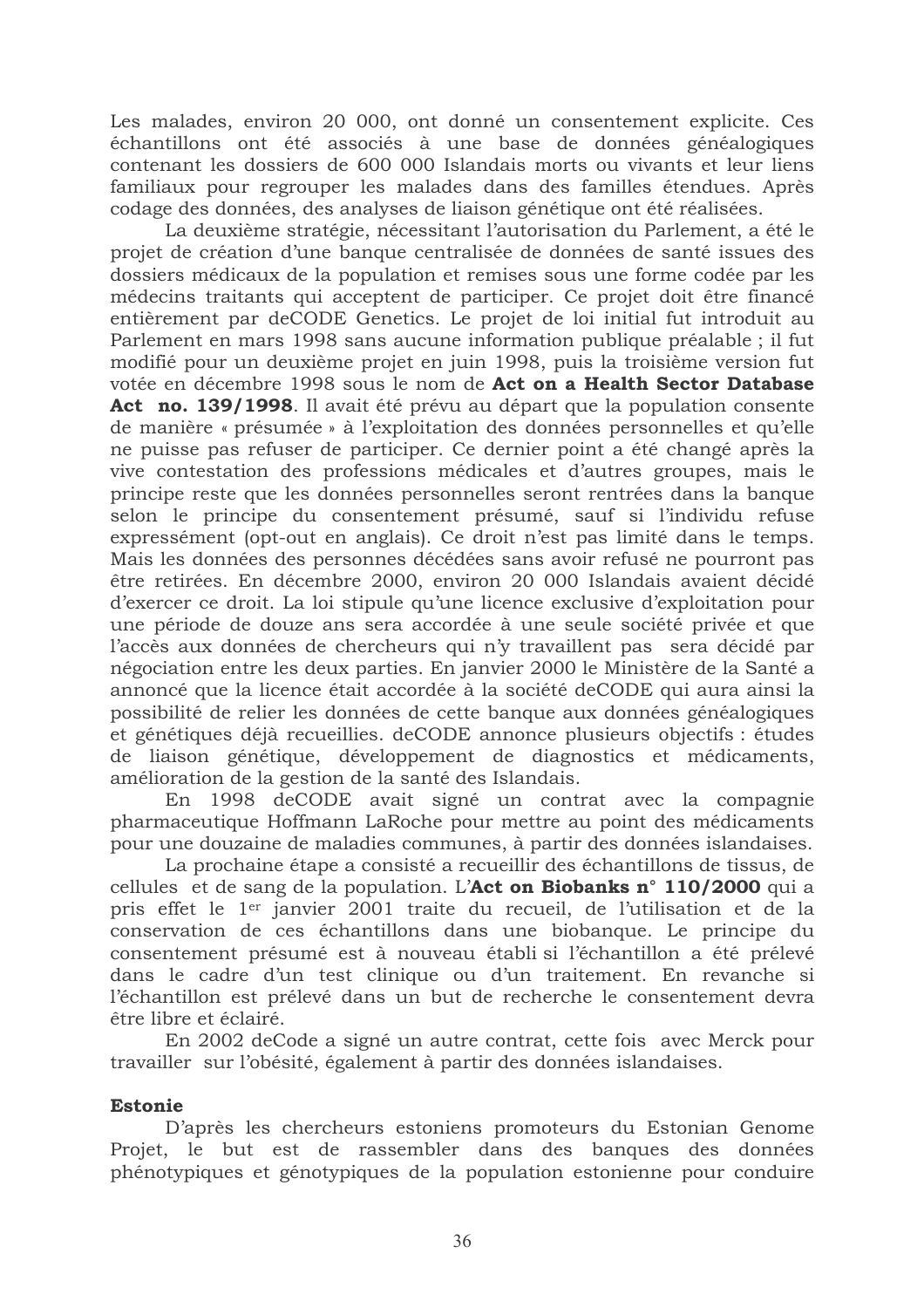des recherches sur des maladies communes et contribuer à l'amélioration de la prise en charge des malades. L'Etat espère augmenter la compétitivité économique du pays en développant les secteurs de la recherche génomique et de la haute technologie et en créant de nouveaux emplois spécialisés ainsi que de nouveaux produits et services.

La loi, Human Gene Research Act, 2000, traite de la collecte de données, leur traitement et la protection des participants ; elle ne réglemente pas les activités de recherche qui sont soumises à d'autres lois nationales et/ou internationales.

La banque centralisée de données génétiques sera créée à partir d'échantillons de sang provenant des trois quarts de la population. Toute l'opération doit être suivie par un comité d'éthique. Si les données de la banque sont confidentielles, les promoteurs considèrent qu'il est essentiel que le public ait le maximum d'information concernant la création et le fonctionnement de la banque et un important effort de communication en direction du public est prévu. Plusieurs sondages montrent que le public est favorable au projet. Les dossiers cliniques et les renseignements généalogiques seront rassemblés. Les données et les échantillons, après anonymisation, seront la propriété d'une fondation appelée le Chief Processor, établie par le Ministère de la Santé et le consortium de chercheurs estoniens promoteurs du projet. Cette entité est chargée d'organiser les prélèvements, coder, stocker, détruire et distribuer les données génétiques, promouvoir la recherche génétique, recueillir les données sur la santé de la population et utiliser les résultats de la recherche génétique pour améliorer la santé publique. Elle peut accorder des licences non-exclusives à des sociétés ou des chercheurs souhaitant accéder aux données codées pour faire de la recherche. Les chercheurs estoniens bénéficieront d'un accès quasiment gratuit. Les droits des donneurs sont clairement exprimés: confidentialité de leur identité ; don volontaire ; droit de demander la destruction des données ; droit d'accès à leurs données conservées dans la banque ; consentement spécifique, éclairé et volontaire. Tous les échantillons doivent être conservés en Estonie.

Le projet sera financé par de multiples sources, publiques et privées, la part publique devant diminuer progressivement.

La loi inclut un article qui interdit toute discrimination dans les domaines de l'emploi et des assurances.

#### **Tonga**

En novembre 2000 une société australienne de biotechnologie, Autogen, a annoncé à la Bourse australienne qu'elle avait signé un accord avec le Ministère de la santé du Tonga en vue de créer une banque de données génétiques à partir d'échantillons recueillis auprès de la population pour identifier les gènes impliqués dans des maladies communes. D'après cet accord, les échantillons d'ADN restent la propriété de Tonga mais la société Autogen aura un accès exclusif pour les exploiter commercialement. Un an plus tôt Autogen avait signé un accord de collaboration avec la compagnie pharmaceutique Merck Lipha qui fabrique des médicaments pour le diabète.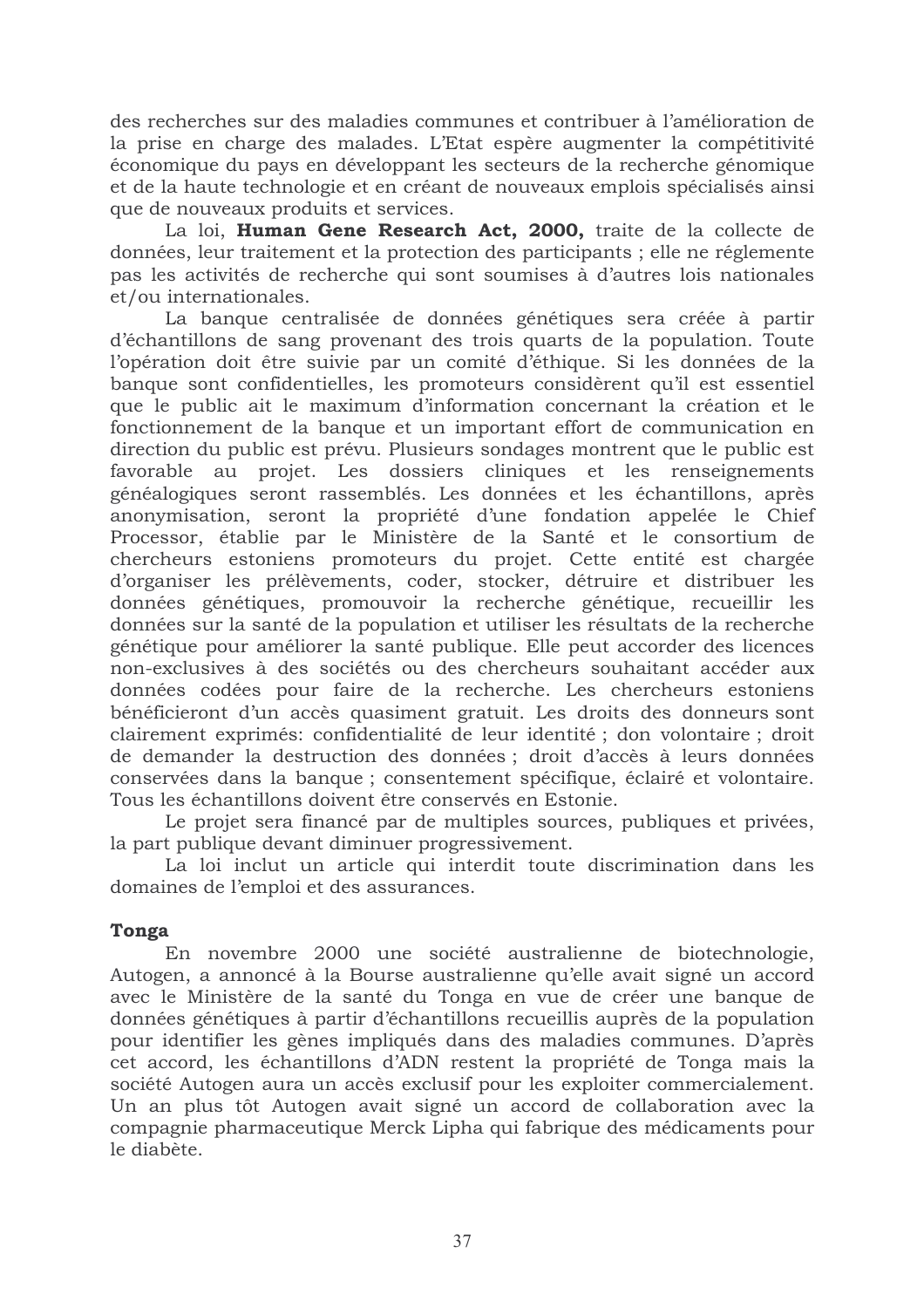Pour montrer le caractère éthique de son projet, Autogen a publié sur son site Internet une déclaration d'intention intitulée Ethics Policy for Genetics Research involving the use of biological materials collected from the people of Tonga. Ce document comprend plusieurs articles relatifs au respect des sujets (information préalable, participation volontaire, consentement éclairé, respect des coutumes locales, sécurité des échantillons, confidentialité des informations, anonymat de l'information), au principe de bienfaisance et à la justice (partage des bénéfices). Mais aucune sanction n'est prévue en cas de violation des principes et certains observateurs pensent que la Déclaration est sans valeur. Autogen promet de financer la mise en place du laboratoire de recherche et de contribuer au budget du ministère de la santé.

Le projet a suscité des réactions hostiles en 2001, notamment de la part du mouvement pour les droits de l'homme et la démocratie et le Conseil des églises du Pacifique. Ce dernier a publié une déclaration diffusée largement<sup>1</sup> dans laquelle le droit des peuples du Pacifique à la propriété morale de leur patrimoine est affirmé de même que la nécessité de demander le consentement du groupe familial en plus de celui des sujets à titre individuel. Il demande que le gouvernement consulte la population avant de prendre des décisions pouvant avoir un impact sur ses droits et que la législation interdise entre autres l'exploitation et le « piratage » biologique au seul profit de sociétés commerciales.

Au moment où ce rapport est rédigé, la réalité de cet accord n'est pas sûre, le ministère ayant nié l'avoir signé. En outre, il semblerait qu'Autogen ait renoncé à son projet au Tonga. Sa déclaration éthique, présente sur le site Autogen en novembre 2001, a disparu depuis. Mais les groupes opposés au projet ne réussissent pas à obtenir des renseignements clairs d'Autogen.

#### Royaume-Uni

#### BioBank UK (initialement appelée UK Biomedical Population Collection of 500 0001

Il s'agit d'un projet de recherche proposé en 1999 par le Medical Research Council (MRC) et la fondation Wellcome Trust (WT). Il est envisagé de créer une collection d'échantillons biologiques de 500 000 sujets volontaires âgés entre 45 et 69 ans qui seront recrutés par leur médecin traitant si ce dernier participe au projet et d'y associer les données personnelles de santé contenues dans les dossiers médicaux (qui existent depuis la création du Service National de Santé), en vue d'étudier les effets séparés et combinés de facteurs génétiques et environnementaux de risque vie, les expositions (comprenant le mode de physiologiques et. environnementales) de maladies multifactorielles communes de l'âge adulte. A la différence des projets islandais, estonien et tongais, la diversité génétique de la population est un requis. Il est prévu de continuer à recueillir des données sur le mode de vie des sujets pendant plusieurs années. Il est question aussi d'exploiter la collection pour une étude épidémiologique de la réponse immunologique aux maladies infectieuses. Plusieurs centres recueilleront les échantillons, les chercheurs ayant accès

<sup>&</sup>lt;sup>1</sup> Bulletin of Medical Ethics, March 2001.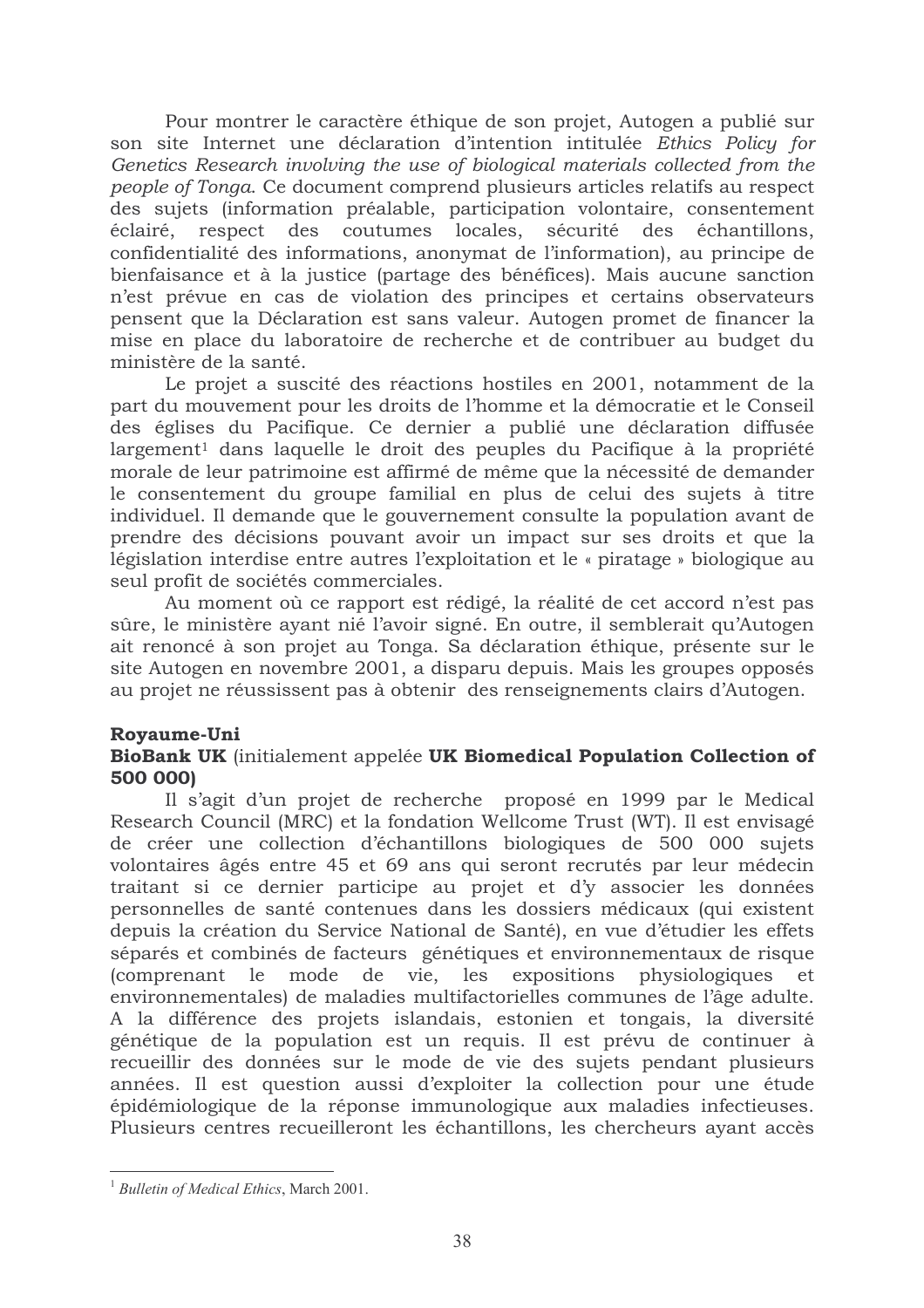seulement aux données et non aux échantillons. L'accès de sociétés privées sera possible mais sur une base non-exclusive.

Le document Draft Protocol for BioBank UK, a Study of Genes, Environment and Health (février 2002) décrit le projet en détail. Par son envergure et sa durée il devrait contribuer des ressources pour de futures recherches internationales. Le protocole accompagne une demande de financement pour les cinq premières années, mais le suivi initial est déjà programmé pour dix ans. La collaboration avec l'industrie est évoquée pour traduire les résultats scientifiques en produits et innovations pouvant bénéficier à la population. Une section traite les aspects éthiques qui comprennent une information préalable sur la nature du projet, et les contraintes à attendre, le consentement éclairé, la confidentialité, l'évaluation des risques/bénéfices.

Avant de lancer ce projet ses promoteurs ont commandité deux études, la première concernant le projet islandais<sup>2</sup>, l'autre consistant en une série de consultations auprès d'un groupe de médecins et de plusieurs groupes du public pour les interroger sur les conditions devant être satisfaites pour qu'un tel projet soit acceptable pour le public<sup>3</sup>. Les conclusions de l'étude du projet islandais ont été négatives, l'accent étant mis sur l'exclusion du public de toute information avant le vote du Parlement.

La Human Genetic Commission a contribué à la sensibilisation du public en sollicitant son opinion concernant l'utilisation de données génétiques personnelles. Les résultats de cette enquête ont été publiés dans un rapport, Inside Information, Balancing Interests in the Use of Personal Genetic Data (mai 2002).

#### **NHS LifeHouse Project**

Cette initiative fait partie d'un plus grand projet visant à moderniser le système de conservation des dossiers médicaux au sein du service de santé. Elle a été proposée par le House of Lords Select Committee on Science and Technology dans son Report on Human Genetic Databases (mars 2001). Ce rapport recommande une approche populationnelle pour le recueil de données de santé. Le projet en question consisterait à créer une base de données informatisées contenant les données de santé de l'ensemble de la population (60 millions) détenues par le National Health Service depuis sa création. Plusieurs objectifs sont annoncés : améliorer les soins, fournir une ressource pour des recherches, améliorer la gestion du système de santé. Ce texte n'évoque pas la question du consentement explicite de la population et ne semble pas avoir bénéficié d'un débat public avant l'annonce des Lords. Il recommande un consentement présumé des individus, l'approbation pour des recherches secondaires étant confiée à un Data Panel. La recherche génétique n'est pas une composante importante du projet.

Des discussions publiques sont actuellement en cours : un rapport sur la protection de données personnelles des malades a été rendu public en janvier 2002<sup>4</sup>. Ce dernier document résume les questions éthiques et juridiques devant être résolues. Il opte pour une consultation publique

 $2$  H. Rose, The Commodification of Bioinformation : The Icelandic Health Sector Dababase, 2001.

<sup>&</sup>lt;sup>3</sup> People Science & Policy Ltd., BioBank UK: A Question of Trust, 2002.

<sup>&</sup>lt;sup>4</sup> NHS LifeHouse, Protecting named and anonymised patient data – consultation on an approach, 2002.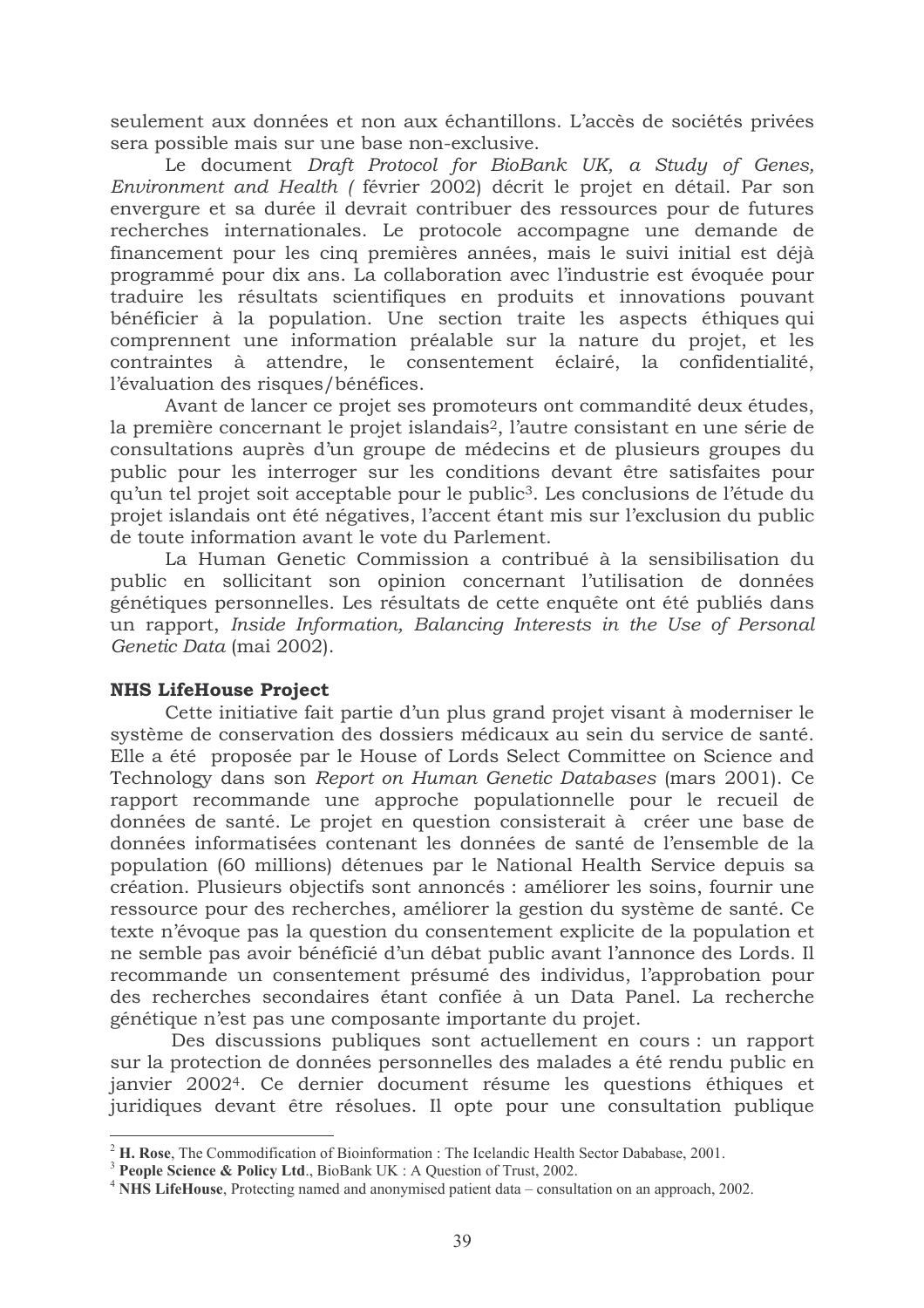préalable, conformément à la Data Protection Act (1998)qui annonce l'obligation de renforcer les exigences en matière de consentement éclairé.

## Québec

Le projet **CARTaGENE** a été initié à la fin des années 1990 par un groupe de chercheurs membres du Réseau de médecine génétique appliquée (www.rmga.qc.ca) en collaboration avec les universités de la province. Ces chercheurs veulent mettre à profit le contexte génétique particulier au Québec où se trouve à la fois une homogénéité (en région) et une hétérogénéité (à Montréal), pour explorer les liens entre le patrimoine génétique, l'environnement et la santé, notamment concernant les maladies cardiovasculaires, la santé mentale et le cancer. Ils comptent sur la participation d'un échantillon représentatif de 50 000 adultes âgés de 25 à 75 ans. Les participants seront recrutés d'après une liste fournie par la Régie de l'assurance-maladie du Québec sous réserve de l'autorisation de la Commission provinciale d'accès à l'information. Chaque participant donnera son consentement libre et par écrit avant de fournir à un professionnel de la santé des informations relatives à son histoire médicale, ses conditions et habitudes de vie ... Une prise de sang sera effectuée pour permettre la préparation d'ADN et de sérum. Toutes les données seront anonymisées.

En juin 2001 les responsables du projet ont organisé un atelier de discussion semi-public pour en examiner les aspects scientifiques, juridiques, éthiques et sociaux. Ils prévoient une série d'initiatives pour garantir au public, aux médias et à tous les groupes intéressés une information préalable transparente et accessible une fois le financement assuré (consultations publiques, jury permanent de citoyens).

En avril 2002, malgré l'appui de Génome Québec, CARTaGENE n'a pas été retenu par Génome Canada, organisme fédéral chargé de financer la recherche en génomique dans les provinces. Il semblerait que cette décision ait interrompu (sinon arrêté définitivement) la réalisation du projet.

Mais, même si ce projet ne va pas plus loin, la communauté internationale aura bénéficié du lancement, à l'occasion d'un congrès consacré à la génétique des populations (Montréal, septembre 2002), de la présentation par la RMGA d'un Enoncé de principes sur la conduite éthique de la recherche en génétique humaine concernant des populations (cf. site www.rmga.qc.ca).

## **II. Quelques commentaires**

1. L'examen de ces projets montre qu'il n'y a pas un seul modèle. Chacun a sa propre configuration (promoteur, objectifs, importance des intérêts privés, financement, population concernée, règlement de l'accès, nature du consentement, propriété des données, rôle du parlement, possibilité d'un partage des bénéfices ...). Le seul élément commun semble être l'existence d'un système national de santé concernant l'ensemble de la population.

2. Tous les projets ont rencontré des difficultés pour commencer à fonctionner. Les difficultés sont de plusieurs sortes : en Islande, malgré le vote de la loi en 1998, c'est seulement fin 2001 que les médecins, le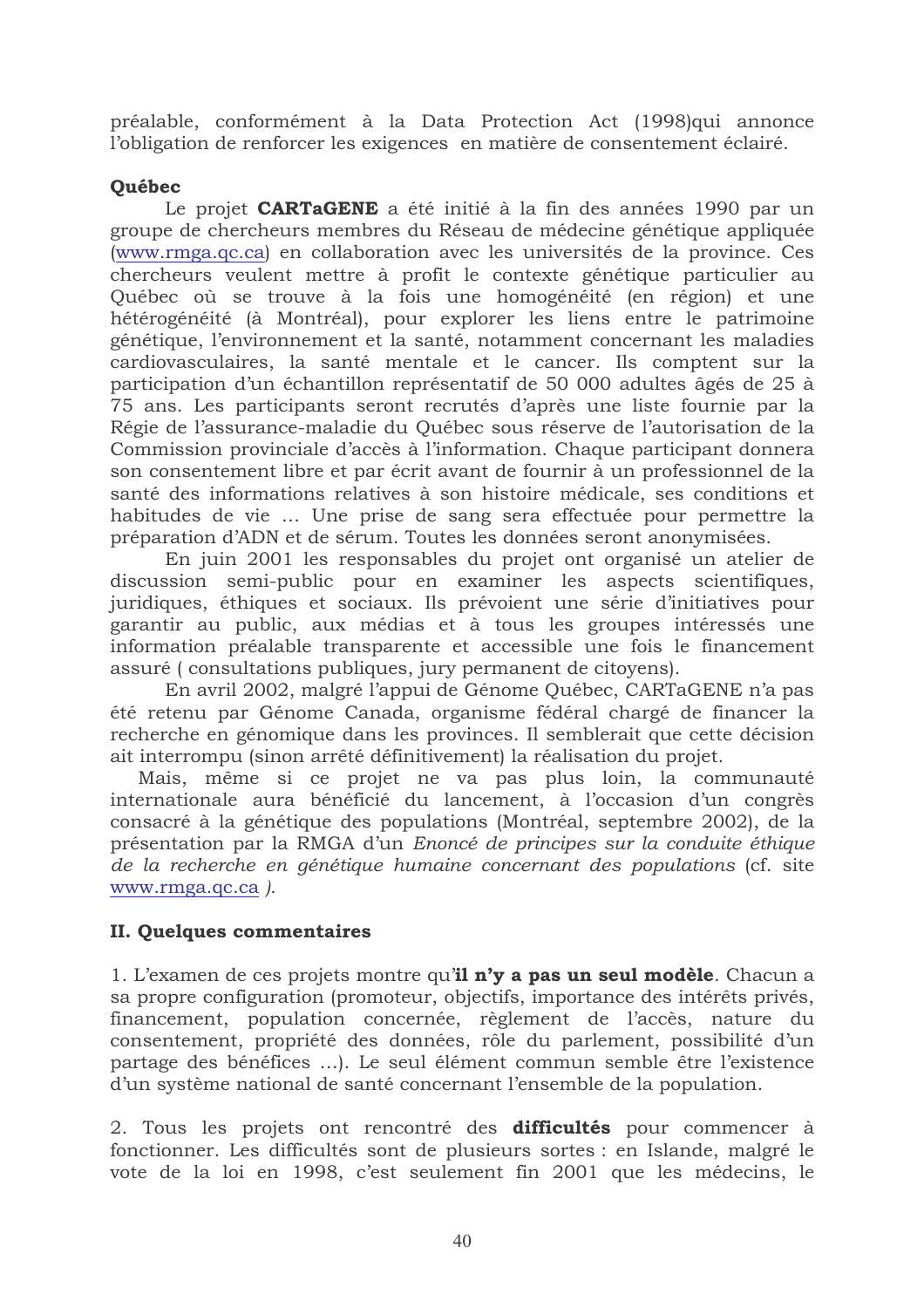gouvernement et la société DeCODE se sont mis d'accord pour collaborer pendant douze ans. Au Tonga il semblerait que la société Autogen se soit retirée après les contestations de groupes populaires influents. En Estonie et au Royaume-Uni la difficulté de trouver des financeurs ralentit la mise en œuvre des projets. La viabilité financière reste encore plus problématique pour les « petits » projets, comme en témoigne l'interruption du projet québecois.

## 3. Acceptabilité sociale

Le projet islandais a suscité le plus de débats à ce propos parce que le public n'a pas été associé à la réflexion initiale sur les intentions du Parlement. Il a pu néanmoins retarder le vote de la loi et faire modifier la version définitive. Malgré les garanties prévues dans les lois, de nombreux observateurs pensent qu'il sera impossible de protéger la vie privée des citoyens d'un si petit pays où tous sont parents les uns des autres. Des groupes opposés au projet tongais semblent avoir réussi à décourager la société Augogen, mais ils sont persuadés que d'autres sociétés tenteront d'exploiter leurs ressources biologiques à l'avenir.

Le projet BioBank UK a mis à profit le débat sur l'Islande pour lancer plusieurs consultations publiques sur l'acceptabilité sociale de son propre projet et a financé une analyse critique de l'expérience islandaise qui devrait lui indiquer les écueils à éviter. De toute manière les Britanniques disposent de plusieurs instances consultatives, notamment la Human Genetics Commission, qui comportent des représentants de la société civile. Ce ne semble pas être le cas dans les autres pays.

Les responsables de CARTaGENE prévoient des mesures destinées à informer préalablement la population et les médias du projet et à assurer une surveillance par le public de son déroulement.

#### 4. Ressource, exploitation, bénéfice

Les promoteurs et observateurs des projets nationaux en parlent comme d'une « ressource pour la recherche ». Qui dit ressource dit exploitation, ce qui soulève la question de « par qui » ? dans l'intérêt de qui ? La ressource islandaise sera construite et exploitée exclusivement par une société privée, les bénéfices pour la population étant exprimés en termes très généraux. La ressource tongaise, si elle est réalisée par Autogen, sera aussi exploitée exclusivement par la société privée, mais sa charte d'éthique à reverser de 1 à 3% des profits issus de la recherche à la *l'*engage population tongaise. Les ressources britanniques (Biobank UK) et estonienne sont des projets publics qui seront exploitées par les chercheurs académiques et par des sociétés commerciales sans qu'on connaisse encore les termes des contrats de collaboration entre le public et le privé.

5. L'idée d'un **patrimoine génétique**, en tant qu'une propriété appartenant à la population a été avancée par le Conseil des Eglises du Pacifique qui a contesté le projet tongais. Dans le cas de l'Islande les données ont été vendues à une société privée. En Estonie ces données, une fois anonymisées sont la propriété d'une entité sous contrôle public. Cette entité est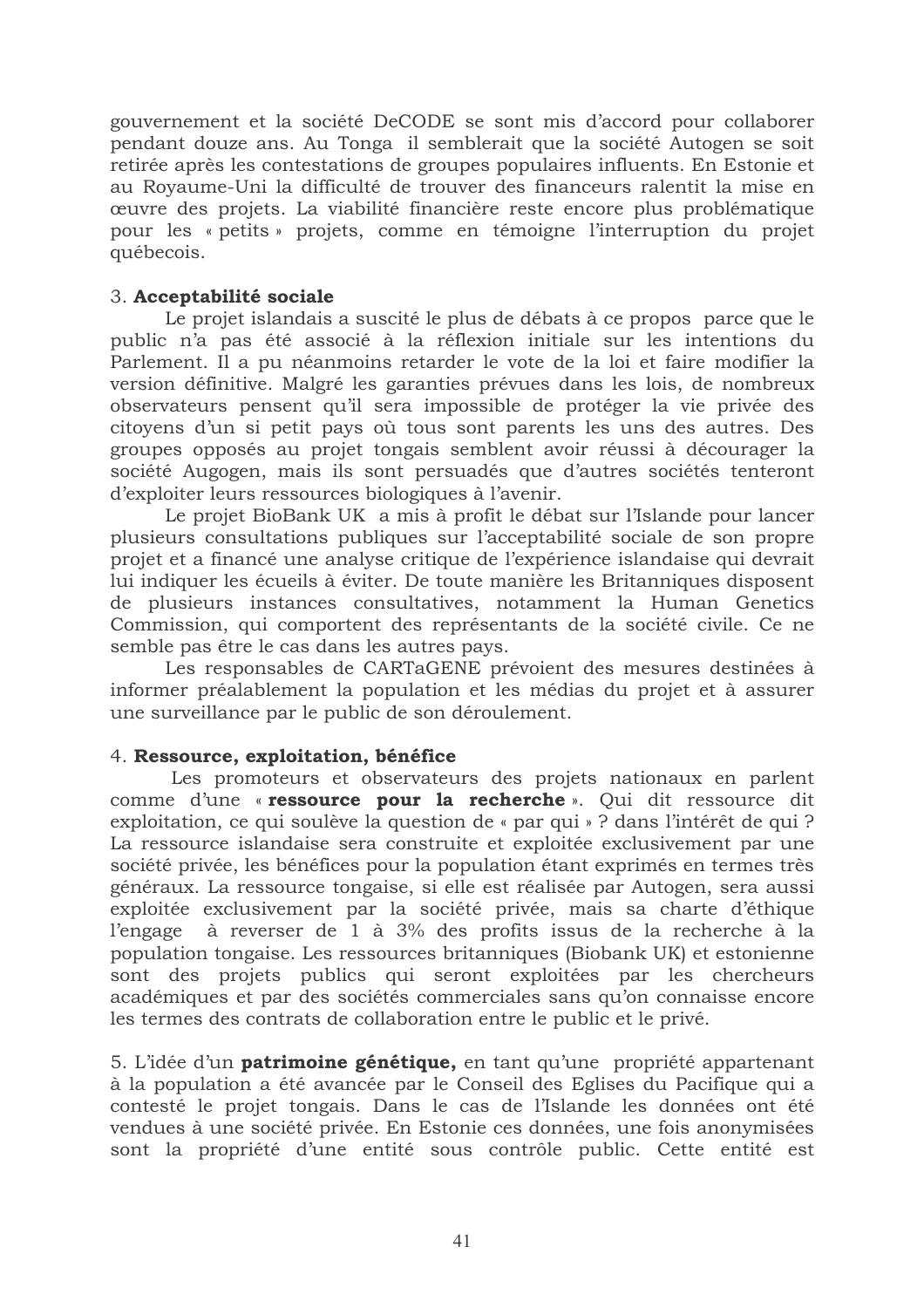responsable de la collecte et du traitement des données, même si elle peut déléguer certaines opérations à d'autres processors d'un niveau inférieur.

6. La ressource est souvent présentée comme un enjeu de pouvoir pour le **pays concerné** dans ses rapports avec d'autres pays : cette idée est exprimée très clairement dans la présentation du projet estonien : « l'Estonie veut entrer dans le marché concurrentiel de la chasse aux gènes d'une manière originale ». Le projet doit améliorer la compétitivité de l'économie estonienne (par le développement de technologies et d'infrastructures de recherche, l'investissement dans la haute technologie, la création d'emplois et de produits et services à haute valeur intellectuel ; le développement de la biologie, la bioinformatique et la biomédecine reliée aux sciences sociales). Il doit aussi améliorer la gestion du système de santé; augmenter la connaissance des Estoniens concernant leur santé... ». On retrouve la même rationalisation dans le protocole de BioBank UK.

## 7. La question du consentement

Islande : présumé pour les données médicales, avec la possibilité de se retirer (sauf personnes décédées avant d'avoir exprimé leur refus).

Estonie et Québec : consentement éclairé volontaire après information préalable.

Tonga : information préalable au recueil du consentement. Respect de spécificités culturelles. Les participants peuvent décider des usages qu'ils acceptent pour leurs données.

BioBank UK : consentement explicite pour participer au projet et autoriser l'utilisation des données déjà constituées dans les dossiers médicaux. La demande de participation sera faite par le médecin traitant participant au projet. Une information complète sera donnée quelques semaines avant que le consentement soit demandé.

NHS LifeHouse (R-U) : consentement présumé.

#### 8. Limites posées à l'exploitation des données :

Estonie : l'information ne doit pas servir à des fins de discrimination.

Tonga : une priorité est la protection de toute forme de dommage (psychologique, émotionnelle, anxiété, inquiétude, et discrimination économique ou sociale) mais la déclaration éthique ne dit pas comment les chercheurs comptent réaliser cet objectif.

#### 9. Surveillance de la banque

Islande: Data Protection Commission, National Bioethics Committee. La controverse sur le manque de consentement a conduit à la mise en place d'un système compliqué de surveillance impliquant cinq instances distinctes qui garantit que les gestionnaires des données brutes, les codeurs des données, les instances de régulation et le détenteur de la licence sont séparés. Ce travail a contribué à améliorer la confiance du public.

Estonie : par un comité d'éthique ad hoc.

Tonga : un comité d'éthique est prévu. Le projet devrait aussi être approuvé par l'International Diabetes Institute Human Ethics Committee.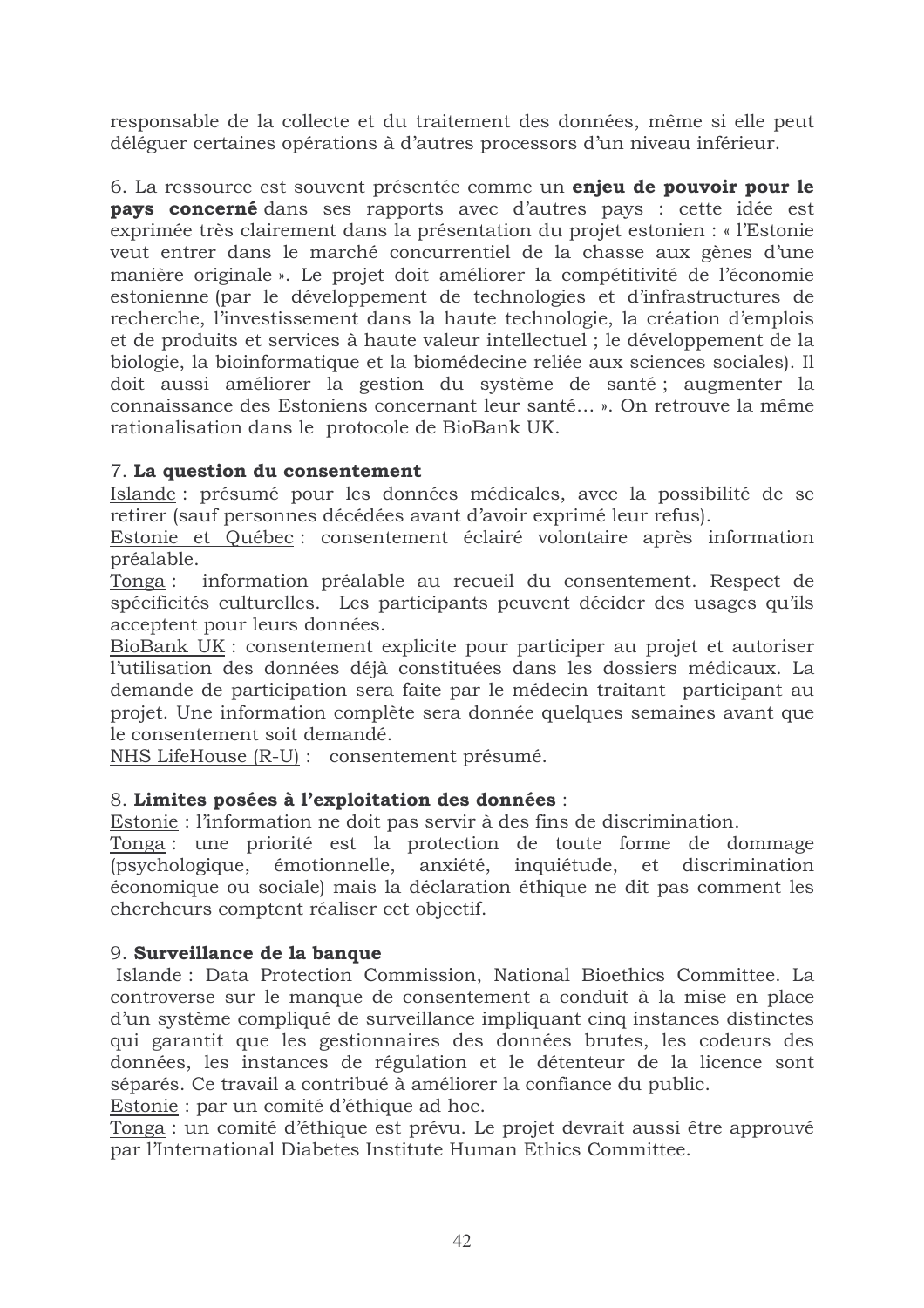BioBank UK : le projet sera évalué par l'UK Multi-Centre Research Ethics Committee. L'exploitation par des sociétés privées sera évaluée par le comité scientifique de gestion du projet.

NHS LifeHouse: Multi-Centre Research Ethics Committee ; Medical Data Panel.

Québec : les directives élaborées par le RMGA fournissent le cadre général. Comme toute recherche avec des sujets humains, ce projet devra être approuvé par un comité d'éthique de la recherche.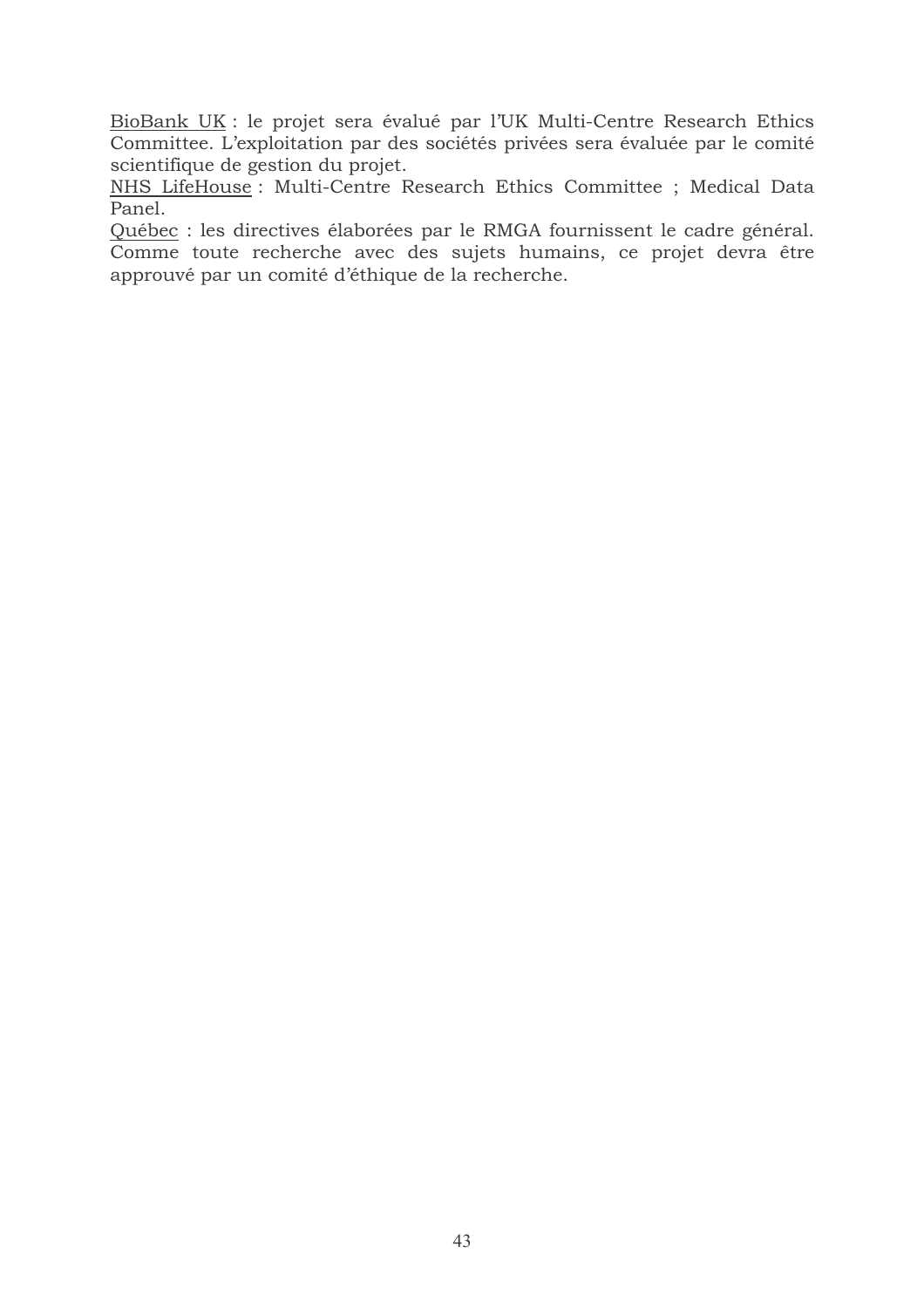#### **Annexe 3**

#### Collections d'échantillons biologiques humains : quelques chiffres

Gwen Terrenoire, CNRS Assistante de recherche auprès du CCNE

Les échantillons biologiques humains intéressant la recherche biomédicale sont de plusieurs sortes : ADN, sang, tissus, cellules, lignées cellulaires ou sérum/plasma. Sont présentés ici quelques éléments d'information pour montrer l'importance numérique des collections établies ou en projet.

#### Collections existantes

Etats-Unis d'Amérique : on estime le nombre total d'échantillons biologiques conservés fin 1998 à 282 000 000, avec l'ajout de vingt millions de nouveaux échantillons chaque année.

> 96 000 000 d'échantillons sont conservés dans deux grandes collections : le National Pathology Repository et le DNA Specimen Repository for Remains Identification.

(Source: National Bioethics Advisory Commission, 1999)

#### France\*

 $\triangleright$  Généthon : 46 000 :

- > Centre d'étude du polymorphisme humain : 15 000 en 2002 ;
- > Institut biologique de Lille : 15 000 en 2000 ;

Islande : 20 000 échantillons détenus par la société DeCODE Genetics en 2002.

**Rovaume-Uni**: 350 000 échantillons dans la Police National DNA Database fin 1998.

Suède : 3 000 000 d'échantillons chez Eurona Medical/Gemini Genomics: 100 000 dans la biobanque Umea Medical Biobank/UmanGenomics.

#### Collections en projet en 2002

Le chiffre annoncé concerne le nombre souhaité de personnes participantes.

**Estonie** : les  $\frac{3}{4}$  de la population, soit 1 000 000 de personnes pour l'Estonian Genome Project;

**Islande** : toute la population, soit environ 280 000 personnes pour le projet de la société DeCODE Genetics ;

**Lettonie**: 60 000 personnes pour la Latvian Genome Database;

**Norvège** : 200 000 personnes pour le projet Conor et 270 000 pour le projet Moba, qui sont les éléments centraux du projet Biohealth-Norway:

**Québec** : 50 000 personnes pour le projet CartàGène;

Source: Thèse Montgolfier, 2002.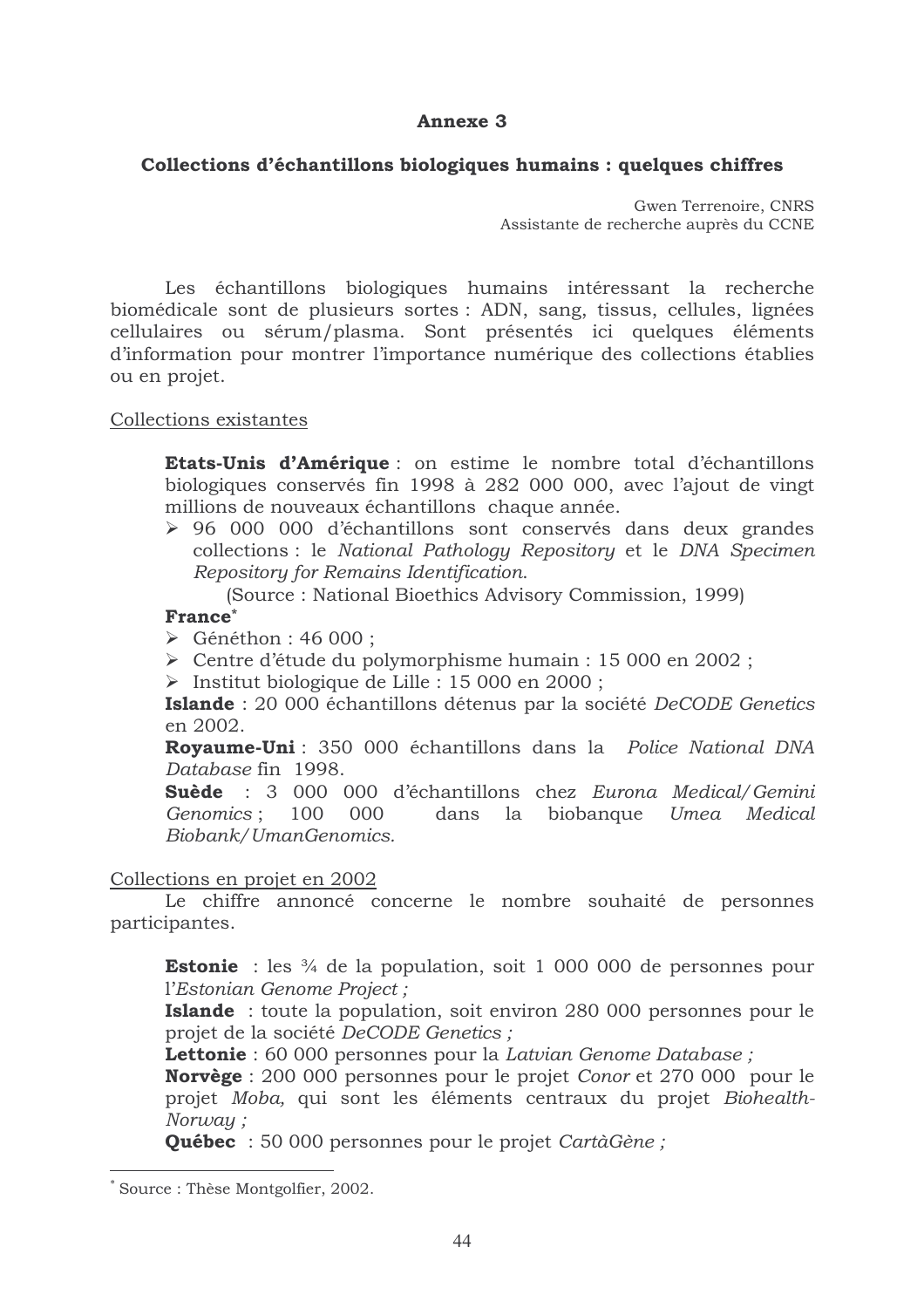Royaume-Uni : 500 000 personnes pour le projet *BioBank UK ;*<br>Tonga : toute la population, soit environ 108 000 personnes pour le projet de la société Autogen.

Europe: 400 000 personnes pour la European Prospective Investigation into Cancer and Nutrition (EPIC)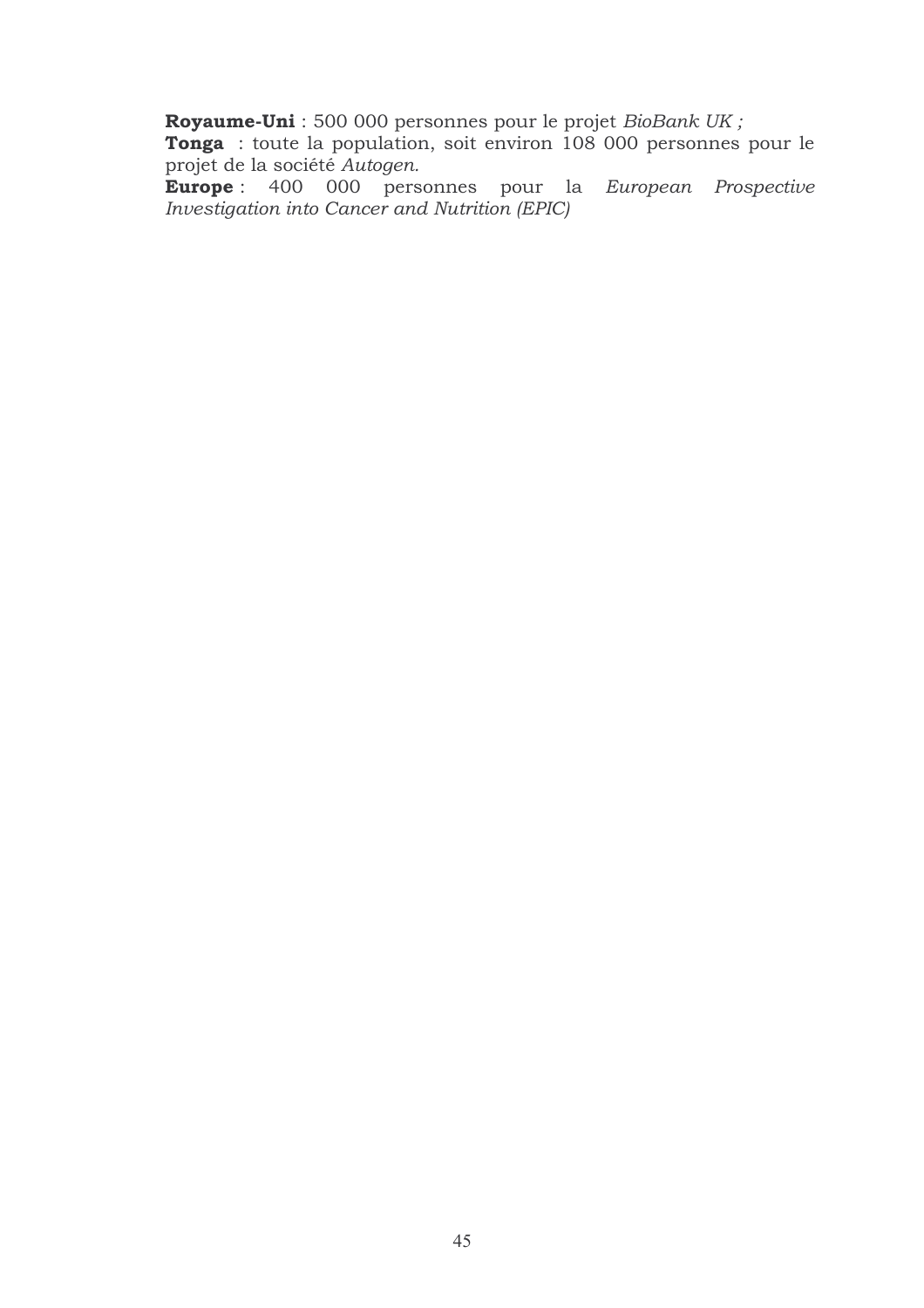Comité Consultatif National d'Ethique pour les Sciences de la Vie et de la Santé

Nationaler Ethikrat

Problèmes éthiques posés par les collections de matériel biologique et les données d'information associées : « biobanques » « biothèques »

**Document commun**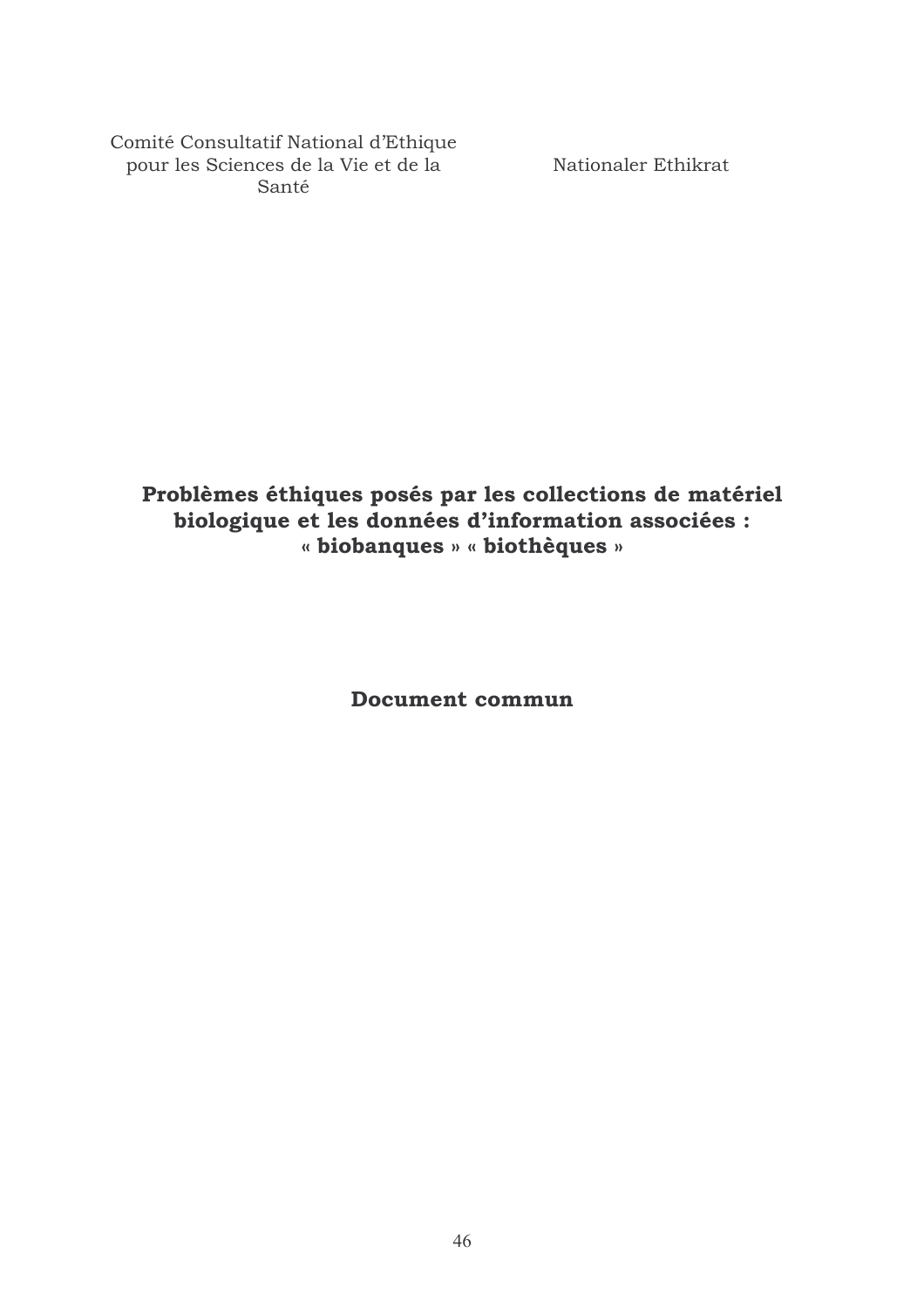$1 - Introduction$ 

Le présent document rend compte d'une série de discussions communes, menées en 2002 et 2003, entre le Conseil National d'éthique allemand (Nationaler Ethikrat ou NER) et le Comité Consultatif National d'Ethique Français (CCNE) sur le thème des biobanques. Les deux échanges et débats qui ont porté sur cette thématique importante ont montré que les deux comités d'éthique se posaient des questions similaires à propos de la collecte, du traitement, du stockage et de l'utilisation d'échantillons en provenance du corps humain et des données d'information en résultant; tous deux considèrent qu'une clarification de la part du législateur est nécessaire. Malgré l'existence dans les deux pays de conditions juridiques, en partie divergentes, la recherche de réponses satisfaisantes et de propositions de solutions peut s'appuyer sur des valeurs que les deux pays reconnaissent comme fondamentales.

En conséquence, il a paru possible d'accompagner les avis élaborés respectivement par les deux comités par un texte rédigé en commun.

L'objectif de ce document d'accompagnement est d'esquisser une conception commune des problèmes liés aux biobanques. Les différences ou nuances qui apparaîtraient dans les recommandations formulées à l'adresse du législateur dans chacun des avis, ou l'appréciation éventuellement variable de l'importance attribuée à tel ou tel aspect des questions traitées, s'expliquent par le contexte national de chaque pays.

Les biobanques ou biothèques sont des institutions privées ou publiques qui servent au stockage à long terme d'échantillons en provenance du corps humain et de données d'informations personnelles liées à ces échantillons. Par échantillons humains, on entend les cellules, les tissus, le sang et l'ADN en tant que support de l'information génétique. Les données et informations recouvrent aussi bien les caractéristiques génétiques des personnes que des informations sur leur santé ou mode de vie. La particularité des biobanques, objet de ces avis, réside justement dans ce double caractère : doivent être traitées comme un ensemble les collections, qu'elles concernent le matériel biologique ou les données de l'information en résultant ; et dans la mesure où toute collection peut à un moment donné faire l'objet de recherches génétiques, le régime des biobanques inclut des prescriptions portant sur les recherches génétiques. Un autre aspect fondamental est le traitement informatisé de ces données et informations. Cette méthode de stockage et de traitement des données et des informations ainsi que leur communication électronique permet de les relier et de les transmettre de manière bien plus rapide et efficace que ce n'était autrefois le cas, et a radicalement transformé l'échelle des capacités d'utilisation.

Les avis élaborés par des deux comités ont donc bien un même objet, les biobanques qui sont crées pour la recherche médicale et exclusivement pour cette fin. Le terme de biobanques au sens utilisé ici désigne des organismes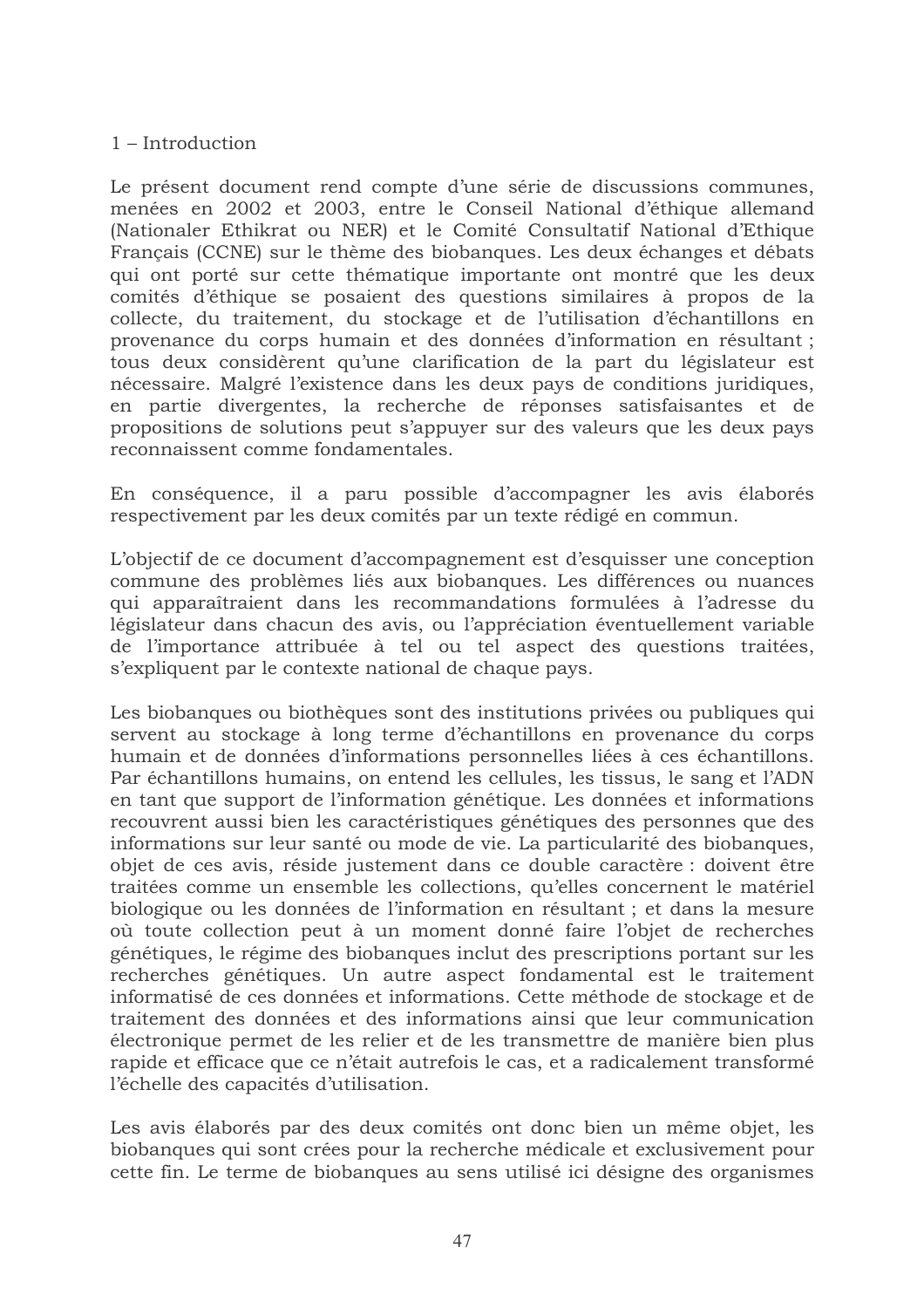gérés par le secteur public ou privé, destinés à la conservation de longue durée d'échantillons issus de corps humain et au stockage de données personnes concernées, autrement dit d'informations relatives aux concernant les donneurs des échantillons regroupés.

#### 2 – La nécessité d'un avis

Le prélèvement, la conservation, le traitement et l'utilisation du matériel biologique collecté dans les biobanques, ainsi que des informations relatives aux personnes, recueillies par la même occasion sont des pratiques qui existent depuis longtemps. Mais elles connaissent aujourd'hui une forme de révolution technique. Le recueil et la comparaison à très grande échelle de ces éléments et données d'information permettent des rapprochements qui rendent possible l'acquisition à long terme de précieuses connaissances diagnostiques et thérapeutiques et donnent à ces éléments et données d'information une valeur insoupconnée jusqu'à présent. La constitution de grandes biobanques va représenter un atout considérable pour le développement des sciences de la vie, de la médecine, de la recherche médicale, de la santé publique et des connaissances démographiques ou de la génétique des populations.

Ces progrès porteurs de grandes promesses suscitent cependant des craintes et une certaine méfiance dans la population. Ces réactions tiennent à la crainte que données et matériel biologiques pourraient être utilisés à d'autres fins que celles qu'avait pu entrevoir le donneur. On comprend en effet que le donneur des éléments biologiques et des informations recueillies dans le cadre d'un projet de recherche médicale ne puisse envisager qu'ils soient ultérieurement mis à la disposition de la police ou de la justice, d'un employeur ou d'une société d'assurance. Les projets de recherche euxmêmes ne doivent pas utiliser des éléments et données à des fins que les personnes n'auraient pu prévoir lorsqu'elles ont donné leur accord et qu'elles pourraient légitimement contester.

Or la création de biobanques entraîne tout naturellement la transmission des éléments ou informations à des tiers. En outre, le plus souvent les informations venant des donneurs ne concernent pas uniquement leurs propres échantillons corporels mais aussi ceux de leurs parents, voire des groupes de population élargis ou l'ensemble de la population d'un pays.

Les comités nationaux d'éthique français et allemand s'accordent sur le fait que les défis éthiques et juridiques liés aux biobanques sont multiples et imposent la création d'un cadre, permettant la mise en œuvre de réglementations nouvelles et cohérentes, de portée nationale et internationale. Les personnes qui contribuent à ces progrès par le don d'éléments en provenance de leur corps doivent être protégés, par des réglementations claires, d'une utilisation abusive de données qui les concernent personnellement. Mais il faut également éviter que la poursuite du développement technique ne soit entravée par un excès de réglementation. Le cadre à définir doit concilier ces deux préoccupations.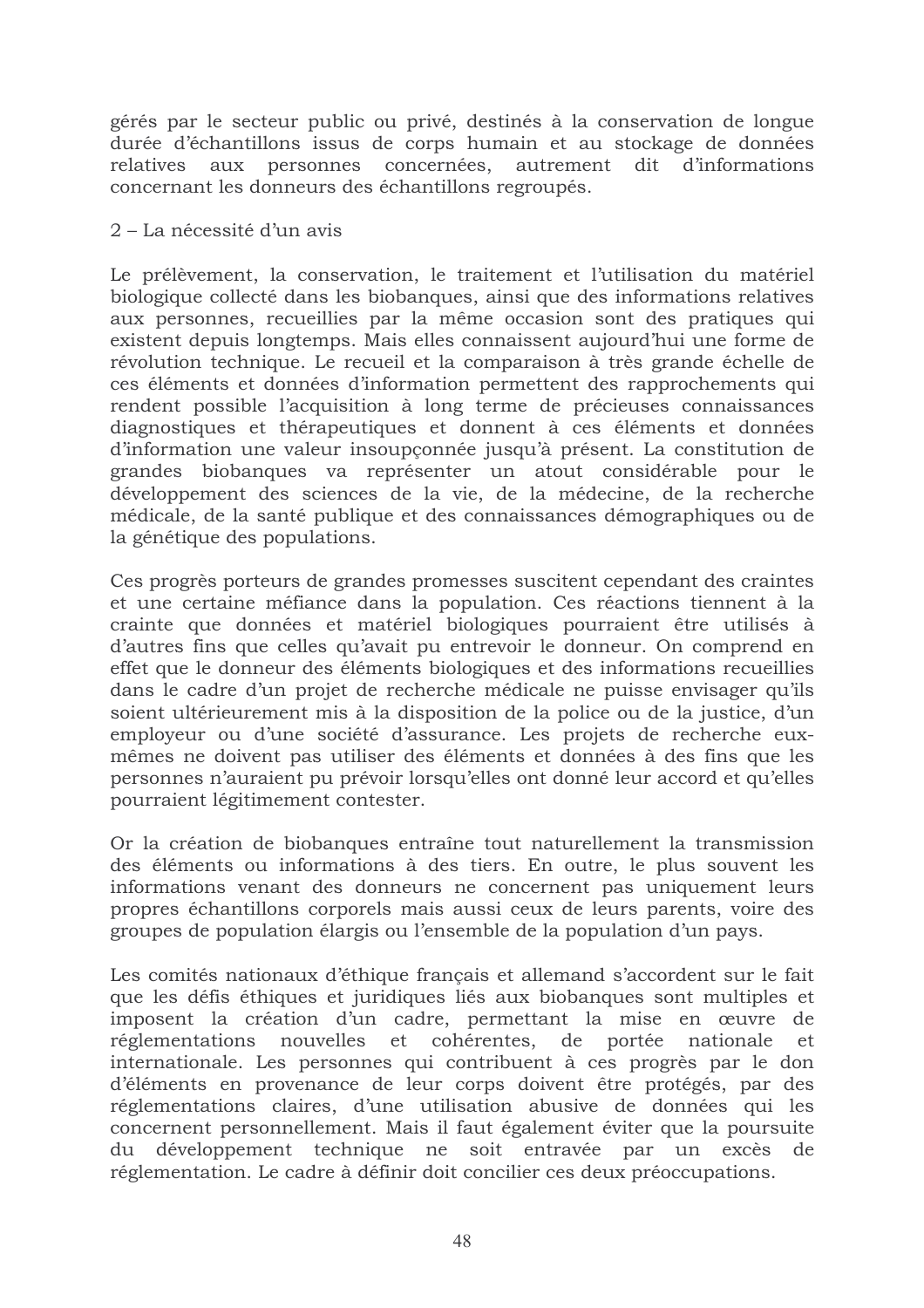3 – Prise en compte d'une chaîne de responsabilités

Sous le terme de biobanques, il est question de complexes d'activités, intégrant quatre domaines déjà mentionnés qui sont la collecte, la conservation, le traitement et l'utilisation de matériel biologique et de données ; l'ensemble doit être régulé dans un cadre global de ce que l'on désigne comme biobanque. Ceci n'interdit pas de constater que ces différentes activités soulèvent des questions spécifiques et requièrent une solution appropriée. A chaque stade, les acteurs peuvent être différents : ceux qui collectent les tissus, les données et les informations, ne sont pas les mêmes que ceux qui manipulent les substances corporelles recueillies, les munissent d'étiquettes et les codent, les rendent anonymes ou les identifient à nouveau. L'ensemble des domaines d'activité doit cependant être régulé, de façon cohérente, en tenant compte du progrès technique. C'est pourquoi il importe de définir la « chaîne des responsabilités », sans lacunes et de créer une instance chargée de la régulation de l'ensemble. Le modèle convenant à ce rôle est celui d'un administrateur (ou curateur) dont la nature, la fonction et les obligations sont à définir.

4 – Le consentement libre et éclairé

La question du consentement est au cœur du débat sur la régulation éthique et juridique des biobanques. Le principe est à ce point fondamental, qu'il doit structurer l'ensemble des activités, dans les quatre domaines mentionnés des biobanques (collecte, conservation, traitement, utilisation). Les deux comités ont constaté, au cours de leurs discussions communes, que les efforts pour préciser la portée d'un consentement libre et éclairé soulèvent de nombreuses questions.

La question se pose ici de savoir quels objectifs de recherche sont concernés par le consentement du donneur de substances corporelles. S'agit-il exclusivement des objectifs de diagnostic ou de thérapeutique, autrement dit des objectifs primaires qui ont entraîné la collecte, ou également de tous les autres buts scientifiques possibles, qui n'étaient pas prévisibles auparavant, parce qu'ils naissent de la dynamique cognitive du processus de recherche? Les donneurs doivent-ils faire confiance à l'intégrité de la recherche et consentir d'emblée à l'utilisation d'éléments de leur corps et des informations en résultant pour tous les objectifs de recherche qu'une question scientifique peut générer et qui ne sont pas prévisibles d'avance, doivent-ils donner en quelque sorte un « consentement en blanc »? Et pour quel degré d'identification des données cela vaut-il ? Les donneurs doiventils avoir la possibilité de choisir entre différentes formes de consentement? Quelle est la limite de l'information qui peut leur être donnée, peuvent-ils consentir à une information naturellement imprécise ?

Les deux comités d'éthique sont en tout cas conscients de la difficulté que posent, en ce qui concerne le consentement libre et éclairé, des préoccupations obligatoirement antagonistes : il y a d'un côté l'intérêt du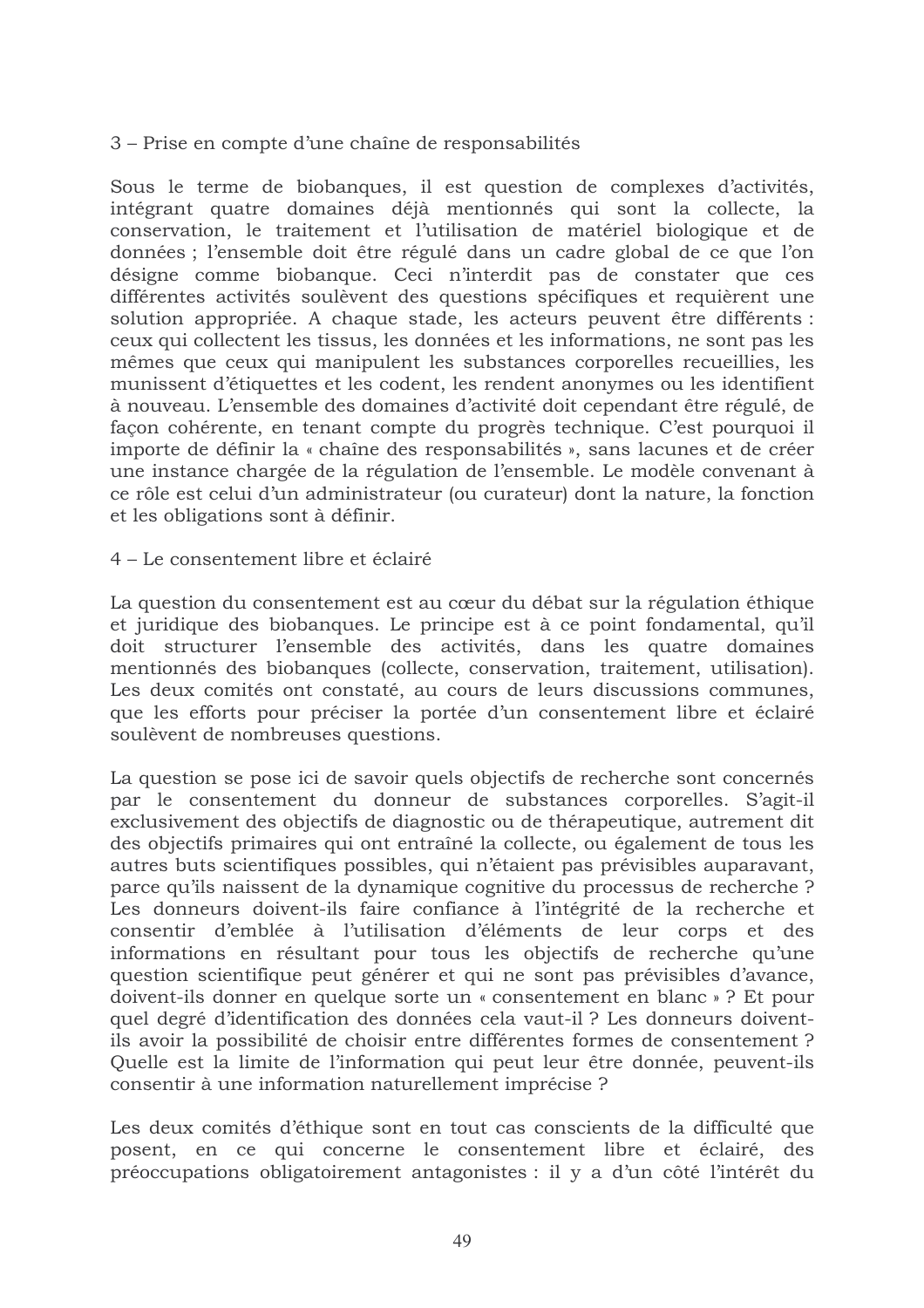patient et la protection de ses données personnelles, au nom duquel on pourrait avoir tendance à effacer le plus rapidement possible le lien entre le matériel biologique, les informations correspondantes et une personne identifiée ; d'un autre côté il y a l'intérêt scientifique qui justifie la possibilité de retrouver la personne en cause, afin de faire la relation entre son cas particulier et les nouveaux résultats. La personne concernée peut aussi ellemême demander à accéder aux nouveaux résultats. Face à cette complexité, les comités d'éthique ressentent la nécessité dans le cas des biobanques d'affiner les conditions d'un consentement libre et éclairé.

Il est clair que l'information à donner, lors du dépôt en banque, et avant toute utilisation pour un projet de recherche, doit être particulièrement précise et étudiée, et doit tenir compte du fait qu'il y aura sans doute toute une suite d'opérations possibles. Il s'ensuit qu'il est impossible de prévoir un modèle unique et abstrait de formule de consentement, mais qu'il y lieu d'envisager et d'harmoniser toute une série de manières de procéder, et de les faire établir et évaluer par une instance spécifiquement chargée de cette question.

Le CCNE et le NER insistent sur la nécessité de mener sur cette question un débat documenté dans leurs pays respectifs.

5 – La fonction de l'administrateur

En raison de la complexité de l'organisation des biobanques, il est important de prévoir la fonction d'un administrateur (ou « curateur »), qui coordonne les différents stades d'activité et soit responsable du respect de certaines prescriptions.

Le CCNE et le NER s'accordent sur le fait que la tâche de cet administrateur ne se limite pas à la simple gestion des éléments physiques et données d'informations accumulés par les biobanques. Il doit jouer le rôle d'une plaque tournante au sein du système.

D'une part sa tâche consiste non seulement à veiller à ce que, dans chacun des quatre domaines, les principes éthiques et les règles juridiques qui les mettent en œuvre soient respectés mais encore à contrôler si le prélèvement et l'utilisation ultérieure des éléments corporels et des données relatives aux personnes s'effectuent en accord avec la forme de consentement, pour laquelle le donneur a opté. L'administrateur doit en outre contrôler l'accès aux biobanques et s'assurer que les éléments et données ne soient rendus disponibles qu'à des fins de recherche scientifique et dans les conditions qui correspondent au consentement du donneur.

D'autre part, il a le devoir de surveiller si les mesures d'hygiène, de sécurité, et de façon générale la fiabilité de la collection, sont assurées. Enfin, il doit veiller à prévenir tout usage abusif, notamment en cas de dissolution de la biobanque. Pour la réalisation de certaines de ces tâches, il peut être opportun de prévoir l'existence d'une instance d'éthique indépendante.